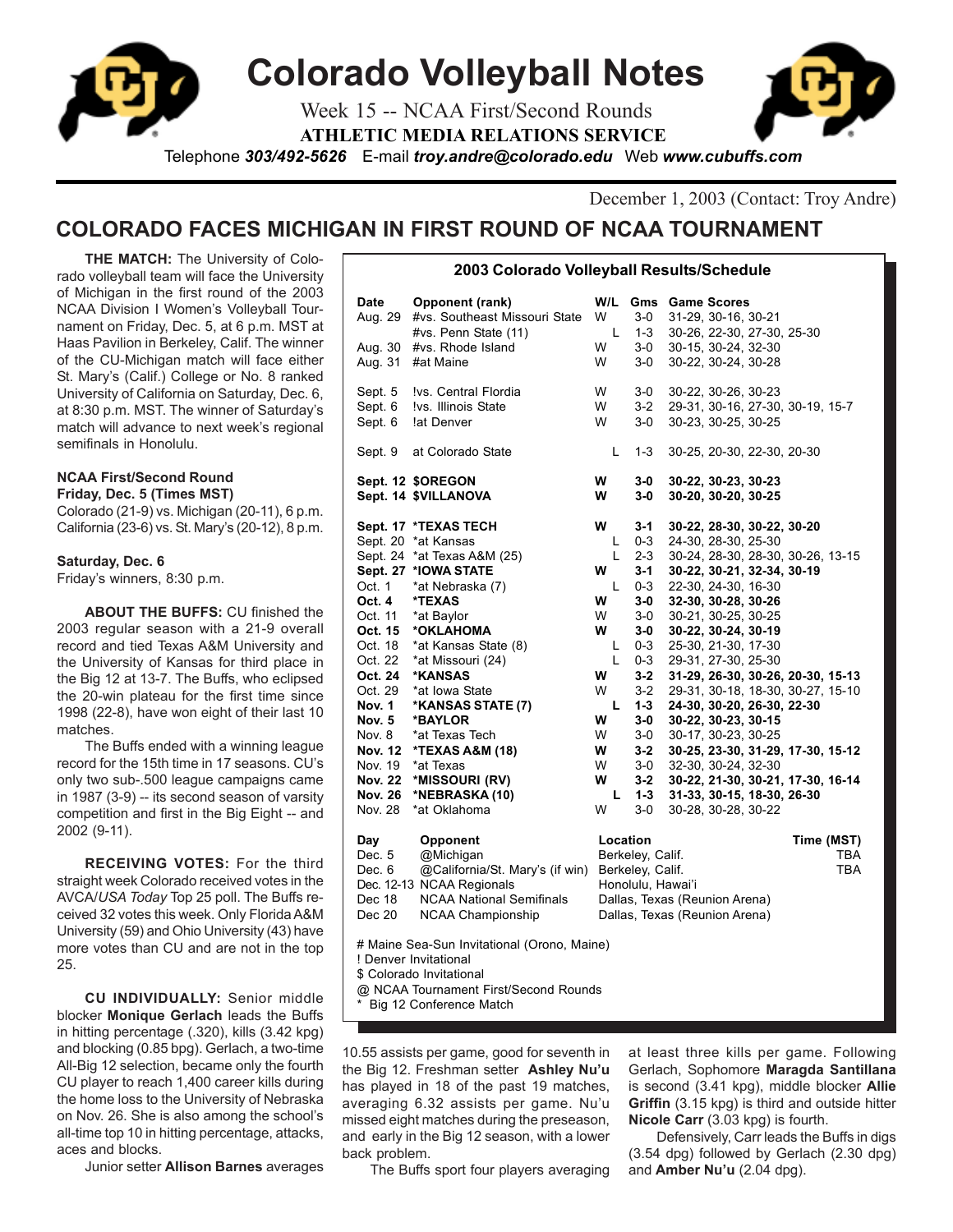# **HEAD COACH PI'I AIU:** Colorado head coach **Pi'i Aiu** is in his seventh season with a career record of 134-76. The 1997 Big 12 and District V Coach of the Year, Aiu has led the Buffs to six NCAA Tournaments in seven seasons, including a Sweet 16 appearance in 1997. Under his guidance, the Buffs have sported two All-Americans, six All-Region, and 16 All-Big 12 performers. Aiu has been involved in the Colorado volleyball program

Aiu, who has led the Buffs to an 89-51 record in Big 12 matches, has never faced Michigan or St. Mary's. He is 1-0 lifetime against California.

in some capacity since its inception in 1986.

**LAST WEEK:** In her last regular season collegiate match, **Monique Gerlach** had 13 kills and nine digs to lead Colorado to a 30-28, 30-28, 30-22 Big 12 Conference win over Oklahoma on Nov. 28 at the Lloyd Noble Center.

Both teams hit well, especially in the first two games. Colorado hit .358 (38 kills-9 errors-81attacks) while Oklahoma came in at a .308 clip (40k-12e-91att). Gerlach hit .429 recording her 13 kills on 21 attempts with just four errors. CU hit .364 for the match (53k-13e-110att), while OU cooled off in game three, finishing at .275 (56k-20e-131att).

The Sooners, led by Joanna Schmitt's 18 kills, played tough allowing the Buffs to win by just two each of the first two games. OU led for most of the third game, but at 20- 16 CU reeled off 11 straight points off of Gerlach's serve to take a 27-20 lead. The Buffs put the Sooners away at 30-22.

**Maragda Santillana** had 11 kills and five digs. **Nicole Carr** led the Buffs defensively with 11 digs. **Allie Griffin** had nine kills, eight digs and four blocks.

Tenth ranked Nebraska had 21 ½ blocks and held Colorado to a .096 hitting percentage as the Huskers stopped the Buffs five-match win streak 33-31, 15-30, 30-18, 30-26 on Nov. 26 at the CECC.

In a losing effort, Colorado claimed its first game from Nebraska in four seasons. Entering the match Nebraska had swept the Buffs seven straight times, a span of 24 games including game one on Saturday. CU actually had two game points in game one, but eventually fell 33-31.

The Buffs put an end to that streak in game two with an exclamation. CU's 15 point margin of victory in game two was its largest ever against the Huskers, keeping in mind teams only played until 15 up to the 2000 season. The Buffs largest margin prior to the 2000 season was a 15-4 decision during a CU win in 1997.

In the second game CU held Nebraska to a -.048 hitting percentage, allowing only eight kills and forcing 10 errors on 42 attacks. It was also the fewest points that the Huskers have scored in a single game in

#### 2003.

Nebraska blocking took over in games three and four. The Huskers had 14 ½ of their 21 ½ team blocks in the final two frames. After hitting .243 in the first two games, Colorado hit just -.022 over the final two games.

Carr led all players with 15 kills and recorded her 16<sup>th</sup> double-double of the season by notching 10 digs. Gerlach had 11 kills and 12 digs in her final home match. Santillana had 12 kills while Griffin had 11.

Nebraska was led by Melissa Elmer who had a double-double with 14 kills and 10 blocks. Sara Westling had 12 kills and eight blocks while Anna Schrad had 10 kills and eight blocks.

**ABOUT THE WOLVERINES:** Michigan concluded the 2003 regular season at 20- 11 overall and in fifth place in the Big Ten at 12-8. Seven Big Ten teams made the 64 team NCAA field, the most of any conference. The Wolverines are appearing in their second-straight NCAA Tournament and fifth overall. Michigan, which reached 20-wins for the first time since 1997, is led by senior middle blocker Erin Moore who averages 4.29 kills and 1.29 digs per game while sporting a team-high .293 hitting percentage. Junior outside hitter Jennifer Gandolph leads Michigan in digs (3.44 dpg) while trailing only Moore in kills (3.89 kpg). Running the Wolverine attack is senior setter Lisa Gamalski who averages 12.54 assists per game.

**ABOUT THE GOLDEN BEARS:** Led by Pac-10 Coach of the Year Rich Feller, the eighth ranked Bears are 23-6 overall, enjoying back-to-back 20-win seasons for the first time since 1981-83. Cal tied with UCLA for third in the strong Pac-10 circuit with a 12-6 record. The Pac-10 sports six teams in the AVCA Top 25, including four in the Top 10. Junior outside hitter Mira Jerkov is the marquee player for the Golden Bears. A 2003 All-Pac 10 selection, Jerkov averages 5.75 kills per game, a mark that ranks eighth nationally. Junior middle hitter Camille Leffall leads the Bears in hitting percentage (.345) and blocking (1.13 bpg). Setter Samantha Carter earned a spot on the Pac-10 All-Freshman team averaging 13.23 assists and 2.14 digs per game.

**ABOUT THE GAELS:** St. Mary's will be making its first ever NCAA tournament appearance. The Gaels are 20-12 overall, sporting the most wins since the program moved from NAIA to NCAA Division I in 1987. A product of the West Coast Conference, St. Mary's tied for fifth in the final league standings with the University of San Diego at 6-8. All-WCC outside hitter Jill Parmele set school single-season records in overall kills (549) and kills per game (4.73

#### **COLORADO IN THE NCAA'S:** Colo-

rado will be making its 13th trip to the NCAA Tournament, and the 12th in the past 13 seasons. The Buffs, who made 11 straight trips from 1991- 2001, are 8-12 all-time in NCAA Tournament matches and advanced to the Sweet 16 three times (1993, 1994 and 1997). Here is a year-by-year look at CU's NCAA history:

#### **1989**

**First Round at Minneapolis, Minn.** Minnesota L, 0-3 (11-15, 14-16, 11-15)

# **1991**

**First Round at University Park, Pa.** Penn State L, 2-3 (15-8, 15-10, 11-15, 6-15, 11-15)

# **1992**

**First Round at Lincoln, Neb.**<br>Nebraska L, 1-3 (1) L, 1-3 (11-15, 8-15, 15-8, 17-19)

**1993 First Round** Bye

**Second Round, Boulder**

Illinois W, 3-0 (15-7, 15-5, 15-10)

**Sweet 16, Minneapolis, Minn.** Penn State L, 2-3 (15-9, 14-16, 18-16, 8-15, 7-15

**1994 First Round** Bye

**Second Round, Boulder**

Northern Iowa W, 3-1 (14-16, 15-13, 15-9, 15-12) **Sweet 16, at Lincoln, Neb.**

Nebraska L, 0-3 (11-15, 7-15, 5-15)

**1995 First Round, at Cedar Falls, Iowa**<br>Northern Iowa<br>L. 0-3 (1 L, 0-3 (11-15, 14-16, 11-15)

**1996 First Round, Boulder**

Oral Roberts W, 3-1 (15-9, 13-15, 15-7, 15-12)

**Second Round, at Stanford, Calif.** Stanford L, 0-3 (12-15, 11-15, 12-15)

**1997 First & Second Round, Boulder** Tennessee Tech W, 3-0 (15-4, 15-4, 15-7) Oral Roberts W, 3-2 (13-15, 15-10, 14-16, 15-6, 15-12)

**Sweet 16, at Stanford, Calif.**

 $L$ , 0-3 (7-15, 3-15, 1-15)

**1998 First & Second Round, at Champaign, Ill.** San Jose State W, 3-0 (15-12, 15-9, 15-9)<br>Illinois L. 0-3 (12-15, 11-15, 14-16) L, 0-3 (12-15, 11-15, 14-16)

**1999 First Round, Honolulu, at Hawai'i** L, 0-3 (10-15, 6-15, 15-17)

**2000 First & Second Round, at Fort Collins, Colo.**<br>Georgia Tech W, 3-1 (11-15, 15-5, 16-14, W, 3-1 (11-15, 15-5, 16-14, 15-10) Colorado State L, 2-3 (11-15, 15-10, 15-10, 6-15, 10-15)

**2001 First & Second Round, at Fort Collins, Colo.** American W, 3-0 (30-25, 30-22, 30-22) Colorado State L, 2-3 (30-28, 17-30, 21-30, 33-31, 14-16)

kpg). St. Mary's is one of the better blocking teams in the nation. The Gaels average 3.14 blocks per game, a mark that ranks 12th in the NCAA. Junior middle Stacey O'Connor leads the Gaels' blocking corp, sporting a solid 1.32 per game average.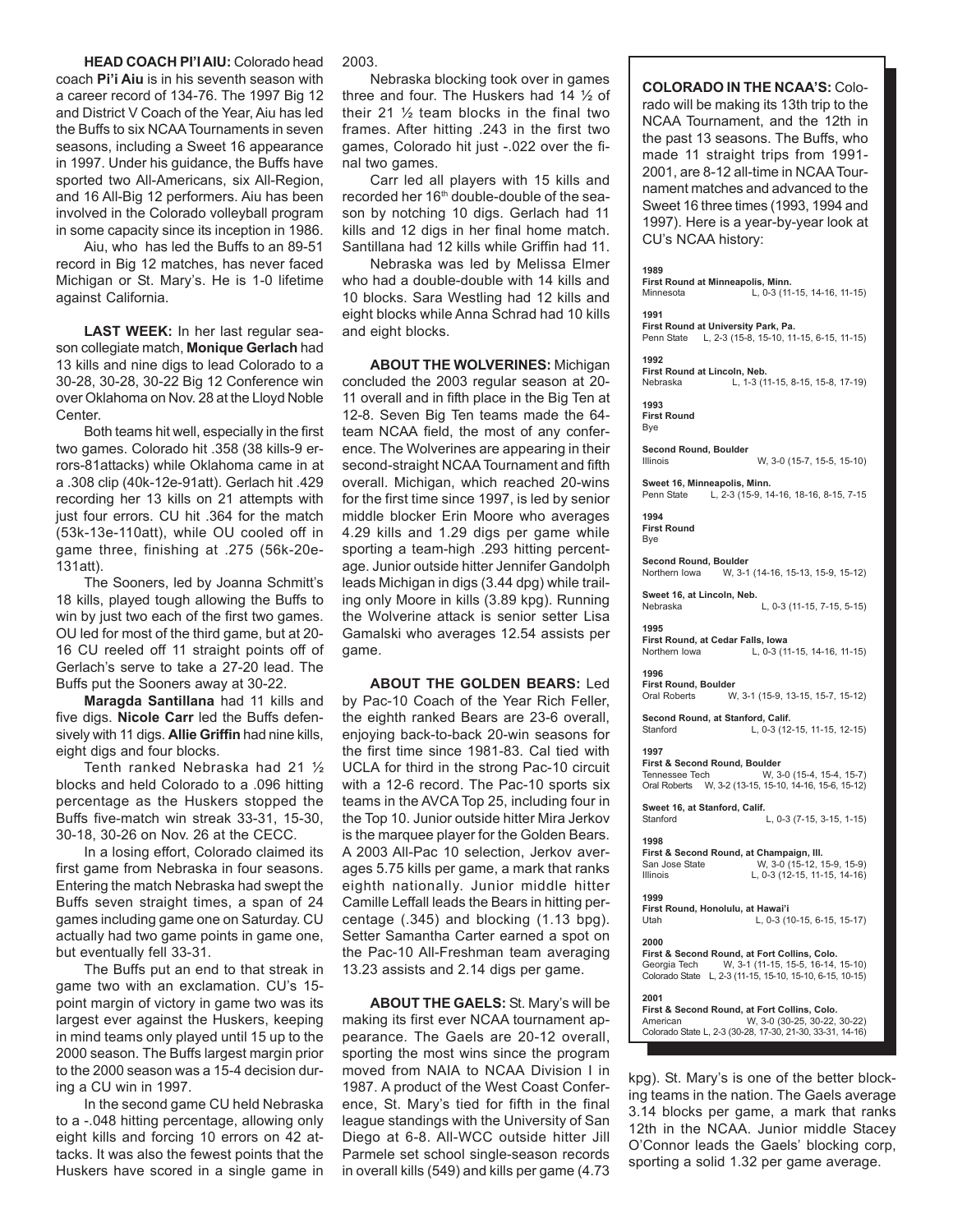# **2003 USA Today/AVCA Top 25 Poll -- #14 Dec. 1, 2003**

|                | <b>RkTeam</b>            |      | <b>Points Rec. Last</b> |    |
|----------------|--------------------------|------|-------------------------|----|
| 1              | <b>USC (65)</b>          | 1625 | $29-0$                  | 1  |
| $\mathbf{2}$   | Hawai'i                  | 1548 | $32-1$                  | 2  |
| 3              | Florida                  | 1503 | $31 - 1$                | 3  |
| $\overline{4}$ | Pepperdine               | 1432 | $25-2$                  | 4  |
|                | 5 Stanford               | 1352 | $23-6$                  | 6  |
|                | 6 Kansas State           | 1237 | $28 - 4$                | 5  |
|                | 7 UCLA                   | 1227 | $21 - 8$                | 7  |
|                | 8 California             | 1180 | 23-6                    | 8  |
|                | 9 Nebraska               | 1092 | 26-4                    | 10 |
|                | 10 Penn State            | 1006 | 28-4                    | 11 |
|                | 11 Georgia Tech          | 929  | 31-3                    | 9  |
|                | <b>12 Colorado State</b> | 909  | 28-4                    | 12 |
|                | 13 Santa Clara           | 830  | $20-10$                 | 13 |
|                | 14 Washington            | 819  | $20-8$                  | 14 |
|                | 15 Loyola Marymount 703  |      | 25-6                    | 15 |
|                | 16 Northern Iowa         | 638  | $27 - 5$                | 16 |
|                | 17 Minnesota             | 491  | $22 - 10$               | 19 |
|                | 18 Illinois              | 479. | 24-6                    | 18 |
|                | 19 Louisville            | 427  | 24-5                    | 17 |
|                | 20 UC Santa Barbara      | 390  | 19-8                    | 22 |
|                | 21 Notre Dame            | 300  | 23-6                    | 20 |
|                | 22 Arizona               | 255  | 17-14                   | 21 |
|                | 23 SW Missouri State 168 |      | 27-4                    | 23 |
|                | 24 Texas A&M             | 147  | 21-9                    | 24 |
|                | 25 Maryland              | 119  | $26 - 7$                | 25 |

**Others receiving points and listed on two or more ballots:** Florida A&M 59, Ohio 43, *COLORADO 32*, San Francisco 32, Arkansas 26, **Kansas 25**, Pittsburgh 17, Utah 17, Wisconsin 17, Michigan State 11, Long Beach State 7, UC Irvine 5, **Michigan 5**, **Missouri 5**, Cincinnati 3.

**CU's 2003 Opponents in Bold**

**COMMON OPPONENTS IN 2003:** Michigan was 0-2 against Penn State in the Big Ten, defeated Texas A&M at home in the preseason and dropped its season opener to Kansas State. Colorado was swept by Kansas State in the Big 12, split with Texas A&M and lost a four-game match against Penn State at the Maine Sea-Sun Invitational in August.

Cal defeated Colorado State 3-1 in a preseason tournament in Fort Collins. The Golden Bears swept its season series with Oregon, a team that was winless in the Pac-10 this season. CU dropped a 3-1 decision at Colorado State in September and defeated Oregon 3-0 in Boulder during the Colorado Invitational.

St. Mary's stunned then No. 23 ranked Texas 3-0 in its season opener in Long Beach, Calif. Colorado was 2-0 against the Longhorns in 2003 during Big 12 play, recording a pair of three-game sweeps.

**BUFFS VS THE COMPETITION:** Colorado defeated Michigan 3-1 (15-11, 15-17, 15-13, 15-9) in the only meeting between the two teams on Sept. 18, 1993, in Boulder. The Buffs are also 1-0 against California, a 3-2 win in Boulder in 1999, and St. Mary's, a 3-0 decision in Boulder in 1988.

**SIX BIG 12 TEAMS EARN NCAA TRIP:** Colorado is one of six Big 12 teams that earned NCAA berths. Kansas State, seeded sixth, and Texas A&M , seeded 16th, are both hosting first and second rounds. Ninthseeded Nebraska is in Lansing, Mich., and will play Valparaiso in the first round. Kansas is in Malibu, Calif., playing Long Beach State while Missouri is in Los Angeles facing UC-Irvine in round one.

| 2003 Big 12 Standings                |                 |    |            |    |            |  |
|--------------------------------------|-----------------|----|------------|----|------------|--|
| (Dec. 1)<br><b>Big 12</b><br>Overall |                 |    |            |    |            |  |
| Kansas State 18 2                    |                 |    | .900       | 28 | .900<br>4  |  |
| Nebraska                             | 17 <sub>3</sub> |    | .850       | 26 | .867<br>4  |  |
| Colorado                             | 13 7            |    | .650       | 21 | 9.700      |  |
| Texas A&M                            | $13 \t7$        |    | .650       | 21 | 9<br>.700  |  |
| Kansas                               | 13              | -7 | .650       | 20 | 10.677     |  |
| Missouri                             | 12 8            |    | .600       | 19 | 10 .655    |  |
| Texas                                |                 |    | 10 10 .500 | 15 | 14 .517    |  |
| <b>Iowa State</b>                    | 4               |    | 16 .200    | 12 | 19.387     |  |
| Baylor                               | 4               |    | 16,200     | 12 | 22.353     |  |
| <b>Texas Tech</b>                    |                 |    | 3 17 150   | 11 | 18.379     |  |
| Oklahoma                             | 3               |    | 17 150     | 11 | 21<br>.344 |  |

| <b>NCAA Team Statistics (through 11/30)</b> |       |                  |  |  |  |
|---------------------------------------------|-------|------------------|--|--|--|
| Category                                    | СU    | <b>NCAA Rank</b> |  |  |  |
| Assists                                     | 14.99 | 23               |  |  |  |
| <b>Kills</b>                                | 16.32 | 27               |  |  |  |

# **Big 12 Team Statistics**

| Category      | CU         | Big 12 Rank    |
|---------------|------------|----------------|
| Hitting Pct.  | .233       |                |
| Assists       | 14.99 apg  | 2              |
| <b>Blocks</b> | $2.41$ bpg | $\overline{7}$ |
| Opp. Hitting  | .188       | 4              |
| Kills         | 16.32 kpg  | 1              |
| Aces          | $1.50$ apg | 5              |
| Digs          | 15.52 dpg  | 5              |
|               |            |                |

**Big 12 Individual Statistics (All Matches) Big 12 Rank**

# **Hitting Percentage**

| Monique Gerlach, .320                |   |
|--------------------------------------|---|
| Assists<br>Allison Barnes, 10.55 apg |   |
| <b>Digs</b><br>Nicole Carr, 3.54 dpg | 3 |

**GERLACH NAMED ALL-BIG 12:** Senior **Monique Gerlach** was named to the 2003 All-Big 12 volleyball team the conference office announced on Nov. 30.

Gerlach, a 5-11 middle blocker from Monarch Beach, Calif., was named to the All-Big 12 team for the second-straight season. She is the third CU volleyball player to earn back-to-back Big 12 honors, joining Elizabeth Gower (1999-2000) and Kelly Campbell (1996-99).

CU's team captain in 2003, Gerlach leads the Buffs in kills (3.42 kpg), hitting percentage (.320) and blocking (0.85 bpg). She currently ranks seventh in the Big 12 in overall hitting percentage and ranks second in career hitting percentage at CU (.328) just

| 2003 University of Colorado Volleyball Roster |                                                        |            |             |  |            |                                                          |  |
|-----------------------------------------------|--------------------------------------------------------|------------|-------------|--|------------|----------------------------------------------------------|--|
|                                               | No Player                                              | <b>Pos</b> | Ηt          |  |            | Yr Exp Hometown (HS/Previous College)                    |  |
|                                               | Lynsey Mann                                            | MВ         | 6-3         |  | So. TR     | Highlands Ranch, Colo. (Fountain-Ft. Carson/Western St)  |  |
| 2                                             | Ashley Nu'u                                            | S.         | $5 - 10$    |  |            | Fr. HS Aurora, Colo. (Smoky Hill)                        |  |
| 3                                             | Amber Nu'u                                             | OH         | 5-11 Fr. HS |  |            | Aurora, Colo. (Smoky Hill)                               |  |
| 4                                             | Maragda Santillana                                     | OH.        |             |  | 6-4 So. 1L | Barcelona, Spain (J. Blume)                              |  |
| 5                                             | <b>Allison Barnes</b>                                  | S          | 6-0         |  | Jr. 2L     | Arlington, Texas (James Martin)                          |  |
| 6                                             | Kelly Masumiya                                         | DS/L       | 5-3 So. 1L  |  |            | Highlands Ranch, Colo. (Smoky Hill)                      |  |
| 7                                             | Austin Zimmerman OH/MB                                 |            | 6-0         |  | Fr. HS     | Cheney, Wash. (Lewis and Clark)                          |  |
| 9                                             | Allie Griffin                                          | MB.        | 6-0         |  | So. 1L     | Baton Rouge, La. (Santa Fe Christian, San Diego, Calif.) |  |
|                                               | 10 Nicole Carr                                         | OH         | 6-0         |  | So. 1L     | Wauwatosa, Wis. (Wauwatosa East)                         |  |
| 11                                            | Lara Bossow                                            | OH         | 6-0         |  | Fr. HS     | Vail, Colo. (Vail Mountain School)                       |  |
|                                               | 12 Monica Vesanovic                                    | DS/L       | 5-5         |  | Sr. 3L     | Los Altos, Calif. (St. Francis)                          |  |
|                                               | 13 Krislen Morgado                                     | DS/L       |             |  | 5-6 So. HS | Pearl City, Hawai'i (Punahou)                            |  |
|                                               | 15 Monique Gerlach                                     | MВ         | 5-11 Sr.    |  | 3L         | Monarch Beach, Calif. (Santa Margarita Catholic)         |  |
|                                               | Head Coach: Pi'i Aiu, seventh season (Colorado, 1989). |            |             |  |            |                                                          |  |

**Head Coach:** Pi'i Aiu, seventh season (Colorado, 1989) **Assistant Coach:** Jil Thomason, fourth season (Wyoming, 1995) **Assistant Coach:** Ricci Luyties, third season, (UCLA, 1985)

# **Pronounciation Guide:**

| Ger-Lack      |                  | mass-OOH-me-AH                                                   |
|---------------|------------------|------------------------------------------------------------------|
| ve-son-a-vick | Pi'i Aiu         | $P-F$ I-U                                                        |
|               |                  | New-ew                                                           |
|               |                  |                                                                  |
|               | rick-e Loot-ease | Kelly Masumiya<br>Ashley & Amber Nu'u<br>ma-RAG-da san-TEE-yan-a |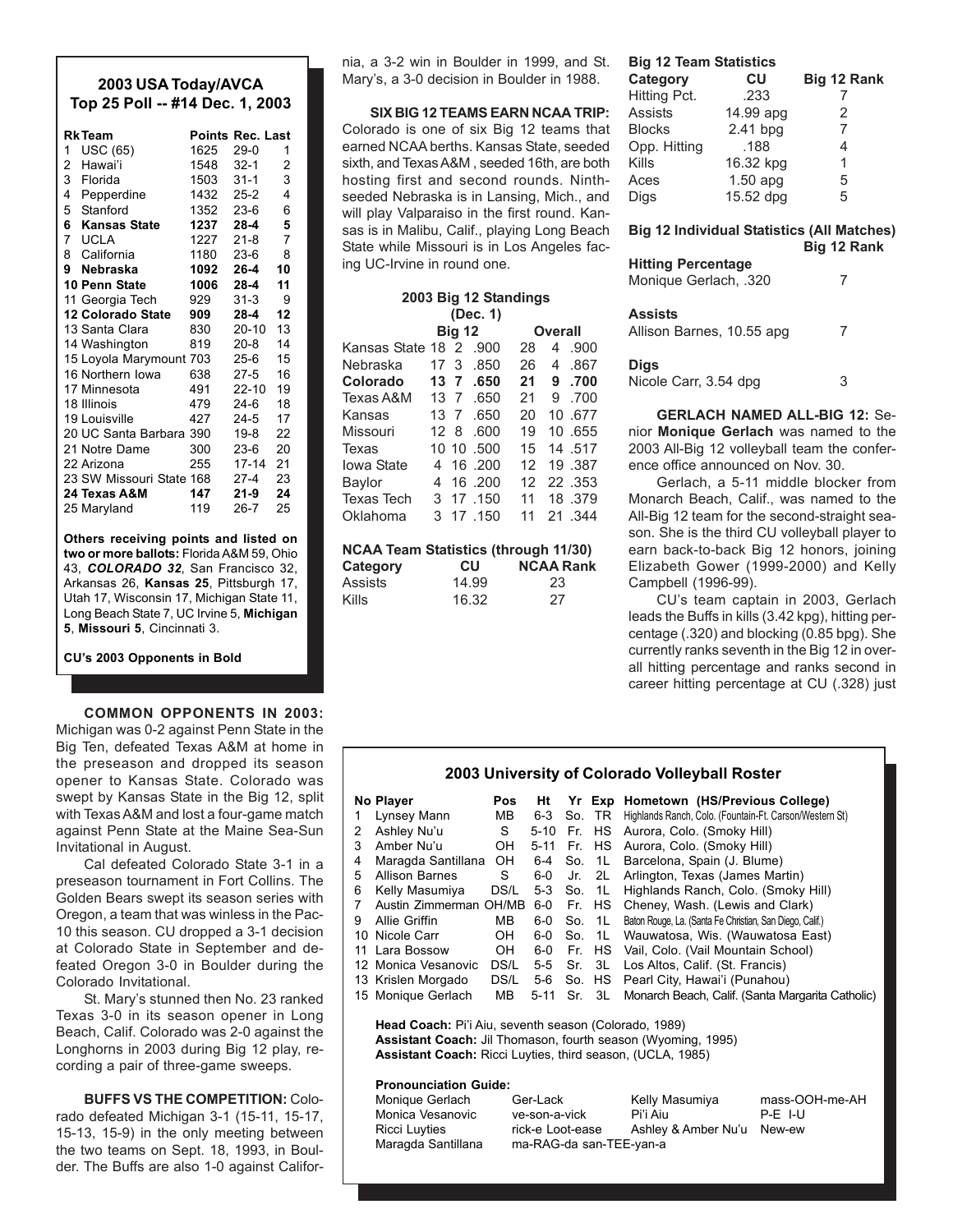.001 behind Campbell for first place. Recently, Gerlach became just the fourth CU player to record 1,400 career kills and is also on the school's top 10 lists for blocking and attacks.

**FOUR BUFFS NAMED TO ACADEMIC ALL-BIG 12 TEAM:** Four CU student-athletes have been named to the 2003 Volleyball Academic All-Big 12 team.

**Monique Gerlach**, **Allison Barnes** and **Nicole Carr** earned first-team honors while **Monica Vesanovic** was selected to the second team.

Gerlach is a three-time member of the Volleyball Academic All-Big 12 team. A double major in advertising and psychology, Gerlach ranks among CU's top 10 all-time in kills, blocks, attacks and hitting percentage. She was a 2002 All-Big 12 and AVCA All-Central Region pick.

Barnes makes her second straight appearance on the Academic All-Big 12 squad. Majoring in finance at CU, Barnes tops the Buffs and is seventh in the Big 12 in assists per game (10.79 apg).

As a sophomore, Carr makes the team

in her first year of eligibility. Carr ranks third in the Big 12 in digs (3.57 dpg) and is third on the team in overall kills with 304. She is majoring in business administration at CU.

Vesanovic, a 2002 first team Academic All-Big 12 pick, is a four-year letterwinner for the Buffs as a defensive specialist. A management major from Los Altos, Calif., Vesanovic has played in 84 of 101 games in 2003 with 45 digs and 17 service aces.

Nominated by each institution's director of student-athlete support services and the media relations offices, the volleyball academic all-league squad consisted of 42 first-team members combined with eight on the second team. First-team members consist of those who have maintained a 3.20 or better GPA, while the second team are those who have a 3.00 to 3.19 GPA. To qualify student-athletes must maintain a 3.00 average or higher either cumulative or the two previous semesters and must have participated in 60 percent of her team's scheduled contests.

# **CU PICKED SEVENTH, NU'U PRE-SEASON FRESHMAN OF THE YEAR:** CU's

# **Season Highs**

# **THREE GAMES**

**FOUR GAMES**

# **FIVE GAMES**

# Stat **Individual Team Kills** 19 - Monique Gerlach at Maine 63 vs. UT Attack Pct. 700 Monique Gerlach vs. URI .400 vs. URI (15k-1e-20att) (60k-16e-110att) Attacks 37 - Maragda Santillana at BU 138 vs. UT Assists 51 - Allison Barnes vs. UT 57 vs. URI **Digs** 21 - Nicole Carr at TTU 66 at Maine **Aces** 4 - Nicole Carr vs. UT 11 vs. UT **Blocks** 9 - Monique Gerlach at DU 14.5 at TTU & at DU

# **Stat Individual Team**

| <b>Kills</b>       | 21 - Allie Griffin vs. ISU      | 76 vs. TTU   |
|--------------------|---------------------------------|--------------|
| <b>Attack Pct.</b> | .481 - Monique Gerlach vs. ISU  | .250 vs. TTU |
|                    | $(13k-0e-27att)$                | 76k-32e-176) |
| <b>Attacks</b>     | 44 - Maragda Santillana vs. KSU | 181 vs. ISU  |
| <b>Assists</b>     | 60 - Allison Barnes vs. TTU     | 67 vs. TTU   |
| <b>Digs</b>        | 15 - Nicole Carr vs. PSU        | 69 vs. ISU   |
|                    | 15 - Monique Gerlach vs. ISU    |              |
| Aces               | 3 - Austin Zimmerman,           | 9 vs. PSU    |
|                    | Allison Barnes vs. PSU          |              |
|                    | Monica Vesanovic vs. TTU        |              |
| <b>Blocks</b>      | 7 - Allie Griffin at CSU        | 15 vs. KSU   |
|                    | 7 - Austin Zimmerman vs. ISU    |              |

# **Stat Contract Individual Contract Contract Contract Contract Contract Contract Contract Contract Contract Contract Contract Contract Contract Contract Contract Contract Contract Contract Contract Contract Contract Contrac Kills** 27 - Allie Griffin at TAMU 88 at TAMU Attack Pct. 438 Monique Gerlach at TAMU .304 vs. ILSU (17k-3e-32att) (80k-28e-171att) **Attacks** 62 - Maragda Santillana vs. KU 207 at TAMU **Assists** 63 - Allison Barnes at TAMU 76 at TAMU, vs. MU **Digs** 24 - Nicole Carr vs. MU 94 at TAMU **Aces** 2 - eight times 10 vs. ILSU **Blocks** 7 - Austin Zimmerman at ISU 16 vs. TAMU 7 - Allie Griffin vs. ILSU

# (13k-0e-27att) (76k-32e-176att)

# **Situational Records**

| Home                                                                                 | $10 - 2$                                       |
|--------------------------------------------------------------------------------------|------------------------------------------------|
| Road                                                                                 | $7-6$                                          |
| Neutral                                                                              | $4 - 1$                                        |
| Day                                                                                  | $6 - 2$                                        |
| Night                                                                                | $15 - 7$                                       |
| Tuesday                                                                              | $0 - 1$                                        |
| Wednesday                                                                            | $6 - 4$                                        |
| Friday                                                                               | $4 - 1$                                        |
| Saturday                                                                             | $9 - 3$                                        |
| Sunday                                                                               | $2 - 0$                                        |
| 3 games                                                                              | $14 - 4$                                       |
| 4 games                                                                              | $2 - 4$                                        |
| 5 games                                                                              | $5-1$                                          |
| Winning game 1                                                                       | $19-3$                                         |
| Losing game 1                                                                        | $2-6$                                          |
| Winning game 2                                                                       | $17 - 2$                                       |
| Losing game 2                                                                        | $4 - 7$                                        |
| Winning first two games                                                              | $15-0$                                         |
| Splitting first two games                                                            | 6-5                                            |
| Losing first two games                                                               | $0 - 4$                                        |
| Winning game 3                                                                       | $18-0$                                         |
| Losing game 3                                                                        | $3-9$                                          |
| Leading 2-1                                                                          | 5-0                                            |
| Down 2-1                                                                             | $2 - 5$                                        |
| Winning game 4                                                                       | $4 - 1$                                        |
| Losing game 4                                                                        | $3 - 4$                                        |
| vs. Ranked teams (AVCA)                                                              | $1 - 7$                                        |
| Hitting<br>Less than .100<br>.100-.199<br>.200-.299<br>.300-.399<br>.400- up         | $0 - 1$<br>$3-6$<br>$10-2$<br>$6-0$<br>$1 - 0$ |
| Opponent hitting<br>Less than .100<br>.100-.199<br>.200-.299<br>.300-.399<br>.400-up | $3-0$<br>$11 - 2$<br>$6-6$<br>$0-0$<br>$0 - 1$ |
| More kills than opponent                                                             | 18-4                                           |
| Less kills than opponent                                                             | $3-5$                                          |
| More attack errors than opponent                                                     | $8 - 8$                                        |
| Attack errors are equal                                                              | $1 - 0$                                        |
| Less attack errors than opponent                                                     | $12 - 1$                                       |
| More attacks than opponent                                                           | $10 - 7$                                       |
| Attacks are equal                                                                    | $0 - 1$                                        |
| Less attacks than opponent                                                           | $11 - 1$                                       |
| More aces than opponent                                                              | $13 - 2$                                       |
| Aces are equal                                                                       | $2-2$                                          |
| Less aces than opponent                                                              | $6 - 5$                                        |
| More serve errors than opponent                                                      | $11 - 4$                                       |
| Serve errors are equal                                                               | $1 - 1$                                        |
| Less serve errors than opponent                                                      | 9-4                                            |
| More reception errors than opponent                                                  | $6-5$                                          |
| Reception errors are equal                                                           | $2 - 2$                                        |
| Less reception errors than opponent                                                  | $13 - 2$                                       |
| More digs than opponent                                                              | $20 - 7$                                       |
| Less digs than opponent                                                              | $1 - 2$                                        |
| More blocks than opponent                                                            | $7-0$                                          |
| Blocks are equal                                                                     | $3-1$                                          |
| Less blocks than opponent                                                            | $11 - 8$                                       |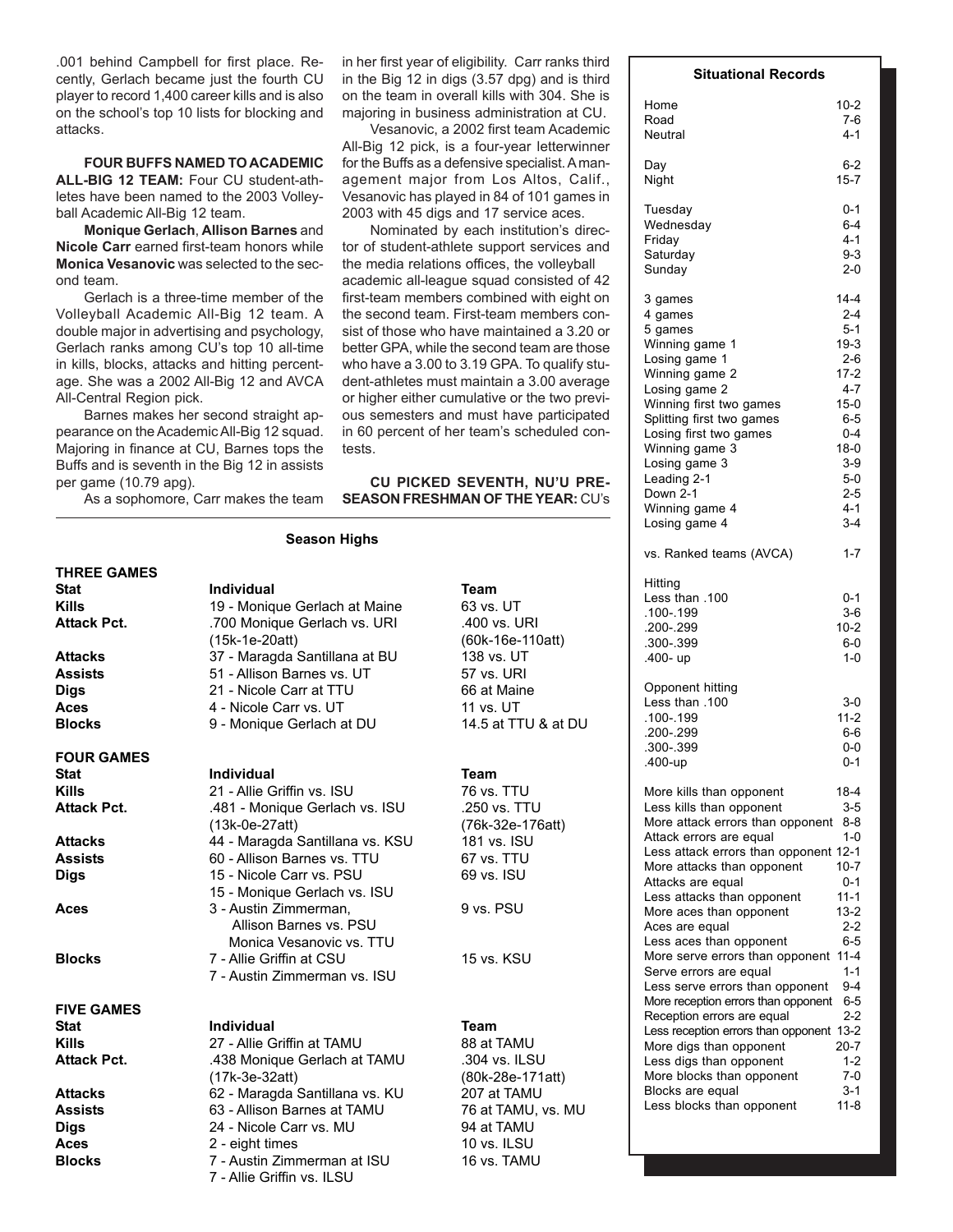Ashley Nu'u was selected the Big 12 Conference Volleyball Freshman of the Year by a vote of league coaches. Nu'u, a native of Aurora, Colo., led Smoky Hill to back-to-back Class 5A state titles in 2002-03 and was a two-time *Rocky Mountain News* and *Denver Post* Class 5A Player of the Year. She was nominated for Sportswoman of Colorado as a junior and senior. CU was picked to finish seventh in the annual coaches preseason poll. The Buffs finished seventh in the league in 2002 at 9-11.

# **2003 Big 12 Coaches' Preseason Poll:**

| 1. Nebraska     | 93 |
|-----------------|----|
| 2. Texas        | 87 |
| 3. Kansas State | 86 |
| 4. Texas A&M    | 72 |
| 4. Missouri     | 72 |
| 6. Kansas       | 50 |
| 7. Colorado     | 46 |
| 8. Baylor       | 35 |
| 9. Texas Tech   | 29 |
| 10. Oklahoma    | 19 |
| 11. Iowa State  | 11 |
|                 |    |

**BUFFS AT HOME:** CU calls the Coors Events/Conference Center home for the 16th full season (The Buffs played only a portion 4 of the 1987 season at the CECC). CU is 171- 54 all-time at the CECC for a .760 winning percentage. Under Aiu, CU is 72-25 at home, a .742 mark. A closer look shows that 18 of those losses have come from ranked teams and four of the eight others have come to teams that were receiving votes.

**GERLACH AMONG CAREER LEAD-ERS:** Senior middle blocker Monique Gerlach ranks among the top 10 in CU history in five statistical categories. Here is a look at where she currently ranks in kills, attacks, attack percentage, and blocks:

# **Kills**

| 1. Karrie Downey, 1991-94    | 1,790 |
|------------------------------|-------|
| 2. Sarah Lodge, 1995-98      | 1.581 |
| 3. Rachel Wacholder, 1993-96 | 1,484 |
| 4. Monique Gerlach, 2000-    | 1.420 |
| 5. Tina Murray, 1987-90      | 1,358 |
| 6. Sanja Russell, 1998-01    | 1,237 |
| 7. Michele Kohler, 1989-92   | 1.225 |
| 8. Meghan Barkman, 1999-02   | 1.220 |
| 9. Janine Zumerchik, 1991-94 | 1,053 |
| 10. Tegan Lynch, 1995-98     | 1,024 |
| <b>Attacks</b>               |       |
| 1. Karrie Downey, 1991-94    | 4,665 |
| 2. Rachel Wacholder, 1993-96 | 4.330 |

| 2. Rachel Wacholder, 1993-96 | 4.330 |
|------------------------------|-------|
| 3. Tina Murray, 1987-90      | 4,111 |
| 4. Sarah Lodge, 1995-98      | 4,026 |
| 5. Michele Kohler, 1989-92   | 3,786 |
| 6. Sonja Russell, 1998-01    | 3.380 |
| 7. Staci Wolfe, 1991-94      | 2.969 |
| 8. Monique Gerlach, 2000-    | 2,998 |
| 9. Meghan Barkman, 1999-02   | 2,768 |
| 10. Tegan Lynch, 1995-98     | 2,670 |

#### **Attack Percentage**

1. Kelly Campbell, 1996-99 .329<br>2. Monique Gerlach. 2000- .328 2. Monique Gerlach, 2000-3. Janine Zumerchik, 1991-94 .308<br>4. Kristin Engelking, 1996-99 .302 4. Kristin Engelking, 1996-99 5. Wendy Van Wyhe, 1989-91 .301 6. Meghan Barkman, 1999-02 .300<br>7. Leah Williams, 1992-95 .295 7. Leah Williams, 1992-95 8. Lisa Soulliere, 1987-89 .291

9. Melissa Schutz, 1995-98 .281 10. Heather Sweeney, 1992-93 .274

#### **Total Blocks**

| 564 |
|-----|
| 441 |
| 412 |
| 393 |
| 354 |
| 338 |
| 278 |
| 264 |
| 247 |
| 244 |
|     |
| 174 |
| 153 |
| 152 |
|     |

| 3. Karrie Downey, 1991-94     | 152 |
|-------------------------------|-----|
| 4. Jennifer Sherlock, 1987-90 | 145 |
| Michele Kohler, 1989-92       | 145 |
| Rachel Wacholder, 1993-96     | 145 |
| 7. Stephanie Salgado, 1987-90 | 129 |
| 8. Monique Gerlach, 2000-     | 97  |
| 9. Sarah Lodge, 1995-98       | 96  |
| 10. Elizabeth Gower, 1999-02  | 94  |

**BARNES CLIMBING ASSISTS LADDER, NU'U CRACKS TOP 10:** Junior setter Allison Barnes resides in fifth place on CU's all-time assists list. She became just the sixth Buff with 1,000 career assists in CU's 3-2 win over Kansas on Oct. 24. Freshman Ashley Nu'u cracked the career top 10 during the home Missouri match and is now in ninth place.

#### **Assists**

| 1. Kelly Campbell, 1996-99    | 6.228 |
|-------------------------------|-------|
| 2. Nicole Vranesh, 1990-93    | 5,263 |
| 3. Jennifer Sherlock, 1987-90 | 4,196 |
| 4. Elizabeth Gower, 1999-02   | 3.933 |
| 5. Allison Barnes, 2001-      | 1,381 |
| 6. Shelly Wolfe, 1995         | 1,023 |
| 7. Tracy Seiler, 1993-94      | 980   |
| 8. Jennifer Anderson, 1993-95 | 660   |
| 9. Ashley Nu'u, 2003-         | 360   |
| 10. Susan Gilette, 1986       | 306   |

# **CARR DIGGING INTO RECORD**

**BOOK:** Sophomore outside hitter Nicole Carr has moved into eighth place on CU's single-season list for digs. Her 382 digs are the most by a Buff since Sonja Russell had 406 in 2000.

#### **Digs (Season)**

| 1. Tina Murray, 1990      | 490 |
|---------------------------|-----|
| 2. Karrie Downey, 1994    | 452 |
| 3. Michele Kohler, 1990   | 416 |
| 4. Karrie Downey, 1993    | 415 |
| 5. Sonja Russell, 2000    | 406 |
| 6. Rachel Wacholder, 1995 | 399 |
| 7. Tina Murray, 1988      | 393 |
| 8. Nicole Carr, 2003      | 382 |
| 9. Tegan Lynch, 1998      | 378 |
| 10. Sonja Russell, 1999   | 375 |
|                           |     |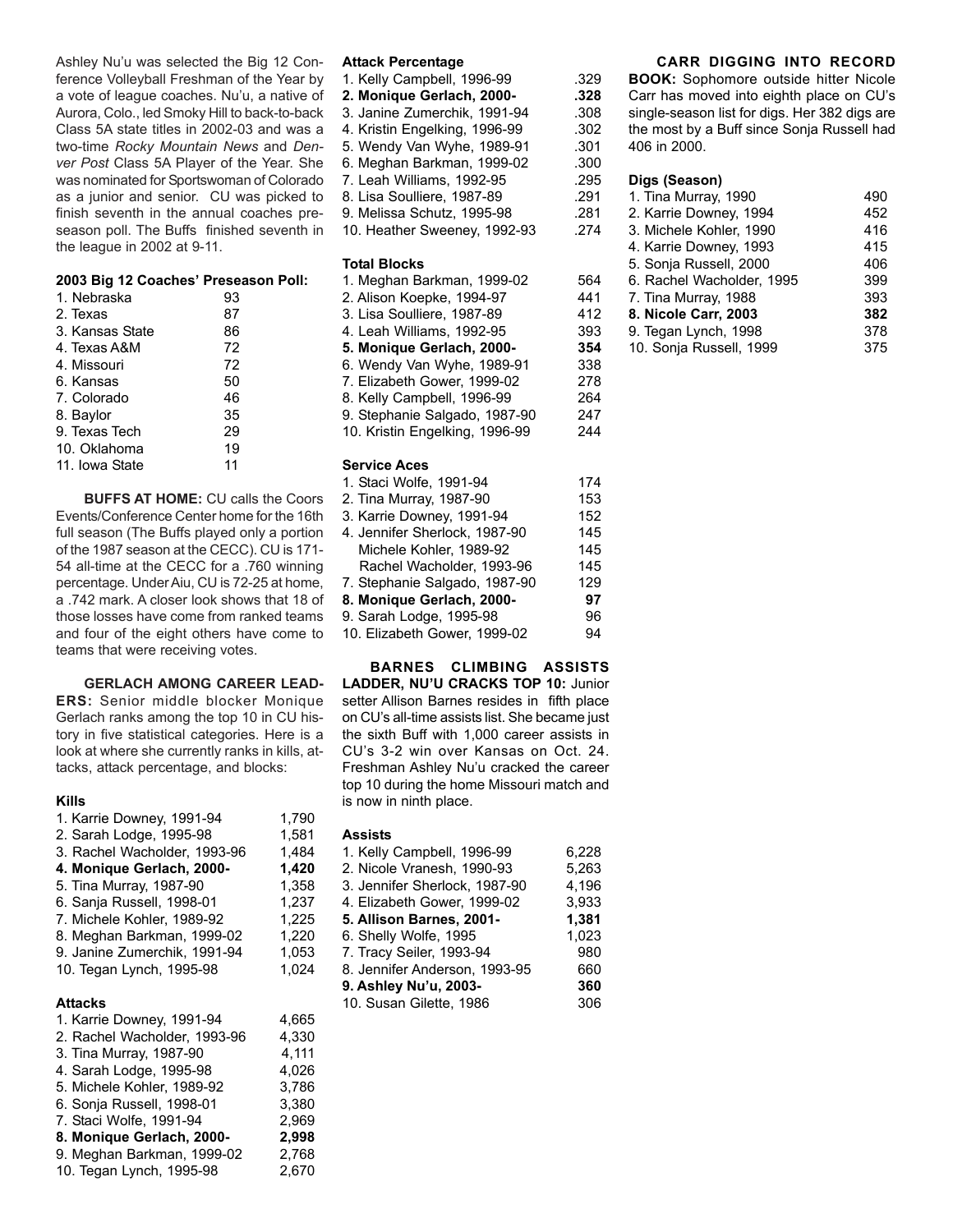Leads the Buffs in overall kills (369), kills per game (3.42 kpg), hitting (.320), and blocking (0.85 bpg). Ranks seventh in the Big 12 in overall hitting percentage. MVP of the Colorado Invitational. All-Tournament team at the Denver Invitational and the Maine Sea-Sun Invitational. Has 10 double-doubles in 2003. Nearly recorded a triple-double against Denver, ending with 13 kills, 13 digs and nine blocks. Recorded a single-match personal best hitting percentage of .700 (15k-1e-20att) against URI, a mark that remains the best in the Big 12 this season. Second in career hitting percentage at CU (.328), just .001 shy of leader Kelly Campbell (.329). Became the fourth player in CU history to reach 1,400 kills during the home Nebraska match. Ranks fifth in total blocks and eighth in attacks and aces on CU's career charts. Hit .400 or better in 10 matches, leading CU to a 9-1 record in those outings. Lone loss was a five-game thriller at No. 25 Texas A&M. Named to her second-straight All-Big 12 team and her third Academic All-Big 12 team.

#### **Career Highs**

**Kills -** 27, vs. Baylor (9/28/02) **Attacks -** 46, at Texas Tech (11/3/01) **Att Pct. -** .700 (15k-1e-20att), vs. Rhode Island (8/30/03) **Digs -** 18, vs. Kansas State (10/6/01) **Blocks -** 9, at Denver (9/6/03); vs. Texas Tech (11/19/01) **Assists -** 3, three times (last vs. Baylor, 11/5/03) **Aces -** 5, at Baylor (11/11/00) **Points -** 30, vs. Baylor (9/18/02)

Has played in 91 of 108 games and in all but one match this season (at Denver). Established a spot in the regular rotation as a serving specialist. Served as CU's libero in eight matches this season. Recorded a career-high with three aces and a season high eight digs in the win over Villanova. Has at least one ace and two digs in the last three matches. Registered her first assist of the season in the road win at Texas. Has 19 aces and 50 digs in 2003. Her 19 aces are a career single-season best. Named to the 2003 Volleyball Academic All-Big 12 second team.

#### **Career Highs**

**Kills -** 1, vs. Texas-Arlington (9/13/02), vs. Notre Dame (9/7/02) **Attacks -** 2, vs. Penn State (8/29/03) **Att Pct. -** 1.000 (1k-0e-1att), vs. Texas-Arlington (9/13/ 02), vs. Notre Dame (9/7/02) **Digs -** 12, vs. Ohio State (8/31/02) **Blocks -** 1, vs. Texas-Arlington (9/13/02), vs. Notre Dame (9/7/02) **Assists -** 4, vs. Oklahoma (11/17/01) **Aces -** 3, vs. Texas Tech (9/17/03), vs. Villanova (9/14/03) **Points -** 3, vs. Texas Tech (9/17/03), vs. Villanova (9/14/03)

# **#15 Monique Gerlach 5-11, Senior, Middle Blocker Monarch Beach, Calif. (Santa Margarita Catholic)**

|                              |              |     |      |     |                |                |           | 2003 Match-by-Match      |           |                |                |                |                |                |                |                |             |            |
|------------------------------|--------------|-----|------|-----|----------------|----------------|-----------|--------------------------|-----------|----------------|----------------|----------------|----------------|----------------|----------------|----------------|-------------|------------|
| Team (Date)                  |              |     |      | GP  | κ              | E              | <b>TA</b> |                          | Pct. Ast. | SA             | <b>SE</b>      | <b>RE</b>      | Dig            | BS             | BA             | <b>BE BHE</b>  |             | Pts.       |
| vs. SE Missouri State (8/29) |              |     |      | 3   | 14             | 6              | 31        | .258                     | 1         | $\Omega$       | $\Omega$       | $\Omega$       | $\overline{7}$ | $\Omega$       | 3              | $\mathbf{1}$   | 1           | 15.5       |
| vs. #11 Penn State (8/29)    |              |     |      | 4   | 13             | 9              | 30        | .133                     | $\Omega$  | 1              | $\Omega$       | $\Omega$       | 11             | $\Omega$       | 1              | 1              | $\Omega$    | 14.5       |
| vs. Rhode Island (8/30)      |              |     |      | 3   | 15             | 1              | 20        | .700                     | 1         | 3              | 1              | 2              | 5              | 1              | 0              | 1              | $\Omega$    | 19.0       |
| at Maine (8/31)              |              |     |      | 3   | 19             | 3              | 30        | .533                     | 1         | 0              | 1              | $\overline{2}$ | 9              | 0              | 2              | 1              | 0           | 20.0       |
| vs. Central Florida (9/5)    |              |     |      | 3   | 8              | 3              | 21        | .238                     | 2         | 1              | 0              | 1              | 8              | $\Omega$       | 5              | $\Omega$       | $\Omega$    | 11.5       |
| vs. Illinois State (9/6)     |              |     |      | 5   | 13             | 3              | 25        | .400                     | 1         | $\overline{2}$ | 1              | 1              | 11             | 0              | 5              | 1              | $\Omega$    | 17.5       |
| at Denver (9/6)              |              |     |      | 3   | 13             | 4              | 21        | .429                     | 1         | 3              | 0              | $\mathbf 0$    | 13             | 1              | 8              | $\Omega$       | 0           | 21.0       |
| at Colorado State (9/9)      |              |     |      | 4   | 15             | 7              | 29        | .276                     | 1         | 1              | 1              | $\overline{2}$ | 5              | $\Omega$       | 4              | $\Omega$       | $\Omega$    | 18.0       |
| <b>OREGON (9/12)</b>         |              |     |      | 3   | 12             | 3              | 24        | .375                     | 3         | 0              | 0              | $\Omega$       | 6              | 0              | 0              | 0              | $\Omega$    | 12.0       |
| VILLANOVA (9/14)             |              |     |      | 3   | 12             | 3              | 29        | .310                     | 1         | 1              | 1              | $\Omega$       | 3              | $\mathbf 0$    | 1              | 1              | $\Omega$    | 13.5       |
| *TEXAS TECH (9/17)           |              |     |      | 4   | 15             | 3              | 28        | .429                     | 1         | 0              | 3              | $\Omega$       | 11             | 1              | $\overline{2}$ | $\Omega$       | $\Omega$    | 17.0       |
| *at Kansas (9/20)            |              |     |      | 3   | 10             | 6              | 23        | .174                     | 0         | 0              | 3              | $\Omega$       | 3              | 1              | 1              | 1              | $\Omega$    | 11.5       |
| *at #25 Texas A&M (9/24)     |              |     |      | 5   | 17             | 3              | 32        | .438                     | 0         | 0              | $\overline{2}$ | $\overline{2}$ | 17             | $\overline{2}$ | $\overline{2}$ | 1              | 2           | 20.0       |
| *IOWA STATE (9/27)           |              |     |      | 4   | 13             | 0              | 27        | .481                     | 0         | 1              | $\overline{2}$ | $\Omega$       | 15             | 0              | 0              | $\Omega$       | 0           | 14.0       |
| *at #7 Nebraska (10/1)       |              |     |      | 3   | 6              | 4              | 20        | .100                     | 2         | 0              | 1              | $\overline{2}$ | 11             | $\Omega$       | 2              | $\Omega$       | $\Omega$    | 7.0        |
| *TEXAS (10/4)                |              |     |      | 3   | 8              | 4              | 25        | .160                     | 1         | 1              | 2              | 1              | 6              | 0              | 0              | $\Omega$       | $\Omega$    | 9.0        |
| *at Baylor (10/11)           |              |     |      | 3   | 13             | 0              | 26        | .500                     | 1         | 3              | 2              | $\Omega$       | 13             | 1              | 6              | 1              | 1           | 20.0       |
| *OKLAHOMA (10/15)            |              |     |      | 3   | 13             | 4              | 26        | .346                     | 0         | 1              | 5              | $\Omega$       | 5              | $\Omega$       | 1              | 0              | $\Omega$    | 14.5       |
| *at #8 Kansas State (10/18)  |              |     |      | 3   | $\overline{7}$ | $\overline{2}$ | 21        | .238                     | 0         | $\overline{2}$ | $\overline{2}$ | $\Omega$       | 5              | $\Omega$       | 4              | $\Omega$       | $\Omega$    | 11.0       |
| *at #24 Missouri (10/22)     |              |     |      | 3   | 9              | 5              | 21        | .190                     | 2         | 1              | 0              | $\overline{2}$ | 6              | 1              | 0              | 1              | $\Omega$    | 11.0       |
| *KANSAS (10/24)              |              |     |      | 5   | 15             | 5              | 30        | .333                     | 0         | 0              | $\overline{c}$ | $\Omega$       | 11             | 0              | 4              | 1              | $\Omega$    | 17.0       |
| *at lowa State (10/29)       |              |     |      | 5   | 15             | 4              | 31        | .355                     | 1         | 0              | 3              | 3              | 8              | 1              | 4              | 0              | 0           | 18.0       |
| *#7 KANSAS STATE (11/1)      |              |     |      | 4   | 5              | 7              | 26        | $-.077$                  | 2         | $\overline{2}$ | 0              | $\mathbf 0$    | 7              | $\mathbf 0$    | 5              | $\Omega$       | $\mathbf 0$ | 9.5        |
| *BAYLOR (11/5)               |              |     |      | 3   | 11             | 3              | 23        | .348                     | 3         | 2              | 3              | 1              | 5              | 1              | 2              | $\Omega$       | $\Omega$    | 15.0       |
| *at Texas Tech (11/8)        |              |     |      | 3   | 11             | 2              | 26        | .346                     | 1         | $\Omega$       | 2              | 1              | 3              | 1              | 5              | 0              | $\Omega$    | 14.5       |
| *#18 TEXAS A&M (11/12)       |              |     |      | 5   | 16             | 6              | 38        | .263                     | $\Omega$  | $\Omega$       | 1              | $\Omega$       | 8              | 2              | 1              | $\overline{c}$ | $\Omega$    | 18.5       |
| *at Texas (11/19)            |              |     |      | 3   | 12             | 2              | 17        | .588                     | 3         | 0              | $\overline{2}$ | $\overline{2}$ | 5              | 3              | 2              | 1              | $\Omega$    | 16.0       |
| *MISSOURI (11/22)            |              |     |      | 5   | 15             | $\overline{7}$ | 35        | .229                     | 1         | $\Omega$       | 1              | 1              | 10             | 0              | 3              | $\Omega$       | $\Omega$    | 16.5       |
| *#10 NEBRASKA (11/26)        |              |     |      | 4   | 11             | 5              | 29        | .207                     | 0         | 1              | $\overline{2}$ | $\Omega$       | 12             | 0              | 1              | $\Omega$       | 0           | 12.5       |
| *at Oklahoma (11/28)         |              |     |      | 3   | 13             | 4              | 21        | .429                     | 0         | 3              | 0              | $\Omega$       | 9              | $\mathbf 0$    | $\overline{2}$ | $\Omega$       |             | 0, 17.0    |
| <b>TOTALS</b>                |              |     |      | 108 | 369            | 118            | 785       | .320                     | 30        | 29             | 43             | 23             | 248            | 16             | 76             | 14             |             | 4452.0     |
| <b>TOTALS - Big 12</b>       |              |     |      | 74  | 235            | 76             | 525       | .303                     | 18        | 17             | 38             | 15             | 170            | 14             | 47             | 8              |             | 3289.5     |
|                              |              |     |      |     |                |                |           | <b>Career Statistics</b> |           |                |                |                |                |                |                |                |             |            |
| Overall                      | <b>MP MS</b> | GP  | κ    | E   |                | TA             | Pct.      | <b>KPG</b>               | Ast.      | <b>APG</b>     | <b>SA</b>      | Dig            | <b>DPG</b>     | <b>BS</b>      | BA             | TВ             | <b>BPG</b>  | Pts.       |
| 2000-Fr.                     | $21 - 17$    | 73  | 245  | 79  |                | 531            | .313      | 3.36                     | 16        | 0.22           | 19             | 114            | 1.56           | 9              | 70             | 79             |             | 1.08 308.0 |
| 2001-So.                     | 30-30        | 107 | 387  | 111 |                | 803            | .344      | 3.62                     | 20        | 0.19           | 20             | 212            | 1.98           | 15             | 76             | 91             |             | 0.85 460.0 |
| 2002-Jr.                     | $30 - 30$    | 111 | 419  | 128 |                | 879            | .331      | 3.77                     | 29        | 0.26           | 29             | 167            | 1.50           | 10             | 82             | 92             |             | 0.83 499.0 |
| 2003-Sr.                     | 30-30        | 108 | 369  | 118 |                | 785            | .320      | 3.42                     | 30        | 0.28           | 29             | 248            | 2.30           | 16             | 76             | 92             |             | 0.85 452.0 |
| <b>TOTALS</b>                | 111-107      | 399 | 1420 | 436 |                | 2998           | .328      | 3.56                     | 95        | 0.24           | 97             | 741            | 1.86           | 50             |                | 304 354        | 0.89        | 1719       |

# **#12 Monica Vesanovic 5-5, Senior, Defensive Specialist/Libero Los Altos, Calif. (St. Francis)**

|                               |                |            |          |                          | 2003 Match-by-Match      |                |                |                |           |                         |           |          |                |            |      |
|-------------------------------|----------------|------------|----------|--------------------------|--------------------------|----------------|----------------|----------------|-----------|-------------------------|-----------|----------|----------------|------------|------|
| Team (Date)                   | GP             | κ          | Е        | TA                       |                          | Pct. Ast.      | <b>SA</b>      | SE             | <b>RE</b> | Dig                     | <b>BS</b> | BA       | <b>BE BHE</b>  |            | Pts. |
| vs. SE Missouri State (8/29)  | 2              | 0          | $\Omega$ | 0                        | .000                     | 0              | 0              | $\Omega$       | 0         | 1                       | 0         | 0        | 0              | 0          | 0.0  |
| vs. #11 Penn State (8/29)     | 2              | 0          | 0        | $\overline{2}$           | .000                     | 0              | 0              | $\mathbf 0$    | 0         | 0                       | 0         | 0        | 0              | 0          | 0.0  |
| vs. Rhode Island (8/30)       | 1              | 0          | $\Omega$ | 0                        | .000                     | 0              | 0              | $\mathbf 0$    | 0         | 1                       | 0         | 0        | 0              | 0          | 0.0  |
| at Maine (8/31)               | 3              | 0          | $\Omega$ | 0                        | .000                     | 0              | 0              | $\Omega$       | 0         | $\overline{2}$          | 0         | $\Omega$ | $\Omega$       | $\Omega$   | 0.0  |
| vs. Central Florida (9/5)     | 2              | 0          | $\Omega$ | 0                        | .000                     | 0              | 0              | $\mathbf 0$    | 0         | $\overline{2}$          | $\Omega$  | $\Omega$ | $\Omega$       | $\Omega$   | 0.0  |
| vs. Illinois State (9/6)      | $\overline{c}$ | $\Omega$   | $\Omega$ | 0                        | .000                     | 0              | 0              | $\Omega$       | O         | $\Omega$                | $\Omega$  | $\Omega$ | $\Omega$       | 0          | 0.0  |
| at Denver (9/6)               |                | <b>DNP</b> |          |                          |                          |                |                |                |           |                         |           |          |                |            |      |
| at Colorado State (9/9)       | 1              | 0          | $\Omega$ | 0                        | .000                     | 0              | 0              | $\mathbf 0$    | 0         | $\Omega$                | 0         | 0        | 0              | 0          | 0.0  |
| <b>OREGON (9/12)</b>          | 3              | 0          | 0        | 0                        | .000                     | 0              | 2              | 2              | 0         | 1                       | 0         | 0        | $\Omega$       | 0          | 2.0  |
| VILLANOVA (9/14)              | 3              | 0          | 1        | 1                        | $-1.000$                 | 0              | 3              | $\mathbf 0$    | 0         | 8                       | 0         | 0        | 0              | 0          | 3.0  |
| *TEXAS TECH (9/17)            | 4              | 0          | $\Omega$ | 0                        | .000                     | 0              | 3              | $\overline{2}$ | 0         | 1                       | 0         | 0        | $\Omega$       | 0          | 3.0  |
| *at Kansas (9/20)             | 3              | $\Omega$   | $\Omega$ | 0                        | .000                     | 0              | 0              | 1              | 0         | $\overline{2}$          | 0         | $\Omega$ | $\Omega$       | $\Omega$   | 0.0  |
| *at #25 Texas A&M (9/24)      | 5              | 0          | $\Omega$ | 0                        | .000                     | 0              | 0              | 2              | 0         | 3                       | 0         | 0        | $\Omega$       | 0          | 0.0  |
| *IOWA STATE (9/27)            | 4              | $\Omega$   | $\Omega$ | 0                        | .000                     | 0              | 1              | $\Omega$       | 0         | $\overline{\mathbf{4}}$ | $\Omega$  | $\Omega$ | $\Omega$       | $\Omega$   | 1.0  |
| *at #7 Nebraska (10/1)        | 3              | $\Omega$   | $\Omega$ | 0                        | .000                     | 0              | 0              | 1              | 0         | 1                       | $\Omega$  | 0        | $\Omega$       | $\Omega$   | 0.0  |
| *TEXAS (10/4)                 | 3              | $\Omega$   | $\Omega$ | 0                        | .000                     | $\Omega$       | 1              | 1              | 0         | $\Omega$                | 0         | $\Omega$ | $\Omega$       | $\Omega$   | 1.0  |
| *at Baylor (10/11)            | 3              | $\Omega$   | $\Omega$ | 0                        | .000                     | 0              | 0              | 1              | 0         | 1                       | 0         | 0        | 0              | $\Omega$   | 0.0  |
| *OKLAHOMA (10/15)             | 3              | $\Omega$   | $\Omega$ | $\Omega$                 | .000                     | 0              | 1              | $\Omega$       | 0         | $\Omega$                | $\Omega$  | $\Omega$ | $\Omega$       | $\Omega$   | 1.0  |
| *at #8 Kansas State (10/18)   | 3              | 0          | $\Omega$ | 0                        | .000                     | $\Omega$       | 0              | 1              | 0         | $\Omega$                | $\Omega$  | $\Omega$ | $\Omega$       | $\Omega$   | 0.0  |
| *at #24 Missouri (10/22)      | 2              | $\Omega$   | $\Omega$ | 0                        | .000                     | 0              | 0              | $\overline{2}$ | 0         | $\Omega$                | 0         | $\Omega$ | $\Omega$       | $\Omega$   | 0.0  |
| *KANSAS (10/24)               | 5              | 0          | $\Omega$ | 0                        | .000                     | 0              | 2              | 0              | 0         | 1                       | 0         | 0        | $\Omega$       | 0          | 2.0  |
| *at lowa State (10/29)        | 5              | $\Omega$   | $\Omega$ | $\Omega$                 | .000                     | 0              | 0              | 1              | 0         | 5                       | $\Omega$  | $\Omega$ | $\Omega$       | $\Omega$   | 0.0  |
| *#7 KANSAS STATE (11/1)       | 4              | $\Omega$   | $\Omega$ | 0                        | .000                     | $\Omega$       | $\overline{2}$ | 1              | 0         | 1                       | $\Omega$  | $\Omega$ | $\Omega$       | $\Omega$   | 2.0  |
| *BAYLOR (11/5)                | 3              | 0          | $\Omega$ | 0                        | .000                     | 0              | 0              | 0              | 0         | 3                       | 0         | 0        | 0              | $\Omega$   | 0.0  |
| *at Texas Tech (11/8)         | 3              | 0          | $\Omega$ | 0                        | .000                     | 0              | 0              | 1              | 0         | 1                       | $\Omega$  | 0        | $\Omega$       | $\Omega$   | 0.0  |
| *#18 TEXAS A&M (11/12)        | 5              | $\Omega$   | $\Omega$ | $\Omega$                 | .000                     | 0              | 1              | $\Omega$       | 0         | 3                       | $\Omega$  | $\Omega$ | $\Omega$       | $\Omega$   | 1.0  |
| *at Texas (11/19)             | $\overline{2}$ | $\Omega$   | $\Omega$ | 0                        | .000                     | 1              | 0              | $\overline{2}$ | 0         | $\overline{2}$          | $\Omega$  | $\Omega$ | $\Omega$       | $\Omega$   | 0.0  |
| *MISSOURI (11/22)             | 5              | 0          | $\Omega$ | 0                        | .000                     | 1              | 1              | $\overline{2}$ | 0         | $\overline{2}$          | 0         | 0        | $\Omega$       | $\Omega$   | 1.0  |
| *#10 NEBRASKA (11/26)         | 4              | 0          | $\Omega$ | 0                        | .000                     | $\Omega$       | 1              | $\Omega$       | 0         | 3                       | $\Omega$  | $\Omega$ | $\Omega$       | $\Omega$   | 1.0  |
| *at Oklahoma (11/28)          | 3              | $\Omega$   | $\Omega$ | $\Omega$                 | .000                     | $\Omega$       | 1              | $\Omega$       | 0         | $\overline{2}$          | $\Omega$  | $\Omega$ | $\Omega$       | 0          | 1.0  |
| <b>TOTALS</b>                 | 91             | 0          | 1        | 3                        | $-333$                   | $\overline{2}$ | 19             | 20             | 0         | 50                      | 0         | 0        | 0              | 0          | 19.0 |
| <b>TOTALS - Big 12</b>        | 72             | 0          | 0        | 0                        | .000                     | $\overline{2}$ | 14             | 18             | 0         | 35                      | 0         | 0        | 0              | 0          | 14.0 |
|                               |                |            |          |                          |                          |                |                |                |           |                         |           |          |                |            |      |
|                               |                |            |          |                          | <b>Career Statistics</b> |                |                |                |           |                         |           |          |                |            |      |
| <b>MP MS</b><br>GР<br>Overall | κ              | E          | TA       | Pct.                     | <b>KPG</b>               | Ast.           | <b>APG</b>     | SA             | Dig       | <b>DPG</b>              | <b>BS</b> | BA       | TB             | <b>BPG</b> | Pts. |
| $13 - 2$<br>2000-Fr.<br>30    | 0              | 0          | 1        | .000                     | 0.00                     | 4              | 0.13           | 0              | 24        | 0.80                    | 0         | 0        | 0              | 0.00       | 0.0  |
| $21 - 10$<br>57<br>2001-So.   | 0              | $\Omega$   | $\Omega$ | $\overline{\phantom{0}}$ | 0.00                     | 16             | 0.28           | $\overline{7}$ | 83        | 1.46                    | 0         | $\Omega$ | 0              | 0.00       | 7.0  |
| 97<br>2002-Jr.<br>$29 - 4$    | 2              | 0          |          | 2 1.000                  | 0.02                     | 12             | 0.12           | 11             | 76        | 0.78                    | 1         | 1        | 2              | 0.02       | 14.5 |
| $29-0$<br>2003-Sr.<br>91      | 0              | 1          | 3        | $-.333$                  | 0.00                     | 2              | 0.02           | 19             | 50        | 0.55                    | 0         | $\Omega$ | 0              | 0.00       | 19.0 |
| <b>TOTALS</b><br>92-16<br>275 | $\overline{2}$ | 1          | 6        | .167                     | 0.01                     | 34             | 0.12           | 37             | 233       | 0.85                    | 1         | 1        | $\overline{2}$ | 0.01       | 40.5 |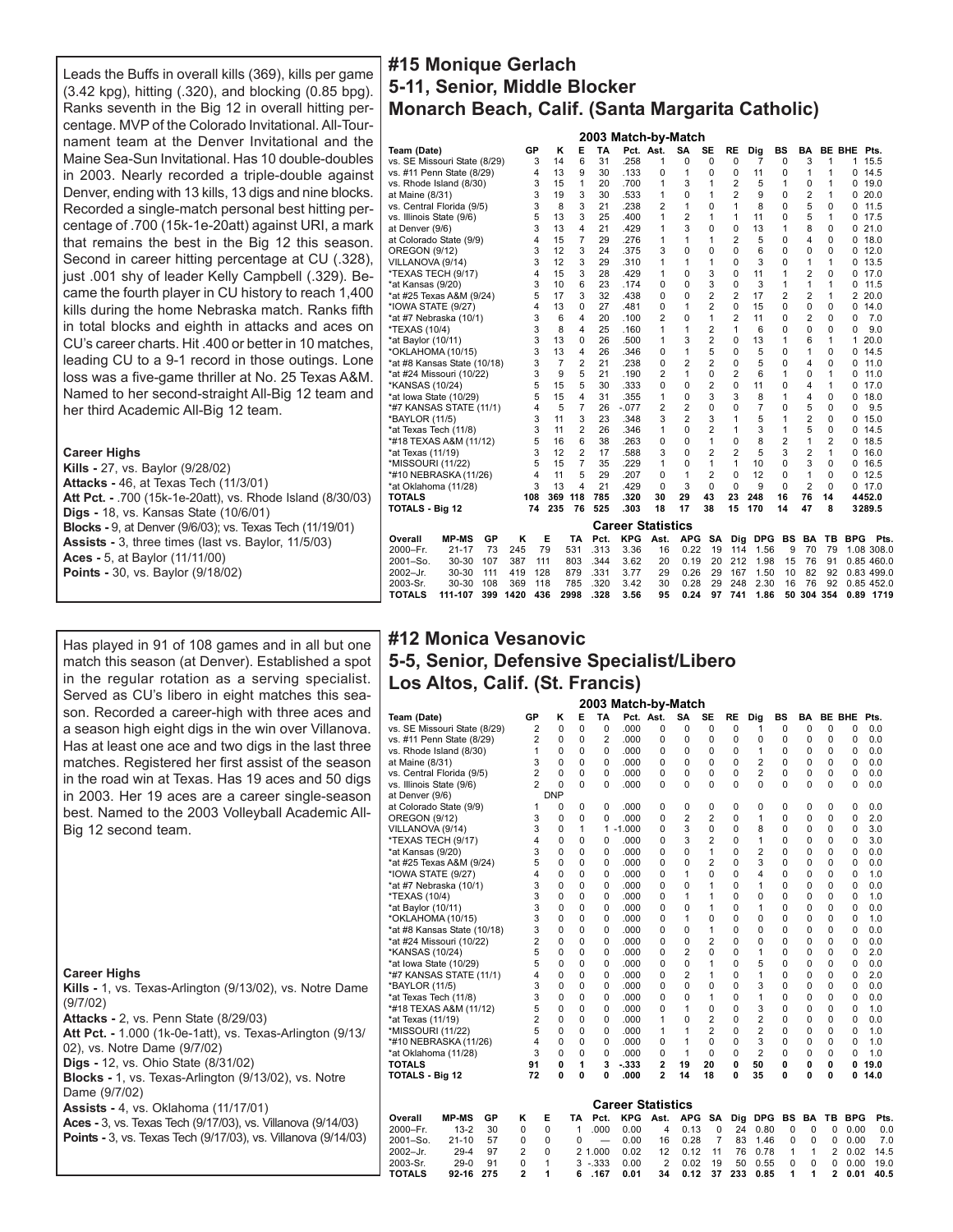Seventh in the Big 12 in assists (10.55 apg). Has started the last 28 matches at setter. Named to the Colorado Invitational All-Tournament team, hitting a team-high .583 (8k-1e-12att) with 14.33 assists per game. Earned a career high with 63 assists in the loss to Texas A&M. Her 51 assists against Texas are the most in a three-game match in the Big 12 this season. Has six double-doubles in 2003. Only two hitting errors over the last eight matches, sporting a .412 average over that span (9k-2e-17att). Fifth on CU's all-time assists list (1,380). Ranks 17th in aces (71) and 22nd in digs on the Buffs' career charts. The 14th CU player to record 1,000 assists in one season, currently 13th on the single-season assists list with 1,034. Named to her second straight Academic All-Big 12 team.

#### **Career Highs Kills -** 7, vs. Illinois State (9/6/03) **Attacks -** 12, vs. Illinois State (9/6/03) **Att Pct. -** .545 (6k-0e-11att) at Maine (8/31/03) **Digs -** 16, at Texas A&M (9/24/03), at Iowa State, (10/27/ 01) **Blocks -** 5, at Denver (9/6/03) **Assists -** 63 at Texas A&M (9/24/03) **Aces -** 4 vs. Oklahoma (11/23/02), vs. Texas A&M (9/21/ 03) **Points -** 10, vs. Illinois State (9/6/03)

# Has CU's top five dig performances of 2003. Tied a personal record with 24 digs against Missouri. Has recorded 20-plus digs four times in 2003, three of them coming in the last six matches. Averaging exactly four digs per game over the last six matches. Has recorded double-doubles (kills and digs) in 16 of 30 matches. Notched double digit digs in all but six matches. Currently third in the Big 12 in digs (3.52). Eighth on CU's single season digs list with 382 and 18th on the career digs list with 631. Earned MVP honors at the Denver Invitational, compiling 44 kills and 35 digs in the tournament. Named to the 2003 Volleyball Academic All-Big 12 team.

# **Career Statistics Career Highs Kills -** 20, vs. Texas-Arlington (9/13/02) **Attacks -** 48, at Texas A&M (9/24/03) **Att Pct. -** .429 (7k-1e-14att), vs. Baylor (11/27/02) **Digs -** 24, vs. Missouri (11/22/03), vs. Texas-Arlington (9/13/02) **Blocks -** 4, vs. Texas Tech (11/20/02), vs. Ohio State (8/31/02) **Assists -** 7, at Texas (11/5/02) **Aces -** 4, vs. Texas (10/4/03) **Points -** 21.5, vs. Texas-Arlington (9/13/02)

# **#5 Allison Barnes 6-0, Junior, Setter Arlington, Texas (James Martin)**

|                               |                |                |                |                | 2003 Match-by-Match      |           |                |           |                |                |           |          |                |             |            |
|-------------------------------|----------------|----------------|----------------|----------------|--------------------------|-----------|----------------|-----------|----------------|----------------|-----------|----------|----------------|-------------|------------|
| Team (Date)                   | GP             | κ              | Е              | TA             |                          | Pct. Ast. | SA             | <b>SE</b> | <b>RE</b>      | Dig            | BS        | BA       | <b>BE BHE</b>  |             | Pts.       |
| vs. SE Missouri State (8/29)  | 3              | 1              | 0              | $\overline{2}$ | .500                     | 15        | 0              | 0         | 0              | 7              | 0         | $\Omega$ | 0              | 0           | 1.0        |
| vs. #11 Penn State (8/29)     | 4              | 0              | 0              | 9              | .000                     | 13        | 3              | 0         | 1              | 4              | $\Omega$  | $\Omega$ | 0              | $\Omega$    | 3.0        |
| vs. Rhode Island (8/30)       | 3              | 3              | $\overline{2}$ | 8              | .125                     | 48        | 1              | 1         | $\Omega$       | 8              | $\Omega$  | $\Omega$ | 0              | $\Omega$    | 4.0        |
| at Maine (8/31)               | 3              | 6              | $\Omega$       | 11             | .545                     | 43        | 1              | 3         | $\Omega$       | 10             | $\Omega$  | 1        | 1              | $\Omega$    | 7.5        |
| vs. Central Florida (9/5)     | 3              | 3              | 1              | 11             | .182                     | 31        | $\Omega$       | $\Omega$  | $\Omega$       | 8              | $\Omega$  | 1        | 1              | $\Omega$    | 3.5        |
| vs. Illinois State (9/6)      | 5              | $\overline{7}$ | 1              | 12             | .500                     | 58        | 2              | $\Omega$  | $\Omega$       | 7              | $\Omega$  | 2        | 1              | 1           | 10.0       |
| at Denver (9/6)               | 3              | 4              | $\Omega$       | 8              | .500                     | 42        | $\Omega$       | 1         | $\Omega$       | 7              | $\Omega$  | 5        | 0              | $\Omega$    | 6.5        |
| at Colorado State (9/9)       | 3              | 3              | $\mathbf{1}$   | $\overline{7}$ | .286                     | 28        | 1              | 0         | 0              | $\overline{2}$ | 0         | 2        | 0              | 1           | 5.0        |
| <b>OREGON (9/12)</b>          | 3              | 5              | $\Omega$       | 6              | .833                     | 38        | 3              | 1         | 0              | $\overline{2}$ | $\Omega$  | 0        | 0              | $\mathbf 0$ | 8.0        |
| VILLANOVA (9/14)              | 3              | 3              | 1              | 6              | .333                     | 48        | 1              | 1         | O              | 8              | $\Omega$  | 1        | 0              | $\Omega$    | 4.5        |
| *TEXAS TECH (9/17)            | 4              | 5              | $\mathbf{1}$   | 10             | .400                     | 60        | 2              | 0         | 0              | 6              | 0         | 2        | 0              | 0           | 8.0        |
| *at Kansas (9/20)             | $\overline{2}$ | 1              | $\Omega$       | 3              | .333                     | 25        | 1              | 1         | $\Omega$       | 8              | $\Omega$  | 0        | 0              | 0           | 2.0        |
| *at #25 Texas A&M (9/24)      | 5              | 4              | 4              | 11             | .000                     | 63        | 1              | $\Omega$  | $\Omega$       | 16             | $\Omega$  | 1        | 0              | 1           | 5.5        |
| *IOWA STATE (9/27)            | $\overline{2}$ | 1              | $\mathbf{1}$   | 4              | .000                     | 31        | $\Omega$       | $\Omega$  | $\Omega$       | 6              | $\Omega$  | $\Omega$ | 0              | $\Omega$    | 1.0        |
| *at #7 Nebraska (10/1)        | 1              | 0              | $\overline{2}$ | 3              | $-667$                   | 12        | $\Omega$       | 0         | $\Omega$       | 2              | $\Omega$  | 0        | 0              | 0           | 0.0        |
| *TEXAS (10/4)                 | 3              | 4              | $\Omega$       | 6              | .667                     | 51        | 1              | $\Omega$  | $\Omega$       | 11             | $\Omega$  | 1        | 0              | $\Omega$    | 5.5        |
| *at Baylor (10/11)            | 3              | 3              | $\overline{2}$ | $\overline{7}$ | .143                     | 38        | 1              | $\Omega$  | $\Omega$       | 5              | $\Omega$  | 3        | 0              | 1           | 5.5        |
| *OKLAHOMA (10/15)             | $\overline{2}$ | 3              | $\Omega$       | 6              | .500                     | 35        | 2              | 0         | $\Omega$       | 6              | 0         | 0        | 0              | 0           | 5.0        |
| *at #8 Kansas State (10/18)   | 3              | 1              | 0              | 3              | .333                     | 30        | 0              | 0         | $\Omega$       | 6              | 0         | 0        | 0              | 1           | 1.0        |
| *at #24 Missouri (10/22)      | 3              | 0              | 1              | 2              | $-.500$                  | 24        | $\overline{2}$ | $\Omega$  | 0              | 4              | $\Omega$  | $\Omega$ | 0              | $\Omega$    | 2.0        |
| *KANSAS (10/24)               | 5              | 3              | 1              | 5              | .400                     | 48        | 0              | 1         | $\Omega$       | 14             | $\Omega$  | 1        | 1              | $\Omega$    | 3.5        |
| *at lowa State (10/29)        | 4              | 4              | $\overline{2}$ | $\overline{7}$ | .286                     | 42        | 2              | $\Omega$  | $\Omega$       | 5              | $\Omega$  | 1        | 0              | $\mathbf 0$ | 6.5        |
| *#7 KANSAS STATE (11/1)       | 4              | $\overline{2}$ | $\Omega$       | 4              | .500                     | 33        | 2              | $\Omega$  | 0              | 11             | 1         | $\Omega$ | 1              | 1           | 5.0        |
| *BAYLOR (11/5)                | $\overline{2}$ | 3              | 1              | 7              | .286                     | 17        | $\overline{2}$ | $\Omega$  | 1              | 6              | $\Omega$  | 1        | 0              | $\Omega$    | 5.5        |
| *at Texas Tech (11/8)         | 3              | $\Omega$       | $\Omega$       | $\Omega$       | .000                     | 28        | 1              | 0         | 0              | $\overline{7}$ | $\Omega$  | $\Omega$ | 0              | $\Omega$    | 1.0        |
| *#18 TEXAS A&M (11/12)        | 4              | $\Omega$       | $\Omega$       | 1              | .000                     | 20        | 1              | $\Omega$  | $\Omega$       | 0              | $\Omega$  | $\Omega$ | 0              | $\Omega$    | 1.0        |
| *at Texas (11/19)             | 3              | $\overline{2}$ | $\Omega$       | $\overline{c}$ | 1.000                    | 22        | $\Omega$       | 1         | $\Omega$       | 4              | 0         | 0        | 0              | 0           | 2.0        |
| *MISSOURI (11/22)             | 5              | $\Omega$       | 1              | 1              | $-1.000$                 | 39        | 2              | 1         | $\Omega$       | 10             | $\Omega$  | $\Omega$ | 0              | $\Omega$    | 2.0        |
| *#10 NEBRASKA (11/26)         | 4              | $\mathbf{1}$   | $\Omega$       | 1              | 1.000                    | 28        | 1              | $\Omega$  | $\Omega$       | 5              | $\Omega$  | $\Omega$ | 0              | 0           | 2.0        |
| *at Oklahoma (11/28)          | 3              | $\mathbf{1}$   | $\Omega$       | 1              | 1.000                    | 24        | $\Omega$       | $\Omega$  | $\Omega$       | 4              | $\Omega$  | $\Omega$ | 0              | $\Omega$    | 1.0        |
| <b>TOTALS</b>                 | 98             | 73             | 22             | 164            |                          | .311 1034 | 33             | 11        | $\overline{2}$ | 199            | 1         | 22       | 5              |             | 6118.0     |
| <b>TOTALS - Big 12</b>        | 65             | 38             | 16             | 84             | .262                     | 670       | 21             | 4         | 1              | 136            | 1         | 10       | $\overline{2}$ |             | 4 65.0     |
|                               |                |                |                |                | <b>Career Statistics</b> |           |                |           |                |                |           |          |                |             |            |
| <b>MP-MS</b><br>GP<br>Overall | E<br>κ         |                | TA             | Pct.           | <b>KPG</b>               | Ast.      | <b>APG</b>     | <b>SA</b> | Dig            | <b>DPG</b>     | <b>BS</b> | BA       | TB             | <b>BPG</b>  | Pts.       |
| 2001-Fr.<br>$28 - 16$<br>83   | 27<br>14       |                | 93             | .140           | 0.32                     | 117       | 1.39           | 8         | 171            | 2.04           | $\Omega$  | 11       | 11             | 0.13        | 40.5       |
| 2002-So.<br>$30 - 9$<br>111   | 6<br>20        |                | 38             | .368           | 0.18                     | 230       | 2.07           | 30        | 177            | 1.59           | 0         | 10       | 10             | 0.09        | 55.0       |
| 2003-Jr.<br>$30 - 28$<br>98   | 73<br>22       |                | 164            | .311           | 0.74                     | 1034      | 10.55          | 33        | 199            | 2.03           | 1         | 22       | 23             | 0.23        | 118        |
| <b>TOTALS</b><br>88-53<br>292 | 120<br>42      |                | 295            | .264           | 0.41                     | 1381      | 4.73           | 71        | 547            | 1.87           | 1         | 43       | 44             |             | 0.15 213.5 |

# **#10 Nicole Carr 6-0, Sophomore, Outside Hitter Wauwatosa, Wis. (Wauwatosa East)**

|                               |     |                |                |          | 2003 Match-by-Match      |                |                |                |                |            |                |                |               |            |            |
|-------------------------------|-----|----------------|----------------|----------|--------------------------|----------------|----------------|----------------|----------------|------------|----------------|----------------|---------------|------------|------------|
| Team (Date)                   | GP  | κ              | Е              | TA       |                          | Pct. Ast.      | <b>SA</b>      | <b>SE</b>      | <b>RE</b>      | Dig        | <b>BS</b>      | BA             | <b>BE BHE</b> |            | Pts.       |
| vs. SE Missouri State (8/29)  | 3   | 14             | 4              | 27       | .370                     | $\overline{2}$ | $\overline{2}$ | 1              | 0              | 11         | 0              | 0              | 0             | 0          | 16.0       |
| vs. #11 Penn State (8/29)     | 4   | 17             | 11             | 40       | .150                     | 1              | $\Omega$       | $\Omega$       | 1              | 15         | $\Omega$       | 0              | 0             | 0          | 17.0       |
| vs. Rhode Island (8/30)       | 3   | 12             | $\overline{7}$ | 27       | .185                     | 3              | 3              | 1              | 1              | 14         | $\Omega$       | 1              | $\Omega$      | 1          | 15.5       |
| at Maine (8/31)               | 3   | 15             | 3              | 32       | .375                     | 2              | 0              | 0              | $\Omega$       | 18         | $\Omega$       | 2              | 0             | 0          | 16.0       |
| vs. Central Florida (9/5)     | 3   | 12             | 4              | 26       | .308                     | 1              | 2              | 0              | $\Omega$       | 9          | 1              | 2              | $\Omega$      | 0          | 16.0       |
| vs. Illinois State (9/6)      | 5   | 19             | 7              | 43       | .279                     | $\Omega$       | 1              | $\Omega$       | 0              | 16         | $\Omega$       | $\overline{c}$ | 1             | 0          | 21.0       |
| at Denver (9/6)               | 3   | 13             | 5              | 27       | .296                     | 0              | 0              | 0              | $\Omega$       | 10         | $\Omega$       | 1              | $\Omega$      | 0          | 13.5       |
| at Colorado State (9/9)       | 4   | 5              | 9              | 21       | $-.190$                  | 0              | $\Omega$       | 0              | 1              | 10         | $\Omega$       | 3              | 0             | 0          | 6.5        |
| OREGON (9/12)                 | 3   | $\overline{7}$ | 6              | 20       | .050                     | 4              | 1              | 0              | $\Omega$       | 13         | $\Omega$       | $\Omega$       | $\Omega$      | 0          | 8.0        |
| VILLANOVA (9/14)              | 3   | 10             | 2              | 23       | .348                     | 0              | 1              | 1              | $\Omega$       | 15         | 3              | 0              | 0             | 0          | 14.0       |
| *TEXAS TECH (9/17)            | 4   | 15             | 7              | 41       | .195                     | 0              | $\Omega$       | 0              | $\Omega$       | 10         | 1              | 2              | $\Omega$      | 0          | 17.0       |
| *at Kansas (9/20)             | 3   | 9              | 3              | 24       | .250                     | $\overline{2}$ | 1              | $\Omega$       | 1              | 9          | $\Omega$       | $\Omega$       | 1             | 0          | 10.0       |
| *at #25 Texas A&M (9/24)      | 5   | 16             | 10             | 48       | .125                     | 3              | $\mathbf 0$    | $\overline{2}$ | 1              | 20         | $\Omega$       | 1              | $\Omega$      | 0          | 16.5       |
| *IOWA STATE (9/27)            | 4   | 9              | 12             | 34       | $-.088$                  | 2              | 1              | 1              | 1              | 12         | $\Omega$       | 0              | 0             | 0          | 10.0       |
| *at #7 Nebraska (10/1)        | 3   | 6              | 7              | 29       | $-.034$                  | 0              | $\Omega$       | $\overline{2}$ | $\overline{2}$ | 9          | $\Omega$       | 1              | 0             | 0          | 6.5        |
| *TEXAS (10/4)                 | 3   | 16             | $\overline{7}$ | 34       | .265                     | 2              | 4              | 0              | $\Omega$       | 10         | $\Omega$       | 1              | $\Omega$      | 0          | 20.5       |
| *at Baylor (10/11)            | 3   | 13             | 6              | 35       | .200                     | 2              | 1              | 0              | 1              | 11         | $\Omega$       | 0              | 0             | 0          | 14.0       |
| *OKLAHOMA (10/15)             | 3   | 5              | 3              | 15       | .133                     | 2              | $\mathbf 0$    | 1              | 0              | 10         | 0              | 0              | 0             | 0          | 5.0        |
| *at #8 Kansas State (10/18)   | 3   | 5              | 6              | 19       | $-.053$                  | 0              | 1              | 0              | 5              | 5          | $\Omega$       | 2              | 0             | 0          | 7.0        |
| *at #24 Missouri (10/22)      | 3   | $\Omega$       | $\Omega$       | $\Omega$ | .000                     | $\Omega$       | $\Omega$       | 0              | $\Omega$       | 12         | $\Omega$       | $\Omega$       | $\Omega$      | $\Omega$   | 0.0        |
| *KANSAS (10/24)               | 5   | 1              | 5              | 17       | $-.235$                  | 0              | 1              | 0              | $\overline{2}$ | 19         | 0              | 1              | 0             | 0          | 2.5        |
| *at lowa State (10/29)        | 5   | 13             | 8              | 46       | .109                     | 1              | 0              | 1              | $\Omega$       | 13         | $\Omega$       | 3              | $\Omega$      | 0          | 14.5       |
| *#7 KANSAS STATE (11/1)       | 4   | 5              | 4              | 21       | .048                     | 4              | 0              | 0              | $\mathbf{1}$   | 9          | $\overline{2}$ | 1              | 0             | 0          | 7.5        |
| *BAYLOR (11/5)                | 3   | 14             | 5              | 28       | .321                     | 1              | 0              | 0              | 0              | 11         | 1              | $\overline{2}$ | $\Omega$      | 0          | 16.0       |
| *at Texas Tech (11/8)         | 3   | 12             | 3              | 34       | .265                     | 3              | 1              | 1              | 0              | 21         | $\Omega$       | 1              | $\Omega$      | 0          | 13.5       |
| *#18 TEXAS A&M (11/12)        | 5   | $\overline{7}$ | $\overline{2}$ | 28       | .179                     | 3              | 0              | $\overline{2}$ | $\overline{2}$ | 20         | 1              | 1              | 0             | 0          | 8.5        |
| *at Texas (11/19)             | 3   | 15             | 6              | 32       | .281                     | 1              | 3              | 1              | $\overline{2}$ | 5          | $\Omega$       | 0              | 1             | 0          | 18.0       |
| *MISSOURI (11/22)             | 5   | 19             | 6              | 41       | .317                     | 4              | 0              | 1              | 1              | 24         | $\Omega$       | 0              | $\Omega$      | 1          | 19.0       |
| *#10 NEBRASKA (11/26)         | 4   | 15             | 9              | 37       | .162                     | 1              | 1              | $\Omega$       | $\Omega$       | 10         | $\Omega$       | 1              | 0             | 0          | 16.5       |
| *at Oklahoma (11/28)          | 3   | 8              | 1              | 19       | .368                     | 2              | 1              | 0              | $\Omega$       | 11         | $\Omega$       | 0              | 0             | 0          | 9.0        |
| <b>TOTALS</b>                 | 108 |                | 327 168        | 868      | .183                     | 46             | 25             | 15             | 22             | 382        | 9              | 28             | 3             |            | 2375.0     |
| <b>TOTALS - Big 12</b>        | 74  | 203            | 110            | 582      | .160                     | 33             | 15             | 12             | 19             | 251        | 5              | 17             | $\mathbf{2}$  |            | 1231.5     |
|                               |     |                |                |          |                          |                |                |                |                |            |                |                |               |            |            |
|                               |     |                |                |          | <b>Career Statistics</b> |                |                |                |                |            |                |                |               |            |            |
| Overall<br><b>MP-MS</b><br>GP | Κ   | Е              | TA             | Pct.     | <b>KPG</b>               | Ast.           | <b>APG</b>     | SA             | Dig            | <b>DPG</b> | BS             | BA             | TB            | <b>BPG</b> | Pts.       |
| 2002-Fr.<br>$30 - 22$<br>97   | 178 | 130            | 522            | .092     | 1.84                     | 44             | 0.45           | 3              | 249            | 2.57       | 6              | 18             | 24            |            | 0.25 196.0 |
| 2003-So.<br>30-29<br>108      | 327 | 168            | 868            | .183     | 3.03                     | 46             | 0.43           | 25             | 382            | 3.54       | 9              | 28             | 37            |            | 0.34 375.0 |
| <b>TOTALS</b><br>60-51<br>205 | 505 | 298            | 1390           | .149     | 2.46                     | 90             | 0.44           | 28             | 631            | 3.08       | 15             | 46             | 61            |            | 0.30 571.0 |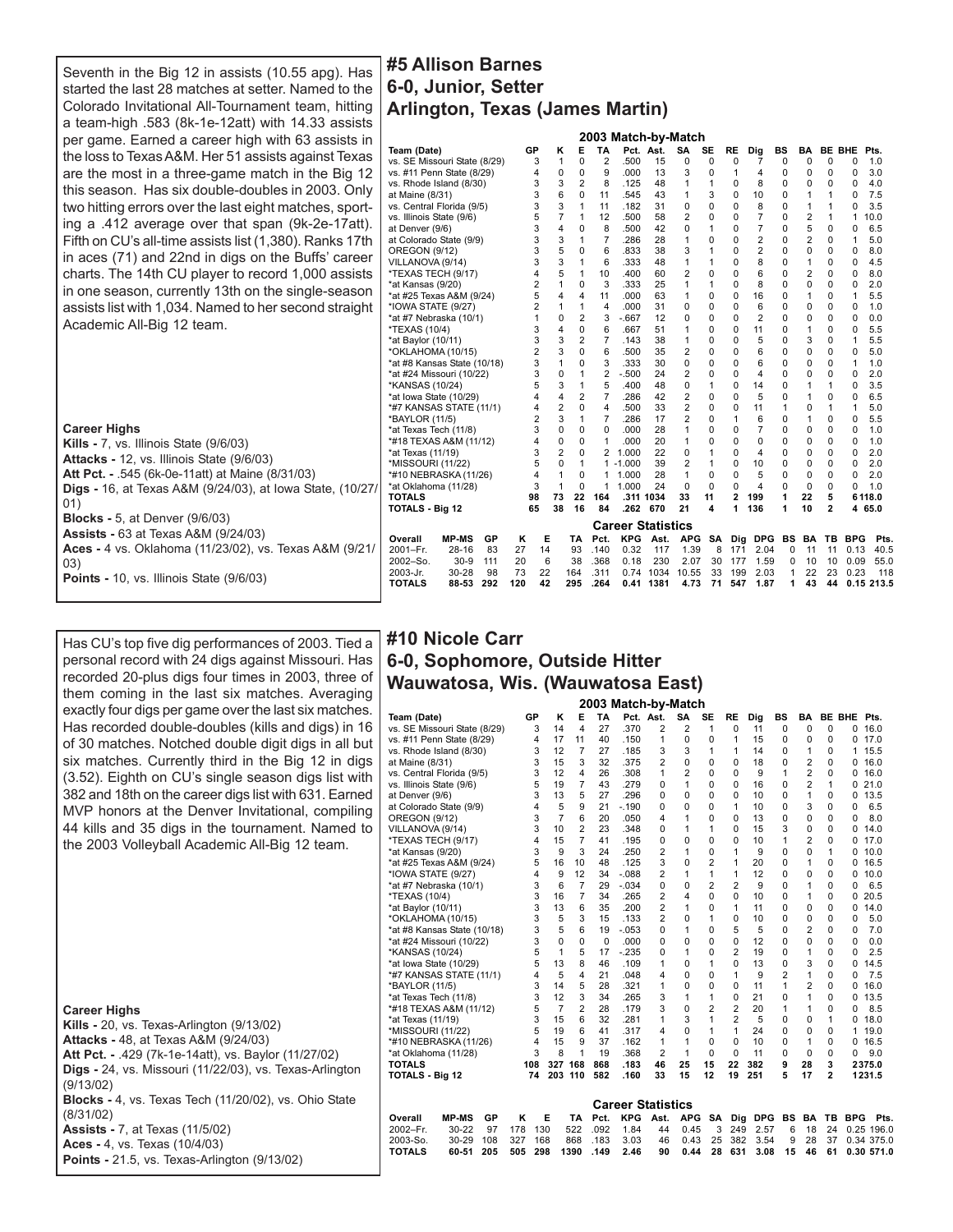Had 16 kills and 10 digs against Missouri, recording her fourth double-double of 2003. Had a personal-best and team season-high 27 kills at Texas A&M. Second on the team in blocking (0.80 bpg) and third in kills (3.15 kpg). One of three Buffs to start every match and play every game this season. Named to the Colorado Invitational All-Tournament team. Has double digit kills in 17 of 30 matches. Recorded the most assists of any non setter on the Buffs roster with 56. Had a personal best seven blocks in CU's win over Illinois State and the loss to Colorado State.

# **Career Highs**

**Kills -** 27, at Texas A&M (9/24/03) **Attacks -** 57, at Texas A&M (9/24/03) **Att Pct. -** .727 (8k-0e-11att) vs. Maine (9/14/02) **Digs -** 12, at Nebraska (10/1/03) **Blocks -** 7, at Colorado State (9/9/03), vs. Illinois State (9/6/ 03) **Assists -** 5, vs. Villanova (9/14/03) **Aces -**2, at Missouri (10/22/03), at Colorado State (9/9/ 03) **Points -** 28, at Texas A&M (9/24/03)

Played at the libero spot in nine matches. Has played in 36 games, logging 0.72 digs per game.

| #9 Allie Griffin                                         |
|----------------------------------------------------------|
| 6-0, Sophomore, Middle Blocker                           |
| Baton Rouge, La. (Santa Fe Christian, San Diego, Calif.) |
| <b>OOOO Metal his Metale</b>                             |

|                               |     |                |                |           | zuus malun-ny            |                | וויומנטו       |                |                |                |                |                |               |            |            |  |
|-------------------------------|-----|----------------|----------------|-----------|--------------------------|----------------|----------------|----------------|----------------|----------------|----------------|----------------|---------------|------------|------------|--|
| Team (Date)                   | GP  | κ              | Е              | <b>TA</b> | Pct. Ast.                |                | <b>SA</b>      | <b>SE</b>      | <b>RE</b>      | Dig            | <b>BS</b>      | BA             | <b>BE BHE</b> |            | Pts.       |  |
| vs. SE Missouri State (8/29)  | 3   | $\overline{7}$ | $\overline{2}$ | 15        | .333                     | 0              | 0              | 1              | 0              | 5              | $\mathbf 0$    | 4              | 0             | 0          | 9.0        |  |
| vs. #11 Penn State (8/29)     | 4   | 13             | 4              | 28        | .321                     | 3              | 0              | 0              | $\Omega$       | 4              | 1              | $\Omega$       | 1             | 0          | 14.0       |  |
| vs. Rhode Island (8/30)       | 3   | 9              | $\overline{2}$ | 14        | .500                     | 3              | $\Omega$       | 0              | $\Omega$       | $\overline{7}$ | $\Omega$       | 1              | 2             | 0          | 9.5        |  |
| at Maine (8/31)               | 3   | 6              | 7              | 24        | $-.042$                  | 4              | $\Omega$       | $\overline{2}$ | 1              | 9              | $\Omega$       | $\overline{2}$ | $\Omega$      | 0          | 7.0        |  |
| vs. Central Florida (9/5)     | 3   | 8              | 7              | 21        | .048                     | $\overline{2}$ | $\Omega$       | $\Omega$       | $\Omega$       | $\overline{2}$ | 1              | 3              | $\Omega$      | 0          | 10.5       |  |
| vs. Illinois State (9/6)      | 5   | 11             | 10             | 29        | .034                     | 3              | $\mathbf 0$    | 0              | $\Omega$       | 3              | 1              | 6              | 0             | 0          | 15.0       |  |
| at Denver (9/6)               | 3   | 9              | 4              | 16        | .312                     | 0              | $\Omega$       | $\Omega$       | $\Omega$       | $\Omega$       | $\Omega$       | 6              | 0             | 0          | 12.0       |  |
| at Colorado State (9/9)       | 4   | 11             | 10             | 34        | .029                     | $\overline{c}$ | $\overline{2}$ | 3              | $\Omega$       | 11             | $\overline{2}$ | 5              | 0             | 0          | 17.5       |  |
| OREGON (9/12)                 | 3   | 11             | 4              | 22        | .318                     | $\Omega$       | $\Omega$       | $\Omega$       | $\Omega$       | 1              | $\Omega$       | 4              | 0             | 0          | 13.0       |  |
| VILLANOVA (9/14)              | 3   | 14             | 4              | 28        | .357                     | 5              | $\mathbf 0$    | 0              | $\Omega$       | $\overline{7}$ | 1              | $\overline{2}$ | 1             | 0          | 16.0       |  |
| *TEXAS TECH (9/17)            | 4   | 11             | 9              | 37        | .054                     | 0              | $\Omega$       | $\mathbf 0$    | $\Omega$       | 5              | 1              | 3              | 1             | 0          | 13.5       |  |
| *at Kansas (9/20)             | 3   | 16             | 7              | 30        | .300                     | 1              | $\Omega$       | $\mathbf 0$    | $\Omega$       | 4              | $\Omega$       | 1              | $\Omega$      | 0          | 16.5       |  |
| *at #25 Texas A&M (9/24)      | 5   | 27             | 7              | 57        | .351                     | 1              | $\Omega$       | $\Omega$       | $\Omega$       | 10             | $\Omega$       | $\overline{2}$ | 1             | 0          | 28.0       |  |
| *IOWA STATE (9/27)            | 4   | 21             | 4              | 38        | .447                     | 1              | 0              | $\overline{2}$ | 0              | 5              | $\Omega$       | 1              | 0             | 0          | 21.5       |  |
| *at #7 Nebraska (10/1)        | 3   | 8              | 5              | 25        | .120                     | $\Omega$       | $\Omega$       | $\Omega$       | $\Omega$       | 12             | $\Omega$       | $\Omega$       | 0             | 0          | 8.0        |  |
| *TEXAS (10/4)                 | 3   | 12             | 9              | 28        | .107                     | 0              | $\Omega$       | $\Omega$       | $\Omega$       | $\overline{7}$ | $\Omega$       | 3              | 0             | 0          | 13.5       |  |
| *at Baylor (10/11)            | 3   | 3              | $\Omega$       | 11        | .273                     | 3              | $\Omega$       | $\Omega$       | $\Omega$       | 8              | $\Omega$       | $\Omega$       | $\Omega$      | 0          | 3.0        |  |
| *OKLAHOMA (10/15)             | 3   | 9              | 4              | 17        | .294                     | 3              | 0              | 0              | 0              | 4              | 0              | 0              | $\Omega$      | 0          | 9.0        |  |
| *at #8 Kansas State (10/18)   | 3   | 6              | $\overline{7}$ | 23        | $-.043$                  | 0              | 0              | 0              | 0              | 1              | $\Omega$       | 3              | $\Omega$      | 0          | 7.5        |  |
| *at #24 Missouri (10/22)      | 3   | 14             | 3              | 29        | .379                     | $\overline{2}$ | 2              | $\overline{2}$ | 1              | 3              | 1              | 1              | 0             | 1          | 17.5       |  |
| *KANSAS (10/24)               | 5   | 13             | 9              | 39        | .103                     | 3              | $\mathbf 0$    | $\mathbf 0$    | $\Omega$       | 3              | 1              | 4              | 1             | 0          | 16.0       |  |
| *at lowa State (10/29)        | 5   | 11             | 5              | 28        | .214                     | 1              | $\Omega$       | 0              | $\Omega$       | 10             | $\Omega$       | 5              | 0             | 0          | 13.5       |  |
| *#7 KANSAS STATE (11/1)       | 4   | 16             | 3              | 33        | .394                     | 0              | 0              | $\mathbf 0$    | $\Omega$       | 5              | 0              | 5              | $\Omega$      | 0          | 18.5       |  |
| *BAYLOR (11/5)                | 3   | 9              | 6              | 22        | .136                     | 3              | $\Omega$       | $\Omega$       | $\Omega$       | $\overline{2}$ | $\overline{2}$ | 1              | 0             | 0          | 11.5       |  |
| *at Texas Tech (11/8)         | 3   | 9              | 2              | 22        | .318                     | 1              | $\Omega$       | $\Omega$       | $\Omega$       | 4              | $\Omega$       | $\overline{2}$ | 0             | 0          | 10.0       |  |
| *#18 TEXAS A&M (11/12)        | 5   | 14             | 10             | 36        | .111                     | 3              | $\mathbf 0$    | $\mathbf 0$    | $\Omega$       | 5              | 0              | 1              | 0             | 0          | 14.5       |  |
| *at Texas (11/19)             | 3   | 6              | 5              | 18        | .056                     | 3              | 1              | 3              | $\Omega$       | 6              | 0              | $\Omega$       | 0             | 0          | 7.0        |  |
| *MISSOURI (11/22)             | 5   | 16             | 4              | 44        | .273                     | 4              | $\Omega$       | $\Omega$       | $\Omega$       | 10             | 3              | $\overline{2}$ | 1             | 0          | 20.0       |  |
| *#10 NEBRASKA (11/26)         | 4   | 11             | 9              | 27        | .074                     | 1              | $\Omega$       | $\mathbf 0$    | $\Omega$       | 6              | $\Omega$       | 1              | 0             | 0          | 11.5       |  |
| *at Oklahoma (11/28)          | 3   | 9              | 1              | 19        | .421                     | 4              | $\Omega$       | $\Omega$       | $\Omega$       | 8              | $\Omega$       | $\overline{4}$ | 1             | 0          | 11.0       |  |
| <b>TOTALS</b>                 | 108 | 340 163        |                | 814       | .217                     | 56             | 5              | 13             | $\overline{2}$ | 167            | 14             | 72             | 9             |            | 1395.0     |  |
| <b>TOTALS - Big 12</b>        | 74  | 241 109        |                | 583       | .226                     | 34             | 3              | 7              | 1              | 118            | 8              | 39             | 5             |            | 1271.5     |  |
|                               |     |                |                |           | <b>Career Statistics</b> |                |                |                |                |                |                |                |               |            |            |  |
| <b>MP-MS</b><br>GP<br>Overall | κ   | Е              | TA             | Pct.      | <b>KPG</b>               | Ast.           | <b>APG</b>     | <b>SA</b>      | Dig            | <b>DPG</b>     | <b>BS</b>      | BA             | TB.           | <b>BPG</b> | Pts.       |  |
| 2002-Fr.<br>29<br>$16 - 1$    | 34  | 16             | 79             | .228      | 1.17                     | 5              | 0.17           | 1              | 4              | 0.14           | 1              | 11             | 12            | 0.41       | 41.5       |  |
| 2003-So.<br>30-30<br>108      | 340 | 163            | 814            | .217      | 3.15                     | 56             | 0.52           | 5              | 167            | 1.55           | 14             | 72             | 86            |            | 0.80 395.0 |  |
| <b>TOTALS</b><br>137<br>46-31 | 374 | 179            | 893            | .218      | 2.73                     | 61             | 0.45           | 6              | 171            | 1.25           | 15             | 83             | 98            |            | 0.72 436.5 |  |
|                               |     |                |                |           |                          |                |                |                |                |                |                |                |               |            |            |  |

| #6 Kelly Masumiya                           |
|---------------------------------------------|
| 5-3, Sophomore, Defensive Specialist/Libero |
| Highlands Ranch, Colo. (Smoky Hill)         |
|                                             |

| Team (Date)   |                                                                                                                                                                                                                                        |                                                                                                                                                                                                                                                                                                                                                                                                                                                                                                                                                                                                                                |                                   |                                                                                                                                                                                                                                              |                                                                                                                                                                               |                                                                                                                                                                                                                                        |                                                                                                                                                                                      |                                                                                                                                                                       |                                                                                                                                                                                 |                                                                                                                                                                                                                                                                     |                                                                                                                                                                                                                                           |                                                                                                                                                           |                                                                                                                                                                                                          |                                                                                                                                                                                                 |                                                                                                                                                                                                                                                      |                                                                                                                                                                                      |
|---------------|----------------------------------------------------------------------------------------------------------------------------------------------------------------------------------------------------------------------------------------|--------------------------------------------------------------------------------------------------------------------------------------------------------------------------------------------------------------------------------------------------------------------------------------------------------------------------------------------------------------------------------------------------------------------------------------------------------------------------------------------------------------------------------------------------------------------------------------------------------------------------------|-----------------------------------|----------------------------------------------------------------------------------------------------------------------------------------------------------------------------------------------------------------------------------------------|-------------------------------------------------------------------------------------------------------------------------------------------------------------------------------|----------------------------------------------------------------------------------------------------------------------------------------------------------------------------------------------------------------------------------------|--------------------------------------------------------------------------------------------------------------------------------------------------------------------------------------|-----------------------------------------------------------------------------------------------------------------------------------------------------------------------|---------------------------------------------------------------------------------------------------------------------------------------------------------------------------------|---------------------------------------------------------------------------------------------------------------------------------------------------------------------------------------------------------------------------------------------------------------------|-------------------------------------------------------------------------------------------------------------------------------------------------------------------------------------------------------------------------------------------|-----------------------------------------------------------------------------------------------------------------------------------------------------------|----------------------------------------------------------------------------------------------------------------------------------------------------------------------------------------------------------|-------------------------------------------------------------------------------------------------------------------------------------------------------------------------------------------------|------------------------------------------------------------------------------------------------------------------------------------------------------------------------------------------------------------------------------------------------------|--------------------------------------------------------------------------------------------------------------------------------------------------------------------------------------|
|               |                                                                                                                                                                                                                                        |                                                                                                                                                                                                                                                                                                                                                                                                                                                                                                                                                                                                                                |                                   |                                                                                                                                                                                                                                              |                                                                                                                                                                               | 2003 Match-by-Match                                                                                                                                                                                                                    |                                                                                                                                                                                      |                                                                                                                                                                       |                                                                                                                                                                                 |                                                                                                                                                                                                                                                                     |                                                                                                                                                                                                                                           |                                                                                                                                                           |                                                                                                                                                                                                          |                                                                                                                                                                                                 |                                                                                                                                                                                                                                                      |                                                                                                                                                                                      |
|               |                                                                                                                                                                                                                                        | GP                                                                                                                                                                                                                                                                                                                                                                                                                                                                                                                                                                                                                             | κ                                 |                                                                                                                                                                                                                                              |                                                                                                                                                                               | E TA Pct. Ast. SA SE                                                                                                                                                                                                                   |                                                                                                                                                                                      |                                                                                                                                                                       |                                                                                                                                                                                 |                                                                                                                                                                                                                                                                     | RE Dig                                                                                                                                                                                                                                    | BS                                                                                                                                                        |                                                                                                                                                                                                          |                                                                                                                                                                                                 | BA BE BHE Pts.                                                                                                                                                                                                                                       |                                                                                                                                                                                      |
|               |                                                                                                                                                                                                                                        |                                                                                                                                                                                                                                                                                                                                                                                                                                                                                                                                                                                                                                | 0                                 | 0                                                                                                                                                                                                                                            | 0                                                                                                                                                                             | .000                                                                                                                                                                                                                                   | 0                                                                                                                                                                                    |                                                                                                                                                                       | 0                                                                                                                                                                               | 0                                                                                                                                                                                                                                                                   | O                                                                                                                                                                                                                                         |                                                                                                                                                           |                                                                                                                                                                                                          | $\Omega$                                                                                                                                                                                        | 0                                                                                                                                                                                                                                                    | 2.0                                                                                                                                                                                  |
|               |                                                                                                                                                                                                                                        | 2                                                                                                                                                                                                                                                                                                                                                                                                                                                                                                                                                                                                                              | 0                                 | $\Omega$                                                                                                                                                                                                                                     |                                                                                                                                                                               |                                                                                                                                                                                                                                        |                                                                                                                                                                                      | 1                                                                                                                                                                     |                                                                                                                                                                                 |                                                                                                                                                                                                                                                                     |                                                                                                                                                                                                                                           |                                                                                                                                                           |                                                                                                                                                                                                          |                                                                                                                                                                                                 | $\Omega$                                                                                                                                                                                                                                             | 1.0                                                                                                                                                                                  |
|               |                                                                                                                                                                                                                                        |                                                                                                                                                                                                                                                                                                                                                                                                                                                                                                                                                                                                                                | 0                                 | $\mathbf 0$                                                                                                                                                                                                                                  |                                                                                                                                                                               |                                                                                                                                                                                                                                        |                                                                                                                                                                                      |                                                                                                                                                                       |                                                                                                                                                                                 |                                                                                                                                                                                                                                                                     |                                                                                                                                                                                                                                           |                                                                                                                                                           |                                                                                                                                                                                                          |                                                                                                                                                                                                 | $\Omega$                                                                                                                                                                                                                                             | 0.0                                                                                                                                                                                  |
|               |                                                                                                                                                                                                                                        |                                                                                                                                                                                                                                                                                                                                                                                                                                                                                                                                                                                                                                | 0                                 | $\Omega$                                                                                                                                                                                                                                     | $\Omega$                                                                                                                                                                      |                                                                                                                                                                                                                                        |                                                                                                                                                                                      | 0                                                                                                                                                                     | 0                                                                                                                                                                               | 0                                                                                                                                                                                                                                                                   | 3                                                                                                                                                                                                                                         | 0                                                                                                                                                         | 0                                                                                                                                                                                                        | 0                                                                                                                                                                                               | $\Omega$                                                                                                                                                                                                                                             | 0.0                                                                                                                                                                                  |
|               |                                                                                                                                                                                                                                        |                                                                                                                                                                                                                                                                                                                                                                                                                                                                                                                                                                                                                                |                                   |                                                                                                                                                                                                                                              |                                                                                                                                                                               |                                                                                                                                                                                                                                        |                                                                                                                                                                                      |                                                                                                                                                                       | 0                                                                                                                                                                               |                                                                                                                                                                                                                                                                     |                                                                                                                                                                                                                                           |                                                                                                                                                           |                                                                                                                                                                                                          |                                                                                                                                                                                                 | 0                                                                                                                                                                                                                                                    | 1.0                                                                                                                                                                                  |
|               |                                                                                                                                                                                                                                        |                                                                                                                                                                                                                                                                                                                                                                                                                                                                                                                                                                                                                                |                                   |                                                                                                                                                                                                                                              |                                                                                                                                                                               |                                                                                                                                                                                                                                        |                                                                                                                                                                                      |                                                                                                                                                                       |                                                                                                                                                                                 |                                                                                                                                                                                                                                                                     |                                                                                                                                                                                                                                           |                                                                                                                                                           |                                                                                                                                                                                                          |                                                                                                                                                                                                 |                                                                                                                                                                                                                                                      | 0.0                                                                                                                                                                                  |
|               |                                                                                                                                                                                                                                        |                                                                                                                                                                                                                                                                                                                                                                                                                                                                                                                                                                                                                                |                                   |                                                                                                                                                                                                                                              |                                                                                                                                                                               |                                                                                                                                                                                                                                        |                                                                                                                                                                                      |                                                                                                                                                                       |                                                                                                                                                                                 |                                                                                                                                                                                                                                                                     |                                                                                                                                                                                                                                           |                                                                                                                                                           |                                                                                                                                                                                                          |                                                                                                                                                                                                 |                                                                                                                                                                                                                                                      | 0.0                                                                                                                                                                                  |
|               |                                                                                                                                                                                                                                        |                                                                                                                                                                                                                                                                                                                                                                                                                                                                                                                                                                                                                                |                                   |                                                                                                                                                                                                                                              |                                                                                                                                                                               |                                                                                                                                                                                                                                        |                                                                                                                                                                                      |                                                                                                                                                                       |                                                                                                                                                                                 |                                                                                                                                                                                                                                                                     |                                                                                                                                                                                                                                           |                                                                                                                                                           |                                                                                                                                                                                                          |                                                                                                                                                                                                 |                                                                                                                                                                                                                                                      | 0.0                                                                                                                                                                                  |
|               |                                                                                                                                                                                                                                        |                                                                                                                                                                                                                                                                                                                                                                                                                                                                                                                                                                                                                                |                                   |                                                                                                                                                                                                                                              |                                                                                                                                                                               |                                                                                                                                                                                                                                        |                                                                                                                                                                                      |                                                                                                                                                                       |                                                                                                                                                                                 |                                                                                                                                                                                                                                                                     |                                                                                                                                                                                                                                           |                                                                                                                                                           |                                                                                                                                                                                                          |                                                                                                                                                                                                 |                                                                                                                                                                                                                                                      | 0.0                                                                                                                                                                                  |
|               |                                                                                                                                                                                                                                        |                                                                                                                                                                                                                                                                                                                                                                                                                                                                                                                                                                                                                                |                                   |                                                                                                                                                                                                                                              |                                                                                                                                                                               |                                                                                                                                                                                                                                        |                                                                                                                                                                                      |                                                                                                                                                                       |                                                                                                                                                                                 |                                                                                                                                                                                                                                                                     |                                                                                                                                                                                                                                           |                                                                                                                                                           |                                                                                                                                                                                                          |                                                                                                                                                                                                 |                                                                                                                                                                                                                                                      | 0.0                                                                                                                                                                                  |
|               |                                                                                                                                                                                                                                        |                                                                                                                                                                                                                                                                                                                                                                                                                                                                                                                                                                                                                                |                                   |                                                                                                                                                                                                                                              |                                                                                                                                                                               |                                                                                                                                                                                                                                        |                                                                                                                                                                                      |                                                                                                                                                                       |                                                                                                                                                                                 |                                                                                                                                                                                                                                                                     |                                                                                                                                                                                                                                           |                                                                                                                                                           |                                                                                                                                                                                                          |                                                                                                                                                                                                 |                                                                                                                                                                                                                                                      | 0.0                                                                                                                                                                                  |
|               |                                                                                                                                                                                                                                        |                                                                                                                                                                                                                                                                                                                                                                                                                                                                                                                                                                                                                                |                                   |                                                                                                                                                                                                                                              |                                                                                                                                                                               |                                                                                                                                                                                                                                        |                                                                                                                                                                                      |                                                                                                                                                                       |                                                                                                                                                                                 |                                                                                                                                                                                                                                                                     |                                                                                                                                                                                                                                           |                                                                                                                                                           |                                                                                                                                                                                                          |                                                                                                                                                                                                 |                                                                                                                                                                                                                                                      | 0.0                                                                                                                                                                                  |
| *TEXAS (10/4) |                                                                                                                                                                                                                                        |                                                                                                                                                                                                                                                                                                                                                                                                                                                                                                                                                                                                                                |                                   |                                                                                                                                                                                                                                              |                                                                                                                                                                               |                                                                                                                                                                                                                                        |                                                                                                                                                                                      |                                                                                                                                                                       |                                                                                                                                                                                 |                                                                                                                                                                                                                                                                     |                                                                                                                                                                                                                                           |                                                                                                                                                           |                                                                                                                                                                                                          |                                                                                                                                                                                                 |                                                                                                                                                                                                                                                      | 0.0                                                                                                                                                                                  |
|               |                                                                                                                                                                                                                                        |                                                                                                                                                                                                                                                                                                                                                                                                                                                                                                                                                                                                                                |                                   |                                                                                                                                                                                                                                              |                                                                                                                                                                               |                                                                                                                                                                                                                                        |                                                                                                                                                                                      |                                                                                                                                                                       |                                                                                                                                                                                 |                                                                                                                                                                                                                                                                     |                                                                                                                                                                                                                                           |                                                                                                                                                           |                                                                                                                                                                                                          |                                                                                                                                                                                                 |                                                                                                                                                                                                                                                      |                                                                                                                                                                                      |
|               |                                                                                                                                                                                                                                        |                                                                                                                                                                                                                                                                                                                                                                                                                                                                                                                                                                                                                                |                                   |                                                                                                                                                                                                                                              |                                                                                                                                                                               |                                                                                                                                                                                                                                        |                                                                                                                                                                                      |                                                                                                                                                                       |                                                                                                                                                                                 |                                                                                                                                                                                                                                                                     |                                                                                                                                                                                                                                           |                                                                                                                                                           |                                                                                                                                                                                                          |                                                                                                                                                                                                 |                                                                                                                                                                                                                                                      | 0.0                                                                                                                                                                                  |
|               |                                                                                                                                                                                                                                        |                                                                                                                                                                                                                                                                                                                                                                                                                                                                                                                                                                                                                                |                                   |                                                                                                                                                                                                                                              |                                                                                                                                                                               |                                                                                                                                                                                                                                        |                                                                                                                                                                                      |                                                                                                                                                                       |                                                                                                                                                                                 |                                                                                                                                                                                                                                                                     |                                                                                                                                                                                                                                           |                                                                                                                                                           |                                                                                                                                                                                                          |                                                                                                                                                                                                 |                                                                                                                                                                                                                                                      | 0.0                                                                                                                                                                                  |
|               |                                                                                                                                                                                                                                        |                                                                                                                                                                                                                                                                                                                                                                                                                                                                                                                                                                                                                                |                                   |                                                                                                                                                                                                                                              |                                                                                                                                                                               |                                                                                                                                                                                                                                        |                                                                                                                                                                                      |                                                                                                                                                                       |                                                                                                                                                                                 |                                                                                                                                                                                                                                                                     |                                                                                                                                                                                                                                           |                                                                                                                                                           |                                                                                                                                                                                                          |                                                                                                                                                                                                 |                                                                                                                                                                                                                                                      | 0.0                                                                                                                                                                                  |
|               |                                                                                                                                                                                                                                        |                                                                                                                                                                                                                                                                                                                                                                                                                                                                                                                                                                                                                                |                                   |                                                                                                                                                                                                                                              |                                                                                                                                                                               |                                                                                                                                                                                                                                        |                                                                                                                                                                                      |                                                                                                                                                                       |                                                                                                                                                                                 |                                                                                                                                                                                                                                                                     |                                                                                                                                                                                                                                           |                                                                                                                                                           |                                                                                                                                                                                                          |                                                                                                                                                                                                 |                                                                                                                                                                                                                                                      | 0.0                                                                                                                                                                                  |
|               |                                                                                                                                                                                                                                        |                                                                                                                                                                                                                                                                                                                                                                                                                                                                                                                                                                                                                                |                                   |                                                                                                                                                                                                                                              |                                                                                                                                                                               |                                                                                                                                                                                                                                        |                                                                                                                                                                                      |                                                                                                                                                                       |                                                                                                                                                                                 |                                                                                                                                                                                                                                                                     |                                                                                                                                                                                                                                           |                                                                                                                                                           |                                                                                                                                                                                                          |                                                                                                                                                                                                 |                                                                                                                                                                                                                                                      | 0.0                                                                                                                                                                                  |
|               |                                                                                                                                                                                                                                        |                                                                                                                                                                                                                                                                                                                                                                                                                                                                                                                                                                                                                                |                                   |                                                                                                                                                                                                                                              |                                                                                                                                                                               |                                                                                                                                                                                                                                        |                                                                                                                                                                                      |                                                                                                                                                                       |                                                                                                                                                                                 |                                                                                                                                                                                                                                                                     |                                                                                                                                                                                                                                           |                                                                                                                                                           |                                                                                                                                                                                                          |                                                                                                                                                                                                 |                                                                                                                                                                                                                                                      |                                                                                                                                                                                      |
|               |                                                                                                                                                                                                                                        |                                                                                                                                                                                                                                                                                                                                                                                                                                                                                                                                                                                                                                |                                   |                                                                                                                                                                                                                                              |                                                                                                                                                                               |                                                                                                                                                                                                                                        |                                                                                                                                                                                      |                                                                                                                                                                       |                                                                                                                                                                                 |                                                                                                                                                                                                                                                                     |                                                                                                                                                                                                                                           |                                                                                                                                                           |                                                                                                                                                                                                          |                                                                                                                                                                                                 |                                                                                                                                                                                                                                                      | 0.0                                                                                                                                                                                  |
|               |                                                                                                                                                                                                                                        |                                                                                                                                                                                                                                                                                                                                                                                                                                                                                                                                                                                                                                |                                   |                                                                                                                                                                                                                                              |                                                                                                                                                                               |                                                                                                                                                                                                                                        |                                                                                                                                                                                      |                                                                                                                                                                       |                                                                                                                                                                                 |                                                                                                                                                                                                                                                                     |                                                                                                                                                                                                                                           |                                                                                                                                                           |                                                                                                                                                                                                          |                                                                                                                                                                                                 |                                                                                                                                                                                                                                                      |                                                                                                                                                                                      |
|               |                                                                                                                                                                                                                                        |                                                                                                                                                                                                                                                                                                                                                                                                                                                                                                                                                                                                                                |                                   |                                                                                                                                                                                                                                              |                                                                                                                                                                               |                                                                                                                                                                                                                                        |                                                                                                                                                                                      |                                                                                                                                                                       |                                                                                                                                                                                 |                                                                                                                                                                                                                                                                     |                                                                                                                                                                                                                                           |                                                                                                                                                           |                                                                                                                                                                                                          |                                                                                                                                                                                                 |                                                                                                                                                                                                                                                      |                                                                                                                                                                                      |
|               |                                                                                                                                                                                                                                        |                                                                                                                                                                                                                                                                                                                                                                                                                                                                                                                                                                                                                                |                                   |                                                                                                                                                                                                                                              |                                                                                                                                                                               |                                                                                                                                                                                                                                        |                                                                                                                                                                                      |                                                                                                                                                                       |                                                                                                                                                                                 |                                                                                                                                                                                                                                                                     |                                                                                                                                                                                                                                           |                                                                                                                                                           |                                                                                                                                                                                                          |                                                                                                                                                                                                 |                                                                                                                                                                                                                                                      |                                                                                                                                                                                      |
|               |                                                                                                                                                                                                                                        |                                                                                                                                                                                                                                                                                                                                                                                                                                                                                                                                                                                                                                |                                   |                                                                                                                                                                                                                                              |                                                                                                                                                                               |                                                                                                                                                                                                                                        |                                                                                                                                                                                      |                                                                                                                                                                       |                                                                                                                                                                                 |                                                                                                                                                                                                                                                                     |                                                                                                                                                                                                                                           |                                                                                                                                                           |                                                                                                                                                                                                          |                                                                                                                                                                                                 |                                                                                                                                                                                                                                                      |                                                                                                                                                                                      |
|               |                                                                                                                                                                                                                                        |                                                                                                                                                                                                                                                                                                                                                                                                                                                                                                                                                                                                                                |                                   |                                                                                                                                                                                                                                              |                                                                                                                                                                               |                                                                                                                                                                                                                                        |                                                                                                                                                                                      |                                                                                                                                                                       |                                                                                                                                                                                 |                                                                                                                                                                                                                                                                     |                                                                                                                                                                                                                                           |                                                                                                                                                           |                                                                                                                                                                                                          |                                                                                                                                                                                                 |                                                                                                                                                                                                                                                      | 0.0                                                                                                                                                                                  |
|               |                                                                                                                                                                                                                                        |                                                                                                                                                                                                                                                                                                                                                                                                                                                                                                                                                                                                                                |                                   |                                                                                                                                                                                                                                              |                                                                                                                                                                               |                                                                                                                                                                                                                                        |                                                                                                                                                                                      |                                                                                                                                                                       |                                                                                                                                                                                 |                                                                                                                                                                                                                                                                     |                                                                                                                                                                                                                                           |                                                                                                                                                           |                                                                                                                                                                                                          |                                                                                                                                                                                                 |                                                                                                                                                                                                                                                      | 5.0                                                                                                                                                                                  |
|               |                                                                                                                                                                                                                                        |                                                                                                                                                                                                                                                                                                                                                                                                                                                                                                                                                                                                                                |                                   |                                                                                                                                                                                                                                              |                                                                                                                                                                               |                                                                                                                                                                                                                                        |                                                                                                                                                                                      |                                                                                                                                                                       |                                                                                                                                                                                 |                                                                                                                                                                                                                                                                     |                                                                                                                                                                                                                                           |                                                                                                                                                           |                                                                                                                                                                                                          |                                                                                                                                                                                                 |                                                                                                                                                                                                                                                      | 0.0                                                                                                                                                                                  |
|               |                                                                                                                                                                                                                                        |                                                                                                                                                                                                                                                                                                                                                                                                                                                                                                                                                                                                                                |                                   |                                                                                                                                                                                                                                              |                                                                                                                                                                               |                                                                                                                                                                                                                                        |                                                                                                                                                                                      |                                                                                                                                                                       |                                                                                                                                                                                 |                                                                                                                                                                                                                                                                     |                                                                                                                                                                                                                                           |                                                                                                                                                           |                                                                                                                                                                                                          |                                                                                                                                                                                                 |                                                                                                                                                                                                                                                      |                                                                                                                                                                                      |
|               |                                                                                                                                                                                                                                        |                                                                                                                                                                                                                                                                                                                                                                                                                                                                                                                                                                                                                                |                                   |                                                                                                                                                                                                                                              |                                                                                                                                                                               |                                                                                                                                                                                                                                        |                                                                                                                                                                                      |                                                                                                                                                                       |                                                                                                                                                                                 |                                                                                                                                                                                                                                                                     |                                                                                                                                                                                                                                           |                                                                                                                                                           |                                                                                                                                                                                                          |                                                                                                                                                                                                 |                                                                                                                                                                                                                                                      |                                                                                                                                                                                      |
|               |                                                                                                                                                                                                                                        |                                                                                                                                                                                                                                                                                                                                                                                                                                                                                                                                                                                                                                |                                   |                                                                                                                                                                                                                                              |                                                                                                                                                                               |                                                                                                                                                                                                                                        |                                                                                                                                                                                      |                                                                                                                                                                       |                                                                                                                                                                                 |                                                                                                                                                                                                                                                                     |                                                                                                                                                                                                                                           |                                                                                                                                                           |                                                                                                                                                                                                          |                                                                                                                                                                                                 |                                                                                                                                                                                                                                                      |                                                                                                                                                                                      |
|               |                                                                                                                                                                                                                                        |                                                                                                                                                                                                                                                                                                                                                                                                                                                                                                                                                                                                                                |                                   |                                                                                                                                                                                                                                              |                                                                                                                                                                               |                                                                                                                                                                                                                                        |                                                                                                                                                                                      |                                                                                                                                                                       |                                                                                                                                                                                 |                                                                                                                                                                                                                                                                     |                                                                                                                                                                                                                                           |                                                                                                                                                           |                                                                                                                                                                                                          |                                                                                                                                                                                                 |                                                                                                                                                                                                                                                      | $-7.0$                                                                                                                                                                               |
|               |                                                                                                                                                                                                                                        |                                                                                                                                                                                                                                                                                                                                                                                                                                                                                                                                                                                                                                | 0                                 | 1                                                                                                                                                                                                                                            |                                                                                                                                                                               |                                                                                                                                                                                                                                        |                                                                                                                                                                                      |                                                                                                                                                                       |                                                                                                                                                                                 |                                                                                                                                                                                                                                                                     |                                                                                                                                                                                                                                           |                                                                                                                                                           |                                                                                                                                                                                                          |                                                                                                                                                                                                 |                                                                                                                                                                                                                                                      | 5.0                                                                                                                                                                                  |
| <b>TOTALS</b> | 86                                                                                                                                                                                                                                     | $\overline{2}$                                                                                                                                                                                                                                                                                                                                                                                                                                                                                                                                                                                                                 | 0                                 |                                                                                                                                                                                                                                              |                                                                                                                                                                               | 0.02                                                                                                                                                                                                                                   | 6                                                                                                                                                                                    |                                                                                                                                                                       | 6                                                                                                                                                                               |                                                                                                                                                                                                                                                                     |                                                                                                                                                                                                                                           |                                                                                                                                                           | 0                                                                                                                                                                                                        | 0                                                                                                                                                                                               |                                                                                                                                                                                                                                                      | $-2.0$                                                                                                                                                                               |
|               | at Maine (8/31)<br>at Denver (9/6)<br>OREGON (9/12)<br>*at Kansas (9/20)<br>*at Baylor (10/11)<br>*KANSAS (10/24)<br>*BAYLOR (11/5)<br>*at Texas (11/19)<br><b>TOTALS</b><br><b>TOTALS - Big 12</b><br>Overall<br>2002-Fr.<br>2003-So. | vs. SE Missouri State (8/29)<br>vs. #11 Penn State (8/29)<br>vs. Rhode Island (8/30)<br>vs. Central Florida (9/5)<br>vs. Illinois State (9/6)<br>at Colorado State (9/9)<br>VILLANOVA (9/14)<br>*TEXAS TECH (9/17)<br>*at #25 Texas A&M (9/24)<br>*IOWA STATE (9/27)<br>*at #7 Nebraska (10/1)<br>*OKLAHOMA (10/15)<br>*at #8 Kansas State (10/18)<br>*at #24 Missouri (10/22)<br>*at lowa State (10/29)<br>*#7 KANSAS STATE (11/1)<br>*at Texas Tech (11/8)<br>*#18 TEXAS A&M (11/12)<br>*MISSOURI (11/22)<br>*#10 NEBRASKA (11/26)<br>*at Oklahoma (11/28)<br><b>MP-MS</b><br>GP<br>$20 - 7$<br>50<br>$20 - 0$<br>36<br>40-7 | 2<br>2<br>36<br>14<br>κ<br>2<br>0 | <b>DNP</b><br>0<br>0<br>0<br>0<br>0<br>0<br>0<br>0<br><b>DNP</b><br>0<br><b>DNP</b><br><b>DNP</b><br>0<br>0<br>0<br>0<br>0<br><b>DNP</b><br>0<br><b>DNP</b><br><b>DNP</b><br><b>DNP</b><br><b>DNP</b><br><b>DNP</b><br>0<br>0<br>0<br>Е<br>0 | $\Omega$<br>$\Omega$<br>$\mathbf 0$<br>$\Omega$<br>$\Omega$<br>$\Omega$<br>$\Omega$<br>$\Omega$<br>$\Omega$<br>0<br>0<br>n<br>$\Omega$<br>$\Omega$<br>$\Omega$<br>0<br>0<br>0 | $\mathbf{1}$<br>$\Omega$<br>$\Omega$<br>$\Omega$<br>$\Omega$<br>$\Omega$<br>$\Omega$<br>$\Omega$<br>$\Omega$<br>$\Omega$<br>0<br>0<br>0<br>$\mathbf 0$<br>$\Omega$<br>$\Omega$<br>$\Omega$<br>0<br>1<br>0<br>2 1.000<br>.000<br>3 .667 | .000<br>.000<br>.000<br>.000<br>.000<br>.000<br>.000<br>.000<br>.000<br>.000<br>.000<br>.000<br>.000<br>.000<br>.000<br>.000<br>.000<br>.000<br>.000<br>.000<br>.000<br>0.04<br>0.00 | 0<br>0<br>2<br>$\overline{2}$<br>0<br>0<br>$\Omega$<br>0<br>0<br>0<br>$\Omega$<br>$\Omega$<br>1<br>0<br>0<br>0<br>$\Omega$<br>$\Omega$<br>0<br>5<br>$\mathbf{1}$<br>5 | $\mathbf 0$<br>$\Omega$<br>0<br>0<br>$\Omega$<br>0<br><sup>o</sup><br>O<br>0<br>0<br>0<br>0<br>$\Omega$<br>0<br>5<br>$\mathbf{0}$<br><b>Career Statistics</b><br>$\overline{1}$ | $\overline{\mathbf{c}}$<br>$\mathbf{1}$<br>$\mathbf{1}$<br>$\mathbf{1}$<br>0<br>0<br>$\mathbf 0$<br>$\mathbf 0$<br>$\Omega$<br>$\Omega$<br>0<br>$\mathbf 0$<br>$\mathbf 0$<br>0<br>$\Omega$<br>$\Omega$<br>0<br>5<br>0<br>0.02<br>$\mathbf{1}$<br>0.14<br>5<br>0.07 | 0<br>0<br>$\mathbf 0$<br>$\mathbf 0$<br>$\mathbf 0$<br>$\mathbf 0$<br>0<br>$\mathbf{1}$<br>$\mathbf 0$<br>$\Omega$<br>$\Omega$<br>0<br>0<br>$\overline{1}$<br>0<br>$\Omega$<br>$\Omega$<br>0<br>$\overline{\mathbf{2}}$<br>$\overline{2}$ | 3<br>$\mathbf 0$<br>11<br>5<br>0<br>1<br>0<br>0<br>$\Omega$<br>O<br>0<br>$\mathbf 0$<br>1<br>0<br>$\Omega$<br>U<br>26<br>$\overline{2}$<br>19<br>26<br>45 | 0<br>0<br>0<br>$\Omega$<br>0<br>0<br>0<br>0<br>0<br>$\Omega$<br>$\Omega$<br>0<br>$\mathbf 0$<br>0<br>0<br>$\Omega$<br>$\Omega$<br>0<br>0<br>O<br>TA Pct. KPG Ast. APG SA Dig DPG<br>0.38<br>0.72<br>0.52 | 0<br>$\mathbf 0$<br>0<br>0<br>0<br>0<br>$\mathbf 0$<br>$\Omega$<br>0<br>$\Omega$<br>0<br>0<br>$\mathbf 0$<br>$\mathbf 0$<br>0<br>$\Omega$<br>0<br>0<br>$\Omega$<br>BS.<br>0<br>0<br>0<br>0<br>0 | 0<br>$\mathbf 0$<br>$\mathbf 0$<br>$\mathbf 0$<br>$\mathbf 0$<br>$\mathbf 0$<br>$\mathbf 0$<br>$\mathbf 0$<br>$\mathbf 0$<br>$\mathbf 0$<br>$\Omega$<br>0<br>$\mathbf 0$<br>$\mathbf 0$<br>0<br>$\Omega$<br>$\Omega$<br>0<br>0<br>$\mathbf{0}$<br>BA | $\Omega$<br>$\Omega$<br>$\Omega$<br>0<br>$\Omega$<br>0<br>0<br>$\Omega$<br>0<br>0<br>0<br>$\Omega$<br>0<br>$\Omega$<br>0<br>0<br>0<br>TB BPG Pts.<br>$0\quad 0.00$<br>0 0.00<br>0.00 |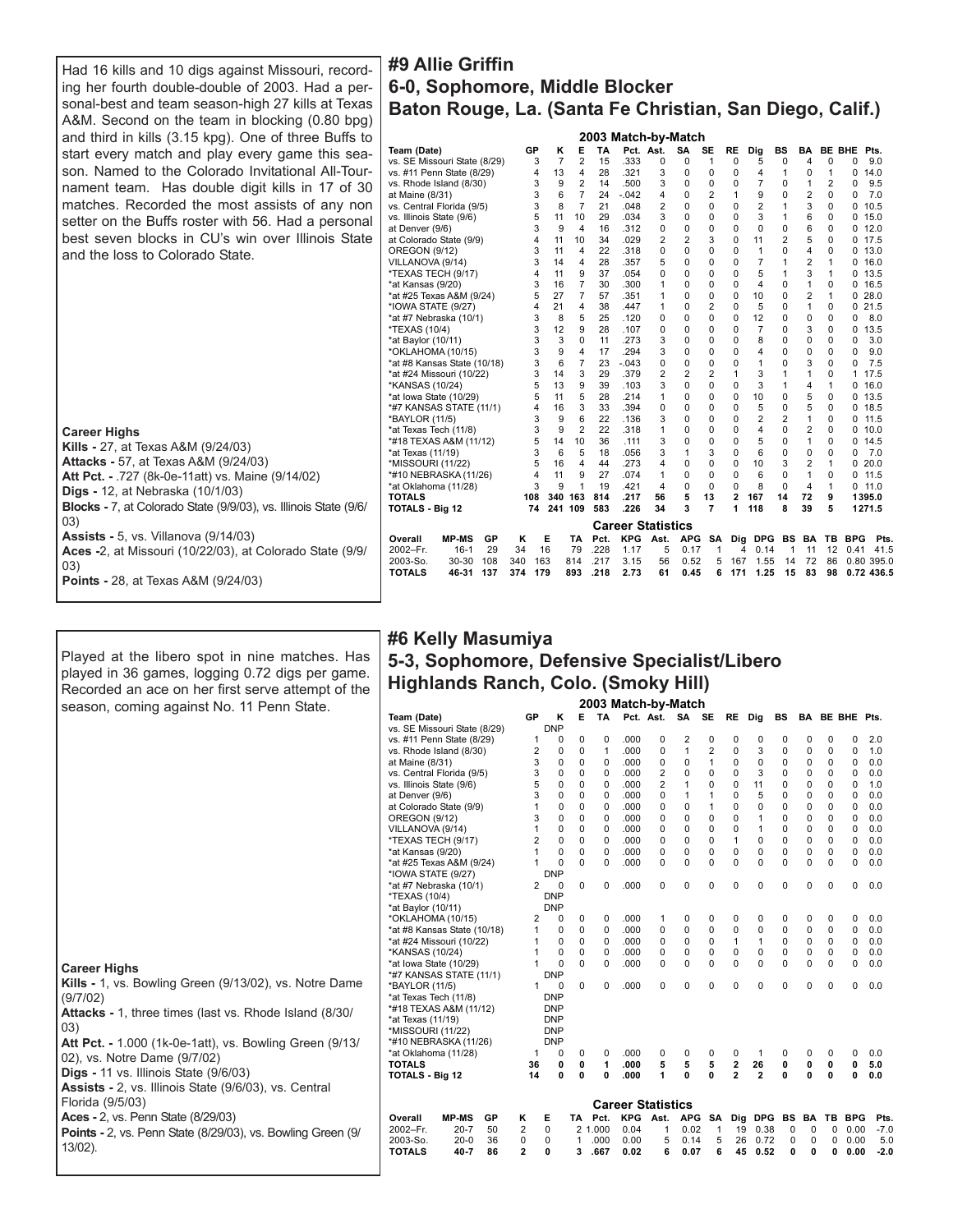Has led the Buffs in kills in eight of the last 12 matches she has played in (missed the Baylor match due to a sprained ankle). Recorded a career-high 24 kills in CU's five-game win over Kansas. Has double digit kills in 13 of the last 14 matches. Ranks eighth in the Big 12 during league matches with 3.72 kills per game. Matched a career high with 15 digs against Illinois State. Has 51 total blocks in 2003 including a team-high 23 solo blocks.

# **Career Highs**

**Kills -** 24, vs. Kansas (10/24/03) **Attacks -** 62, vs. Kansas (10/24/03) **Att Pct. -** .500 (19k-5e-28att), at Texas (11/5/02) **Digs -** 15, vs. Illinois State (9/6/03), vs. SE Missouri State (8/29/03) **Blocks -** 7, at Texas Tech (10/19/02) **Assists -** 4, vs. Illinois State (9/6/03) **Aces -** 3, at Baylor (10/11/03) **Points -** 28.5, vs. Kansas (10/24/03)

# Has played in 18 of the last 19 matches after missing eight early in the season with lower back pain. Tied a career high with 39 assists in the win over Texas A&M. She also had 39 against No. 11 Penn State in August. Already ranks ninth on CU's career assists list (360). Recorded career highs with seven blocks and six kills against Texas Tech. Her seven blocks, four of which were solo, were one shy of CU's single-match record for a setter. Has 30 of her 46 season blocks in the last six matches (1.3 bpg).

# **#4 Maragda Santillana 6-4, Sophomore, Outside Hitter Barcelona, Spain (Ses Joaquim Blume)**

|                               |                |                |                |      | 2003 Match-by-Match      |                |                |                |                |            |                |                |               |            |            |
|-------------------------------|----------------|----------------|----------------|------|--------------------------|----------------|----------------|----------------|----------------|------------|----------------|----------------|---------------|------------|------------|
| Team (Date)                   | GP             | κ              | E              | TA   | Pct. Ast.                |                | SA             | <b>SE</b>      | <b>RE</b>      | Dig        | <b>BS</b>      | BA             | <b>BE BHE</b> |            | Pts.       |
| vs. SE Missouri State (8/29)  | 3              | 8              | 1              | 23   | .304                     | $\Omega$       | 1              | 0              | 3              | 15         | 0              | $\overline{2}$ | 0             | 1          | 10.0       |
| vs. #11 Penn State (8/29)     | 4              | 9              | 5              | 25   | .160                     | 1              | 0              | $\Omega$       | $\overline{2}$ | 4          | $\overline{c}$ | 0              | 0             | 0          | 11.0       |
| vs. Rhode Island (8/30)       | 3              | 16             | $\overline{2}$ | 29   | .483                     | 0              | $\overline{2}$ | 0              | 0              | 10         | $\mathbf 0$    | 1              | 1             | 0          | 18.5       |
| at Maine (8/31)               | 3              | 8              | 6              | 23   | .087                     | $\overline{2}$ | 0              | $\overline{c}$ | 1              | 9          | $\Omega$       | $\overline{2}$ | 0             | 0          | 9.0        |
| vs. Central Florida (9/5)     | 3              | 8              | 4              | 19   | .211                     | 1              | 0              | $\overline{2}$ | $\overline{2}$ | 5          | $\Omega$       | 1              | 0             | 0          | 8.5        |
| vs. Illinois State (9/6)      | 5              | 19             | 6              | 39   | .333                     | 4              | $\overline{2}$ | 1              | 1              | 15         | $\Omega$       | 1              | $\Omega$      | 0          | 21.5       |
| at Denver (9/6)               | 3              | 8              | 3              | 24   | .208                     | 1              | 0              | 1              | 3              | 13         | 1              | $\overline{2}$ | 0             | 0          | 10.0       |
| at Colorado State (9/9)       | 4              | 8              | 6              | 19   | .105                     | $\Omega$       | 0              | 0              | 1              | 6          | $\overline{2}$ | 0              | 0             | 0          | 10.0       |
| <b>OREGON (9/12)</b>          | 3              | $\overline{2}$ | 1              | 6    | .167                     | 0              | 1              | 3              | 1              | 6          | 1              | 0              | 0             | $\Omega$   | 4.0        |
| VILLANOVA (9/14)              | 1              | 5              | $\Omega$       | 6    | .833                     | 0              | 1              | $\Omega$       | $\Omega$       | 0          | $\Omega$       | 0              | 0             | $\Omega$   | 6.0        |
| *TEXAS TECH (9/17)            | $\overline{c}$ | 3              | 3              | 10   | .000                     | 3              | 0              | 1              | $\Omega$       | 7          | 1              | 0              | 1             | $\Omega$   | 4.0        |
| *at Kansas (9/20)             | 1              | 1              | 3              | 4    | $-.500$                  | 0              | 0              | $\Omega$       | 1              | 1          | 0              | 0              | 1             | $\Omega$   | 1.0        |
| *at #25 Texas A&M (9/24)      | 1              | 0              | 0              | 1    | .000                     | 0              | 0              | 0              | 0              | 0          | 0              | 0              | 0             | 0          | 0.0        |
| *IOWA STATE (9/27)            | $\overline{2}$ | 10             | 9              | 28   | .036                     | 0              | 0              | $\overline{2}$ | $\Omega$       | 4          | $\overline{2}$ | $\overline{2}$ | 0             | $\Omega$   | 13.0       |
| *at #7 Nebraska (10/1)        | $\overline{2}$ | 3              | 0              | 5    | .600                     | 0              | 0              | $\Omega$       | 0              | 1          | 0              | 0              | 0             | 0          | 3.0        |
| *TEXAS (10/4)                 | 3              | 14             | 5              | 28   | .321                     | 0              | 0              | 0              | 0              | 1          | 0              | 0              | 0             | 0          | 14.0       |
| *at Baylor (10/11)            | 3              | 15             | 6              | 37   | .243                     | $\Omega$       | 3              | 1              | $\Omega$       | 7          | 1              | 5              | $\Omega$      | 0          | 21.5       |
| *OKLAHOMA (10/15)             | 3              | 16             | 4              | 27   | .444                     | $\Omega$       | 0              | $\Omega$       | $\Omega$       | 1          | 1              | 0              | 0             | 0          | 17.0       |
| *at #8 Kansas State (10/18)   | 3              | 10             | 5              | 23   | .217                     | 1              | 0              | 0              | 0              | 3          | $\mathbf 0$    | 0              | 0             | 0          | 10.0       |
| *at #24 Missouri (10/22)      | 3              | 11             | 6              | 26   | .192                     | $\Omega$       | $\overline{2}$ | 1              | $\Omega$       | 3          | 1              | 1              | $\Omega$      | 0          | 14.5       |
| *KANSAS (10/24)               | 5              | 24             | 15             | 62   | .145                     | $\Omega$       | $\overline{2}$ | $\Omega$       | $\Omega$       | 5          | 2              | 1              | 1             | 0          | 28.5       |
| *at lowa State (10/29)        | 5              | 20             | 4              | 37   | .432                     | 0              | 0              | 0              | 1              | 11         | 0              | $\overline{2}$ | 0             | 0          | 21.0       |
| *#7 KANSAS STATE (11/1)       | 4              | 16             | 16             | 44   | .000                     | $\Omega$       | 1              | $\Omega$       | $\Omega$       | 4          | $\overline{2}$ | 1              | $\Omega$      | 0          | 19.5       |
| *BAYLOR (11/5)                |                | DNP - INJ      |                |      |                          |                |                |                |                |            |                |                |               |            |            |
| *at Texas Tech (11/8)         | 3              | 8              | 5              | 21   | .143                     | 0              | 2              | 0              | $\Omega$       | 5          | 0              | 4              | 1             | 0          | 12.0       |
| *#18 TEXAS A&M (11/12)        | 5              | 20             | 9              | 47   | .234                     | $\Omega$       | 0              | $\Omega$       | $\Omega$       | 5          | 4              | 1              | 1             | 0          | 24.5       |
| *at Texas (11/19)             | 3              | 16             | 4              | 26   | .462                     | $\Omega$       | 1              | 1              | $\Omega$       | 4          | $\Omega$       | 0              | 0             | 0          | 17.0       |
| *MISSOURI (11/22)             | 5              | 13             | 11             | 37   | .054                     | 0              | 1              | 0              | 0              | 1          | $\overline{2}$ | 0              | 0             | 0          | 16.0       |
| *#10 NEBRASKA (11/26)         | 4              | 12             | 14             | 44   | $-.045$                  | 0              | 0              | $\Omega$       | 0              | 5          | 1              | 0              | 1             | 0          | 13.0       |
| *at Oklahoma (11/28)          | 3              | 11             | 6              | 33   | .152                     | $\Omega$       | $\Omega$       | 1              | $\Omega$       | 5          | $\Omega$       | $\overline{2}$ | $\mathbf 0$   | 0          | 12.0       |
| TOTALS                        | 92             | 314 159        |                | 753  | .206                     | 13             | 19             | 16             | 16             | 156        | 23             | 28             | 7             |            | 1370.0     |
| TOTALS - Big 12               | 60             | 223 125        |                | 540  | .181                     | 4              | 12             | $\overline{7}$ | $\overline{2}$ | 73         | 17             | 19             | 6             |            | 0261.5     |
|                               |                |                |                |      | <b>Career Statistics</b> |                |                |                |                |            |                |                |               |            |            |
| Overall<br><b>MP-MS</b><br>GP | Κ              | Е              | TA             | Pct. | <b>KPG</b>               | Ast.           | <b>APG</b>     | <b>SA</b>      | Dig            | <b>DPG</b> | BS             | BA             | ТB            | <b>BPG</b> | Pts.       |
| 2002-Fr.<br>$28 - 14$<br>83   | 177            | 86             | 444            | .205 | 2.13                     | 19             | 0.23           | 1              | 53             | 0.64       | 12             | 53             | 65            |            | 0.78 110.5 |
| 2003-So.<br>92<br>29-24       | 314            | 159            | 753            | .206 | 3.41                     | 13             | 0.14           | 19             | 156            | 1.70       | 23             | 28             | 51            |            | 0.55 370.0 |
| <b>Totals</b><br>57 38<br>175 | 491            | 245            | 1197           | .206 | 2.81                     | 32             | 0.18           | 20             | 209            | 1.19       | 35             | 81             | 116           |            | 0.66 480.5 |
|                               |                |                |                |      |                          |                |                |                |                |            |                |                |               |            |            |

# **#2 Ashley Nu'u 5-10, Freshman, Setter Aurora, Colo. (Smoky Hill)**

|                               |                |                |                |                | 2003 Match-by-Match      |           |            |           |             |                |    |                |               |                |      |
|-------------------------------|----------------|----------------|----------------|----------------|--------------------------|-----------|------------|-----------|-------------|----------------|----|----------------|---------------|----------------|------|
| Team (Date)                   | GP             | κ              | Е              | TA             |                          | Pct. Ast. | <b>SA</b>  | <b>SE</b> | <b>RE</b>   | Dig            | BS | BA             | <b>BE BHE</b> |                | Pts. |
| vs. SE Missouri State (8/29)  | 3              | $\overline{2}$ | $\overline{2}$ | 11             | .000                     | 28        | 0          | 1         | $\mathbf 0$ | 2              | 0  | 4              | 0             | 1              | 4.0  |
| vs. #11 Penn State (8/29)     | 4              | $\overline{2}$ | $\Omega$       | 10             | .200                     | 39        | $\Omega$   | 1         | $\Omega$    | 5              | 1  | $\overline{2}$ | 1             | $\overline{c}$ | 4.0  |
| vs. Rhode Island (8/30)       |                | DNP - INJ      |                |                |                          |           |            |           |             |                |    |                |               |                |      |
| at Maine (8/31)               |                | DNP - INJ      |                |                |                          |           |            |           |             |                |    |                |               |                |      |
| vs. Central Florida (9/5)     |                | DNP - INJ      |                |                |                          |           |            |           |             |                |    |                |               |                |      |
| vs. Illinois State (9/6)      |                | DNP - INJ      |                |                |                          |           |            |           |             |                |    |                |               |                |      |
| at Denver (9/6)               |                | DNP - INJ      |                |                |                          |           |            |           |             |                |    |                |               |                |      |
| at Colorado State (9/9)       | 1              | 0              | 0              | 1              | .000                     | 10        | 0          | 0         | 0           | 3              | 0  | 1              | 0             | 1              | 0.5  |
| <b>OREGON (9/12)</b>          |                | DNP - INJ      |                |                |                          |           |            |           |             |                |    |                |               |                |      |
| VILLANOVA (9/14)              |                | DNP - INJ      |                |                |                          |           |            |           |             |                |    |                |               |                |      |
| *TEXAS TECH (9/17)            |                | DNP - INJ      |                |                |                          |           |            |           |             |                |    |                |               |                |      |
| *at Kansas (9/20)             | 1              | 2              | 0              | 3              | .667                     | 11        | 0          | 0         | 0           | 0              | 0  | 1              | 1             | 0              | 2.5  |
| *at #25 Texas A&M (9/24)      | 2              | $\Omega$       | $\Omega$       | 1              | .000                     | 3         | 0          | 0         | 0           | $\Omega$       | 0  | 0              | 0             | 1              | 0.0  |
| *IOWA STATE (9/27)            | 2              | $\overline{2}$ | $\mathbf{1}$   | 8              | .125                     | 23        | $\Omega$   | $\Omega$  | 0           | 9              | 1  | 0              | 0             | 0              | 3.0  |
| *at #7 Nebraska (10/1)        | $\overline{2}$ | $\overline{2}$ | 1              | $\overline{7}$ | .143                     | 17        | $\Omega$   | $\Omega$  | $\Omega$    | 5              | 0  | $\Omega$       | 1             | 0              | 2.0  |
| *TEXAS (10/4)                 |                | $DNP - INJ$    |                |                |                          |           |            |           |             |                |    |                |               |                |      |
| *at Baylor (10/11)            | 1              | $\Omega$       | 0              | 0              | .000                     | 8         | 0          | 0         | 0           | 1              | 0  | $\mathbf 0$    | 0             | 0              | 0.0  |
| *OKLAHOMA (10/15)             | 1              | 3              | $\Omega$       | 4              | .750                     | 12        | $\Omega$   | 0         | 0           | 0              | 0  | 1              | $\Omega$      | 0              | 3.5  |
| *at #8 Kansas State (10/18)   | 2              | $\Omega$       | $\Omega$       | 0              | .000                     | $\Omega$  | $\Omega$   | $\Omega$  | $\Omega$    | 0              | 0  | 1              | 0             | 0              | 0.5  |
| *at #24 Missouri (10/22)      | $\overline{2}$ | 1              | $\Omega$       | 5              | .200                     | 17        | $\Omega$   | $\Omega$  | $\Omega$    | 3              | 0  | 1              | 1             | 0              | 1.5  |
| *KANSAS (10/24)               | 4              | $\overline{2}$ | $\Omega$       | 7              | .286                     | 5         | $\Omega$   | $\Omega$  | $\Omega$    | 1              | 0  | 0              | 0             | 0              | 2.0  |
| *at lowa State (10/29)        | 3              | $\mathbf{1}$   | $\overline{2}$ | 4              | $-250$                   | 17        | 1          | $\Omega$  | 0           | $\overline{7}$ | 0  | $\overline{2}$ | $\Omega$      | $\Omega$       | 3.0  |
| *#7 KANSAS STATE (11/1)       | 4              | 5              | 0              | 10             | .500                     | 13        | 0          | 0         | 0           | 3              | 0  | 1              | 0             | 0              | 5.5  |
| *BAYLOR (11/5)                | 2              | $\overline{2}$ | $\Omega$       | 3              | .667                     | 21        | $\Omega$   | $\Omega$  | $\Omega$    | 5              | 0  | $\Omega$       | $\Omega$      | 0              | 2.0  |
| *at Texas Tech (11/8)         | 3              | 6              | $\Omega$       | 9              | .667                     | 16        | 0          | $\Omega$  | 0           | 0              | 4  | 3              | 0             | U              | 11.5 |
| *#18 TEXAS A&M (11/12)        | 5              | 5              | 1              | 11             | .364                     | 39        | $\Omega$   | $\Omega$  | 0           | 5              | 4  | 1              | 0             | U              | 9.5  |
| *at Texas (11/19)             | 3              | 6              | 1              | 9              | .556                     | 18        | $\Omega$   | $\Omega$  | $\Omega$    | 1              | 1  | 5              | 0             | 0              | 9.5  |
| *MISSOURI (11/22)             | 5              | 4              | 1              | 10             | .300                     | 24        | 0          | $\Omega$  | $\Omega$    | 0              | 1  | 3              | $\Omega$      | 0              | 6.5  |
| *#10 NEBRASKA (11/26)         | 4              | 5              | 4              | 14             | .071                     | 20        | 0          | $\Omega$  | $\Omega$    | 3              | 1  | $\overline{2}$ | 0             | 0              | 7.0  |
| *at Oklahoma (11/28)          | 3              | 3              | $\Omega$       | 4              | .750                     | 19        | 0          | $\Omega$  | $\Omega$    | 1              | 3  | $\overline{2}$ | 0             | 1              | 7.0  |
| <b>TOTALS</b>                 | 57             | 53             | 13             | 131            | .305                     | 360       | 1          | 2         | 0           | 54             | 16 | 30             | 4             | 6              | 85.0 |
| <b>TOTALS - Big 12</b>        | 49             | 49             | 11             | 109            | .349                     | 283       | 1          | 0         | 0           | 44             | 15 | 23             | 3             | $\overline{2}$ | 76.5 |
|                               |                |                |                |                | <b>Career Statistics</b> |           |            |           |             |                |    |                |               |                |      |
| <b>MP-MS</b><br>GP<br>Overall | Κ              | Е              | TA             | Pct.           | <b>KPG</b>               | Ast.      | <b>APG</b> | SA        | Dig         | <b>DPG</b>     | BS | BA             | TВ            | <b>BPG</b>     | Pts. |
| $21 - 2$<br>57<br>2003-Fr.    | 53             | 13             | 131            | .305           | 0.93                     | 360       | 6.32       | 1         | 54          | 0.95           | 16 | 30             | 46            | 0.81           | 85.0 |

# **Career Highs**

| <b>Kills -</b> 6, at Texas (11/19/03), at Texas Tech (11/8/03)   |
|------------------------------------------------------------------|
| <b>Attacks - 14 vs. Nebraska (11/26/03)</b>                      |
| <b>Att Pct. -</b> .500 (5k-0e-10att), vs. Kansas State (11/1/03) |
| <b>Digs -</b> 9, vs. lowa State (9/27/03)                        |
| <b>Blocks - 7. at Texas Tech (11/8/03)</b>                       |
| <b>Assists -</b> 39 vs. Texas A&M (11/12/03), vs. Penn State     |
| (8/29/03)                                                        |
| Aces - 1, at lowa State (10/29/03)                               |
| <b>Points - 11.5 at Texas Tech (11/8/03)</b>                     |
|                                                                  |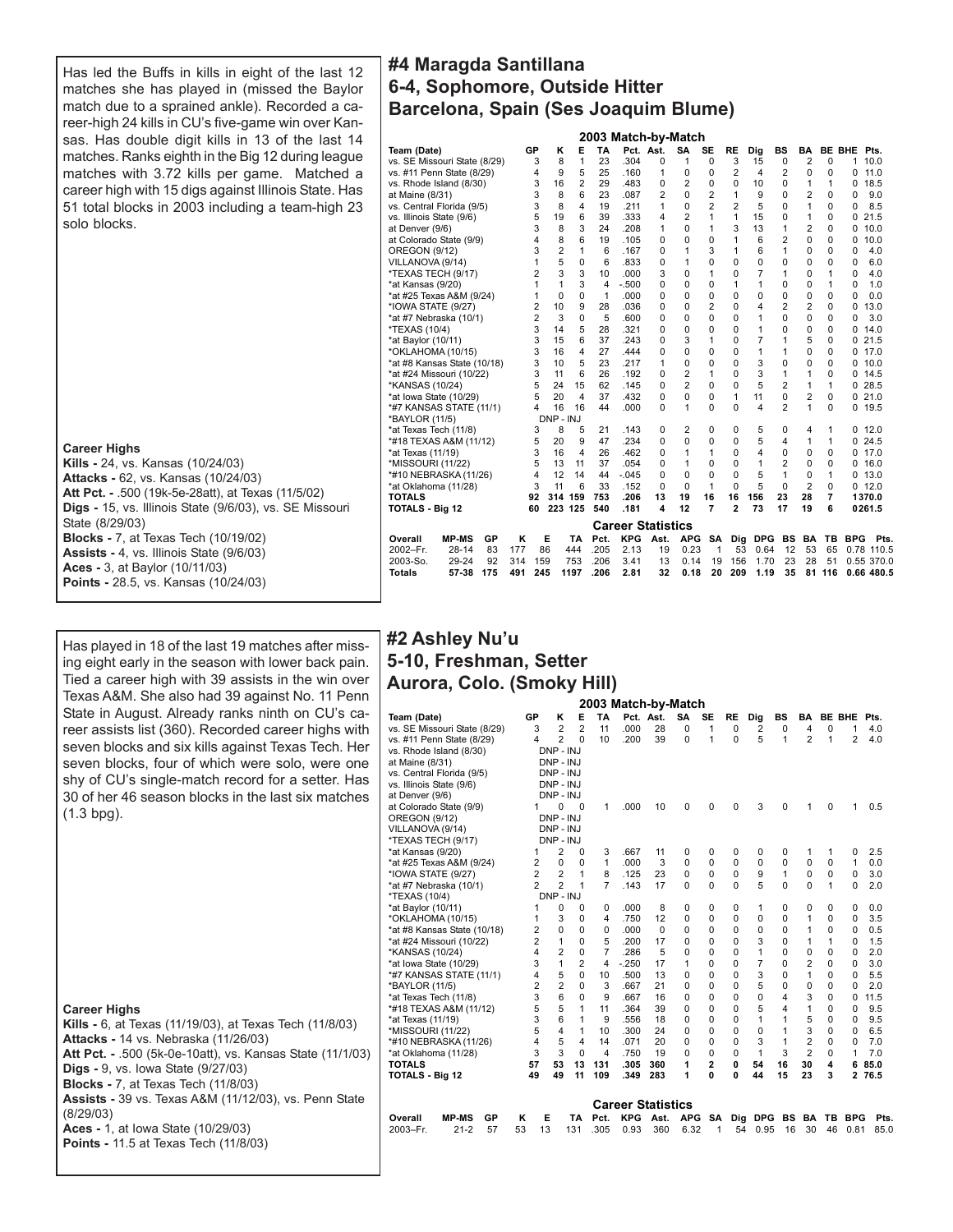Assumed a new role, playing libero for the first time in her career at Baylor recording four digs. Has double-digit digs in five of the last nine matches. Sported career-highs with 13 kills and 19 digs in the loss to Texas A&M. Just missed a double-double at home against Baylor with nine kills and 10 digs. Had seven kills on just eight attacks with no errors for an outstanding .875 average against Oregon.

#### **Career Highs**

**Kills -** 13, at Texas A&M (9/24/03) **Attacks -** 36, at Texas A&M (9/24/03) **Att Pct. -** .375 (8k-2e-16att), vs. Texas Tech (9/17/03) **Digs -** 19, at Texas A&M (9/24/03) **Blocks -** 2, vs. Iowa State (9/27/03) **Assists -** 4, at Texas A&M (9/24/03) **Aces -** 3, vs. Baylor (11/5/03) **Points -** 13.0, at Texas A&M (9/24/03)

The lone freshman to have started every match and played in every game this season. Matched a career-high with seven blocks at Iowa State. Named to the Denver Invitational All-Tournament Team. Hit .309 (34k-10e-67att) and averaged 2.27 digs and one block per game at the tournament. Led the Buffs over Texas Tech in Boulder with a careerhigh 19 kills.

# **Career Highs**

**Kills -** 19, vs. Texas Tech (9/17/03)

- **Attacks** 34, vs. Texas Tech (9/17/03)
- **Att Pct. -** .500 (8k-2e-12att), vs. Oklahoma (10/15/03) **Digs -** 12, vs. Texas A&M (11/12/03), vs. Penn State
- (8/29/03) **Blocks -** 7, at Iowa State (10/29/03), vs. Iowa State (9/ 27/03)
- **Assists** 5, vs. Illinois State (9/6/03)
- **Aces -** 3, vs. Texas (10/4/03), vs. Penn State (8/29/03)
- **Points -** 21.5, vs. Texas Tech (9/17/03)

# **#3 Amber Nu'u 5-11, Freshman, Outside Hitter/Libero Aurora, Colo. (Smoky Hill)**

|                               |    |                |                |                |                          |                | 2003 Match-by-Match |                |                |                |           |                |               |            |      |  |
|-------------------------------|----|----------------|----------------|----------------|--------------------------|----------------|---------------------|----------------|----------------|----------------|-----------|----------------|---------------|------------|------|--|
| Team (Date)                   | GP | κ              | E              | TA             | Pct. Ast.                |                | <b>SA</b>           | SE             | <b>RE</b>      | Dig            | <b>BS</b> | BA             | <b>BE BHE</b> |            | Pts. |  |
| vs. SE Missouri State (8/29)  | 1  | $\overline{2}$ | 3              | 6              | $-0.167$                 | 0              | 0                   | $\mathbf 0$    | 0              | 0              | 0         | 0              | $\mathbf 0$   | 0          | 2.0  |  |
| vs. #11 Penn State (8/29)     | 4  | 5              | $\overline{2}$ | 11             | .273                     | $\Omega$       | $\Omega$            | $\Omega$       | $\Omega$       | 8              | $\Omega$  | $\Omega$       | $\Omega$      | 0          | 5.0  |  |
| vs. Rhode Island (8/30)       |    | <b>DNP</b>     |                |                |                          |                |                     |                |                |                |           |                |               |            |      |  |
| at Maine (8/31)               |    | <b>DNP</b>     |                |                |                          |                |                     |                |                |                |           |                |               |            |      |  |
| vs. Central Florida (9/5)     |    | <b>DNP</b>     |                |                |                          |                |                     |                |                |                |           |                |               |            |      |  |
| vs. Illinois State (9/6)      |    | <b>DNP</b>     |                |                |                          |                |                     |                |                |                |           |                |               |            |      |  |
| at Denver (9/6)               |    | <b>DNP</b>     |                |                |                          |                |                     |                |                |                |           |                |               |            |      |  |
| at Colorado State (9/9)       | 3  | 2              | 3              | 9              | $-.111$                  | 1              | 0                   | 1              | 0              | 2              | 0         | 0              | 0             | 0          | 2.0  |  |
| OREGON (9/12)                 | 2  | $\overline{7}$ | 0              | 8              | .875                     | 0              | 0                   | 0              | $\mathbf 0$    | 3              | 0         | 0              | 0             | 0          | 7.0  |  |
| VILLANOVA (9/14)              | 3  | 5              | 5              | 18             | .000                     | $\Omega$       | $\Omega$            | 1              | $\Omega$       | 6              | 0         | 0              | $\Omega$      | 0          | 5.0  |  |
| *TEXAS TECH (9/17)            | 2  | 8              | $\overline{2}$ | 16             | .375                     | $\Omega$       | $\Omega$            | $\overline{2}$ | $\Omega$       | 8              | 0         | 0              | 0             | 0          | 8.0  |  |
| *at Kansas (9/20)             | 3  | 6              | 4              | 16             | .125                     | 1              | 0                   | $\overline{2}$ | 1              | 3              | 0         | 0              | $\Omega$      | 0          | 6.0  |  |
| *at #25 Texas A&M (9/24)      | 5  | 13             | $\overline{2}$ | 36             | .306                     | 4              | 0                   | 1              | 5              | 19             | 0         | $\mathbf 0$    | 0             | 0          | 13.0 |  |
| *IOWA STATE (9/27)            | 4  | 1              | 5              | 9              | $-444$                   | $\Omega$       | $\Omega$            | $\Omega$       | $\Omega$       | 4              | 0         | $\overline{2}$ | 0             | 0          | 2.0  |  |
| *at #7 Nebraska (10/1)        | 3  | 7              | 3              | 19             | .211                     | 1              | 0                   | $\Omega$       | 3              | 5              | 0         | 1              | $\Omega$      | 0          | 7.5  |  |
| *TEXAS (10/4)                 | 3  | 0              | $\Omega$       | 2              | .000                     | 1              | 1                   | 0              | $\Omega$       | 3              | 0         | 0              | $\Omega$      | 0          | 1.0  |  |
| *at Baylor (10/11)            | 3  | 0              | $\Omega$       | 0              | .000                     | 0              | $\Omega$            | $\Omega$       | 1              | 4              | 0         | $\Omega$       | 0             | 0          | 0.0  |  |
| *OKLAHOMA (10/15)             | 3  | 3              | 3              | $\overline{7}$ | .000                     | 2              | 1                   | $\overline{2}$ | 1              | 6              | 0         | $\mathbf 0$    | 0             | 0          | 4.0  |  |
| *at #8 Kansas State (10/18)   | 3  | 0              | 0              | 0              | .000                     | 0              | $\Omega$            | 0              | $\overline{2}$ | 3              | 0         | 0              | $\Omega$      | 0          | 0.0  |  |
| *at #24 Missouri (10/22)      | 3  | 9              | 8              | 30             | .033                     | $\overline{2}$ | 1                   | 1              | 3              | 11             | $\Omega$  | $\Omega$       | 0             | 0          | 10.0 |  |
| *KANSAS (10/24)               | 5  | $\overline{2}$ | $\overline{2}$ | 10             | .000                     | $\overline{2}$ | $\Omega$            | $\Omega$       | 7              | 8              | $\Omega$  | $\Omega$       | $\Omega$      | 0          | 2.0  |  |
| *at lowa State (10/29)        | 5  | $\Omega$       | 0              | $\overline{2}$ | .000                     | 1              | 0                   | 0              | 5              | 11             | 0         | 0              | $\Omega$      | 0          | 0.0  |  |
| *#7 KANSAS STATE (11/1)       | 4  | 2              | $\overline{2}$ | 10             | .000                     | 1              | $\Omega$            | $\Omega$       | $\Omega$       | 10             | $\Omega$  | 0              | $\Omega$      | 0          | 2.0  |  |
| *BAYLOR (11/5)                | 3  | 9              | 3              | 25             | .240                     | 3              | 3                   | 1              | 3              | 10             | 0         | 0              | 0             | 0          | 12.0 |  |
| *at Texas Tech (11/8)         | 3  | 0              | 0              | $\Omega$       | .000                     | $\overline{2}$ | 0                   | 0              | 1              | $\overline{7}$ | 0         | 0              | $\Omega$      | 0          | 0.0  |  |
| *#18 TEXAS A&M (11/12)        | 5  | 0              | 0              | 0              | .000                     | 0              | 0                   | 0              | 3              | 14             | 0         | 0              | $\Omega$      | 0          | 0.0  |  |
| *at Texas (11/19)             | 3  | 0              | $\Omega$       | 1              | .000                     | $\Omega$       | $\Omega$            | $\Omega$       | 3              | 3              | 0         | $\Omega$       | $\Omega$      | 0          | 0.0  |  |
| *MISSOURI (11/22)             | 5  | U              | $\Omega$       | 0              | .000                     | $\overline{2}$ | 0                   | $\Omega$       | 1              | 9              | 0         | 0              | $\Omega$      | 0          | 0.0  |  |
| *#10 NEBRASKA (11/26)         | 4  | $\Omega$       | $\Omega$       | 0              | .000                     | 3              | $\Omega$            | $\Omega$       | 3              | 11             | $\Omega$  | $\Omega$       | 0             | 0          | 0.0  |  |
| *at Oklahoma (11/28)          | 3  | $\Omega$       | $\Omega$       | 0              | .000                     | $\Omega$       | $\Omega$            | $\Omega$       | 3              | 5              | $\Omega$  | 0              | 0             | 0          | 0.0  |  |
| TOTALS                        | 85 | 81             | 47             | 235            | .145                     | 26             | 6                   | 11             | 45             | 173            | 0         | 3              | 0             | 0          | 88.5 |  |
| TOTALS - Big 12               | 72 | 60             | 34             | 183            | .142                     | 25             | 6                   | 9              | 45             | 154            | 0         | 3              | O             | 0          | 67.5 |  |
|                               |    |                |                |                | <b>Career Statistics</b> |                |                     |                |                |                |           |                |               |            |      |  |
| Overall<br><b>MP-MS</b><br>GР | Κ  | Е              | TA             | Pct.           | <b>KPG</b>               | Ast.           | <b>APG</b>          | <b>SA</b>      | Dig            | <b>DPG</b>     | BS        | BA             | ΤВ            | <b>BPG</b> | Pts. |  |
| 2003-Fr.<br>$25 - 7$<br>85    | 81 | 47             | 235            | .145           | 0.95                     | 26             | 0.31                | 6              | 173            | 2.04           | 0         | 3              | 3             | 0.04       | 88.5 |  |
|                               |    |                |                |                |                          |                |                     |                |                |                |           |                |               |            |      |  |

# **2003 Match-by-Match #7 Austin Zimmerman 6-0, Freshman, Outside Hitter/Middle Blocker Cheney, Wash. (Lewis and Clark)**

|                               |     |                |                |                | ZUUJ MALCII-DY-MALCII    |                |                |                |                |                         |                |                |                |                    |
|-------------------------------|-----|----------------|----------------|----------------|--------------------------|----------------|----------------|----------------|----------------|-------------------------|----------------|----------------|----------------|--------------------|
| Team (Date)                   | GP  | κ              | E              | TA             | Pct. Ast.                |                | SA             | <b>SE</b>      | <b>RE</b>      | Dig                     | <b>BS</b>      | BA             | <b>BE BHE</b>  | Pts.               |
| vs. SE Missouri State (8/29)  | 3   | 6              | 1              | 11             | .455                     | 0              | 1              | 2              | 1              | 10                      | $\Omega$       | 5              | $\Omega$       | 0<br>9.5           |
| vs. #11 Penn State (8/29)     | 4   | 2              | 3              | 12             | $-0.083$                 | 1              | 3              | 4              | $\Omega$       | 12                      | $\Omega$       | 1              | $\Omega$       | 5.5<br>0           |
| vs. Rhode Island (8/30)       | 3   | 5              | 1              | 10             | .400                     | 2              | $\Omega$       | 0              | 2              | 4                       | $\Omega$       | 3              | $\Omega$       | 0<br>6.5           |
| at Maine (8/31)               | 3   | $\overline{2}$ | 1              | 8              | .125                     | 1              | 1              | 1              | $\Omega$       | $\overline{7}$          | $\Omega$       | 1              | $\Omega$       | 3.5<br>1           |
| vs. Central Florida (9/5)     | 3   | 6              | 2              | 14             | .286                     | 1              | 1              | 0              | $\Omega$       | 11                      | $\Omega$       | $\overline{2}$ | $\Omega$       | 8.0<br>0           |
| vs. Illinois State (9/6)      | 5   | 11             | 1              | 23             | .435                     | 5              | $\overline{2}$ | 1              | $\Omega$       | 9                       | 1              | 5              | 0              | 16.5<br>0          |
| at Denver (9/6)               | 3   | 8              | 5              | 18             | .167                     | $\overline{2}$ | $\Omega$       | $\Omega$       | $\Omega$       | 5                       | $\Omega$       | 3              | 1              | 9.5<br>0           |
| at Colorado State (9/9)       | 4   | 9              | 3              | 20             | .300                     | 1              | $\Omega$       | 3              | $\Omega$       | 4                       | $\Omega$       | 5              | $\Omega$       | 1<br>11.5          |
| OREGON (9/12)                 | 3   | 4              | 1              | 11             | .273                     | 3              | $\Omega$       | 1              | $\Omega$       | 4                       | $\Omega$       | 3              | $\Omega$       | 5.5<br>0           |
| VILLANOVA (9/14)              | 3   | $\overline{7}$ | $\overline{2}$ | 17             | 294                      | $\overline{2}$ | $\Omega$       | 1              | $\overline{2}$ | 9                       | $\Omega$       | 1              | 1              | 7.5<br>0           |
| *TEXAS TECH (9/17)            | 4   | 19             | 7              | 34             | .353                     | 3              | $\Omega$       | $\overline{2}$ | 1              | 7                       | $\Omega$       | 5              | 1              | 21.5<br>0          |
| *at Kansas (9/20)             | 3   | 3              | $\Omega$       | 10             | .300                     | 2              | 1              | $\overline{2}$ | 3              | 6                       | $\Omega$       | 1              | 0              | 0<br>4.5           |
| *at #25 Texas A&M (9/24)      | 5   | 11             | $\overline{2}$ | 21             | .429                     | $\overline{2}$ | $\overline{2}$ | 5              | 5              | 9                       | $\Omega$       | 2              | 1              | 14.0<br>0          |
| *IOWA STATE (9/27)            | 4   | 10             | 5              | 29             | .172                     | 3              | 1              | 1              | $\Omega$       | 10                      | $\overline{2}$ | 5              | $\Omega$       | 15.5<br>0          |
| *at #7 Nebraska (10/1)        | 3   | 5              | $\overline{2}$ | 14             | .214                     | 1              | $\Omega$       | 0              | 4              | 6                       | $\Omega$       | $\Omega$       | $\Omega$       | 5.0<br>0           |
| *TEXAS (10/4)                 | 3   | 9              | $\overline{c}$ | 15             | .467                     | 1              | 3              | $\overline{2}$ | $\Omega$       | 3                       | $\Omega$       | 3              | $\overline{2}$ | 13.5<br>0          |
| *at Baylor (10/11)            | 3   | 8              | $\overline{c}$ | 14             | .429                     | 0              | 1              | 1              | $\Omega$       | 10                      | $\Omega$       | 1              | 1              | 9.5<br>0           |
| *OKLAHOMA (10/15)             | 3   | 8              | 2              | 12             | .500                     | 1              | 1              | 2              | $\Omega$       | 6                       | $\Omega$       | 0              | 1              | 0<br>9.0           |
| *at #8 Kansas State (10/18)   | 3   | 5              | $\Omega$       | 11             | .455                     | $\Omega$       | $\Omega$       | $\overline{2}$ | 4              | 3                       | $\Omega$       | 2              | $\Omega$       | 0<br>6.0           |
| *at #24 Missouri (10/22)      | 3   | 6              | 4              | 12             | .167                     | $\Omega$       | $\Omega$       | 1              | 1              | $\overline{7}$          | $\Omega$       | 1              | 1              | 0<br>6.5           |
| *KANSAS (10/24)               | 5   | 6              | 4              | 22             | .091                     | 3              | 1              | $\overline{c}$ | $\Omega$       | 7                       | $\Omega$       | 1              | $\Omega$       | 0<br>7.5           |
| *at lowa State (10/29)        | 5   | 4              | $\overline{2}$ | 17             | .118                     | 3              | $\Omega$       | 5              | 4              | $\overline{\mathbf{A}}$ | $\Omega$       | $\overline{7}$ | $\Omega$       | 7.5<br>0           |
| *#7 KANSAS STATE (11/1)       | 4   | 5              | $\overline{2}$ | 17             | .176                     | 3              | 0              | $\overline{2}$ | $\Omega$       | 11                      | 2              | 3              | $\Omega$       | 0<br>8.5           |
| *BAYLOR (11/5)                | 3   | $\overline{2}$ | $\Omega$       | $\overline{7}$ | .286                     | 1              | 1              | 1              | $\Omega$       | 5                       | 1              | 1              | $\Omega$       | 0<br>4.5           |
| *at Texas Tech (11/8)         | 3   | $\overline{7}$ | $\overline{2}$ | 14             | .357                     | 0              | $\Omega$       | $\overline{2}$ | $\Omega$       | 9                       | $\Omega$       | 4              | $\Omega$       | 0<br>9.0           |
| *#18 TEXAS A&M (11/12)        | 5   | $\overline{7}$ | 5              | 22             | .091                     | 2              | 1              | $\Omega$       | $\Omega$       | 12                      | $\overline{2}$ | 1              | 0              | 10.5<br>0          |
| *at Texas (11/19)             | 3   | 3              | 1              | $\overline{7}$ | .286                     | 1              | $\Omega$       | 1              | $\Omega$       | 6                       | $\Omega$       | 3              | 0              | 0<br>4.5           |
| *MISSOURI (11/22)             | 5   | 10             | 4              | 22             | .273                     | 1              | $\Omega$       | 0              | $\Omega$       | 11                      | 0              | $\overline{2}$ | $\mathbf 0$    | 11.0<br>0          |
| *#10 NEBRASKA (11/26)         | 4   | 2              | 1              | 11             | .091                     | 1              | $\Omega$       | 1              | 1              | 5                       | $\Omega$       | $\overline{2}$ | $\Omega$       | 3.0<br>0           |
| *at Oklahoma (11/28)          | 3   | 3              | $\Omega$       | 5              | .600                     | 1              | $\Omega$       | $\mathbf{1}$   | $\Omega$       | 4                       | $\Omega$       | $\overline{2}$ | $\Omega$       | 0<br>4.0           |
| <b>TOTALS</b>                 | 108 | 193            | 67             | 460            | .274                     | 47             | 20             | 46             | 28             | 216                     | 8              | 75             | 9              | 2258.5             |
| <b>TOTALS - Big 12</b>        | 74  | 133            | 47             | 316            | .272                     | 29             | 12             | 33             | 23             | 141                     | 7              | 46             | 7              | 0175.0             |
|                               |     |                |                |                | <b>Career Statistics</b> |                |                |                |                |                         |                |                |                |                    |
| Overall<br><b>MP-MS</b><br>GP | Κ   | Е              | TA             | Pct.           | <b>KPG</b>               | Ast.           | <b>APG</b>     | SA             | Dig            | <b>DPG</b>              | BS             | BA             | ΤВ             | Pts.<br><b>BPG</b> |
| 2003-Fr.<br>30-30<br>108      | 193 | 67             | 460            | 274            | 1.79                     | 47             | 0.44           | 20             | 216            | 2.00                    | 8              | 75             | 83             | 0.77 258.5         |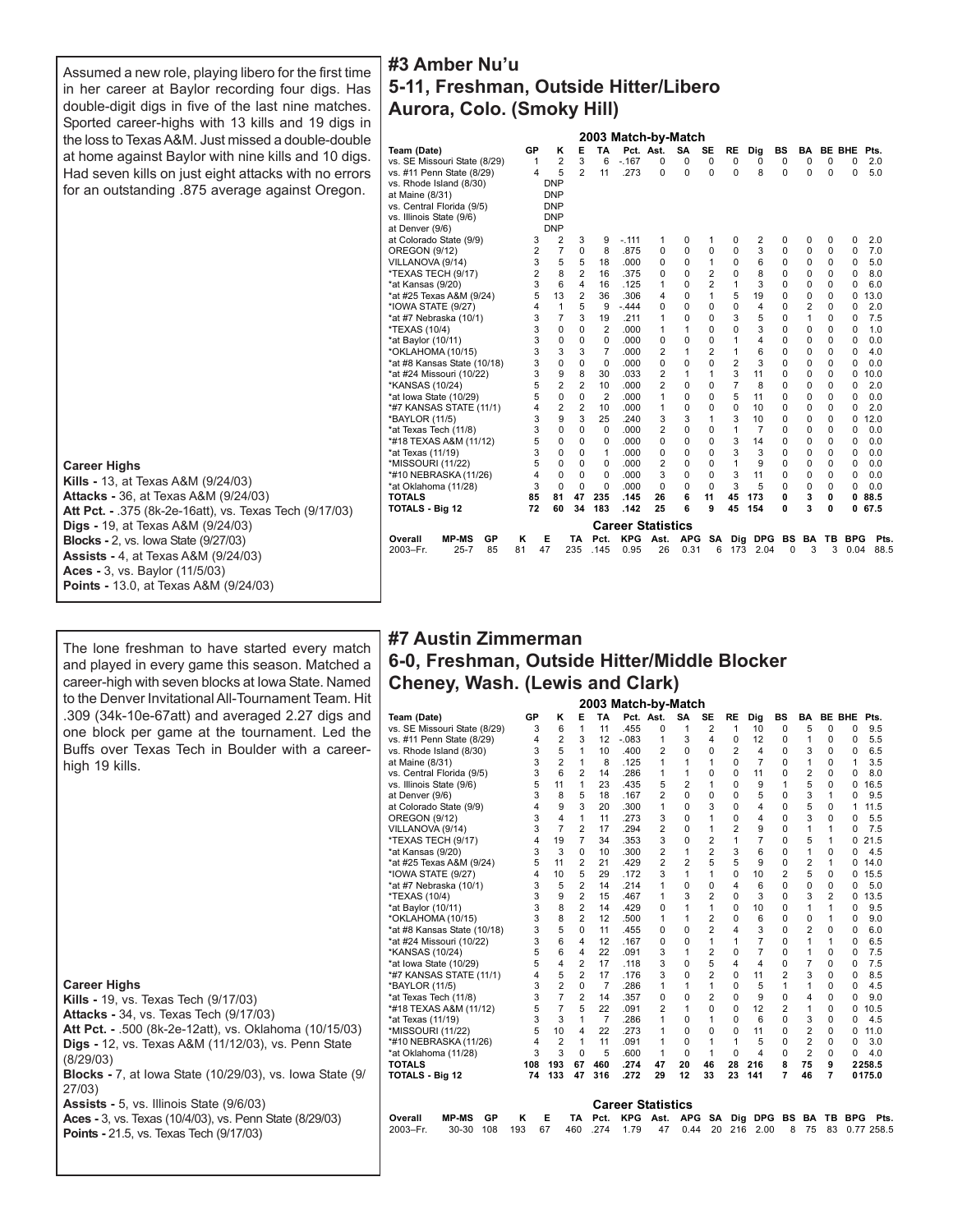Started the third game of the regular season finale against Oklahoma, recording a career-high five kills. Has seen playing time in three of the last four matches.

# **#11 Lara Bossow 6-0, Freshman, Outside Hitter Vail, Colo. (Vail Mountain School)**

|                                                                   |                                         |                       |                              |                |          | 2003 Match-by-Match      |          |                 |                |             |                |             |                |                      |             |                   |
|-------------------------------------------------------------------|-----------------------------------------|-----------------------|------------------------------|----------------|----------|--------------------------|----------|-----------------|----------------|-------------|----------------|-------------|----------------|----------------------|-------------|-------------------|
|                                                                   | Team (Date)                             | GP                    | κ                            | Е              |          | TA Pct. Ast.             |          | SA              | SE             | RE          | Dig            | BS          | BA             | BE BHE Pts.          |             |                   |
|                                                                   | vs. SE Missouri State (8/29)            | -1                    | $\mathbf{1}$                 | $\Omega$       |          | 1 1.000                  | $\Omega$ | $\Omega$        | $\Omega$       | $\Omega$    | $\overline{2}$ | $\mathbf 0$ | $\Omega$       | $\Omega$             | $\Omega$    | 1.0               |
|                                                                   | vs. #11 Penn State (8/29)               |                       | <b>DNP</b>                   |                |          |                          |          |                 |                |             |                |             |                |                      |             |                   |
|                                                                   | vs. Rhode Island (8/30)                 | 1                     | 0                            | 1              |          | $1 - 1.000$              | 0        | 0               | 0              | 0           | 0              | 0           | 0              | 0                    | 0           | 0.0               |
|                                                                   | at Maine (8/31)                         | $\overline{2}$        | $\overline{2}$               | 3              |          | $9 - 111$                | $\Omega$ | $\Omega$        | $\Omega$       | $\Omega$    | $\overline{2}$ | 1           | 3              | $\mathbf{1}$         | 0           | 4.5               |
|                                                                   | vs. Central Florida (9/5)               |                       | <b>DNP</b>                   |                |          |                          |          |                 |                |             |                |             |                |                      |             |                   |
|                                                                   | vs. Illinois State (9/6)                |                       | <b>DNP</b>                   |                |          |                          |          |                 |                |             |                |             |                |                      |             |                   |
|                                                                   | at Denver (9/6)                         |                       | <b>DNP</b>                   |                |          |                          |          |                 |                |             |                |             |                |                      |             |                   |
|                                                                   | at Colorado State (9/9)                 |                       | <b>DNP</b>                   |                |          |                          |          |                 |                |             |                |             |                |                      |             |                   |
|                                                                   | <b>OREGON (9/12)</b>                    | 1                     | 0                            | -1             |          | $2 - 500$                | 0        | 0               | 0              | 0           | 0              | 0           |                | 0                    | 0           | 0.5               |
|                                                                   | VILLANOVA (9/14)                        | 3                     | 1                            | $\overline{2}$ |          | $7 - 143$                | $\Omega$ | $\Omega$        | $\Omega$       | $\Omega$    | $\Omega$       | $\Omega$    | $\mathbf{1}$   | $\Omega$             | $\Omega$    | 1.5               |
|                                                                   | *TEXAS TECH (9/17)                      |                       | <b>DNP</b>                   |                |          |                          |          |                 |                |             |                |             |                |                      |             |                   |
|                                                                   | *at Kansas (9/20)                       |                       | <b>DNP</b>                   |                |          |                          |          |                 |                |             |                |             |                |                      |             |                   |
|                                                                   | *at #25 Texas A&M (9/24)                |                       | <b>DNP</b>                   |                |          |                          |          |                 |                |             |                |             |                |                      |             |                   |
|                                                                   | *IOWA STATE (9/27)                      | $\mathbf{2}^{\prime}$ | 0                            | 1              |          | $4 - 250$                | $\Omega$ | <sup>0</sup>    |                | O           | ŋ              | 0           | $\Omega$       | $\Omega$             | $\Omega$    | 0.0               |
|                                                                   | *at #7 Nebraska (10/1)                  |                       | <b>DNP</b>                   |                |          |                          |          |                 |                |             |                |             |                |                      |             |                   |
|                                                                   | *TEXAS (10/4)                           |                       | <b>DNP</b>                   |                |          |                          |          |                 |                |             |                |             |                |                      |             |                   |
|                                                                   | *at Baylor (10/11)                      |                       | <b>DNP</b>                   |                |          |                          |          |                 |                |             |                |             |                |                      |             |                   |
|                                                                   | *OKLAHOMA (10/15)                       | 2                     | 0                            |                | 2        | $-.500$                  | 0        | 0               |                | 0           |                | 0           | 0              | 0                    | 0           | 0.0               |
|                                                                   | *at #8 Kansas State (10/18)             | 1                     | $\mathbf 0$                  | $\Omega$       | $\Omega$ | .000                     | $\Omega$ | $\Omega$        | $\mathbf{1}$   | $\Omega$    | $\Omega$       | $\Omega$    | $\Omega$       | $\Omega$             | $\Omega$    | 0.0               |
|                                                                   | *at #24 Missouri (10/22)                |                       | <b>DNP</b>                   |                |          |                          |          |                 |                |             |                |             |                |                      |             |                   |
|                                                                   | *KANSAS (10/24)                         |                       | <b>DNP</b>                   |                |          |                          |          |                 |                |             |                |             |                |                      |             |                   |
|                                                                   | *at lowa State (10/29)                  |                       | <b>DNP</b>                   |                |          |                          |          |                 |                |             |                |             |                |                      |             |                   |
|                                                                   | *#7 KANSAS STATE (11/1)                 | $\mathbf{2}^{\prime}$ | <b>DNP</b><br>$\overline{2}$ | 0              | 3        | .667                     | $\Omega$ |                 |                |             | O              | $\Omega$    |                | $\mathbf 0$          | $\Omega$    | 2.5               |
|                                                                   | *BAYLOR (11/5)<br>*at Texas Tech (11/8) |                       | <b>DNP</b>                   |                |          |                          |          |                 |                |             |                |             |                |                      |             |                   |
|                                                                   | *#18 TEXAS A&M (11/12)                  |                       | 0                            | $\mathbf 0$    | 1        | .000                     | 0        | 0               | 0              | $\mathbf 0$ | 0              | 0           | $\mathbf 0$    | 0                    | 0           | 0.0               |
|                                                                   | *at Texas (11/19)                       |                       | <b>DNP</b>                   |                |          |                          |          |                 |                |             |                |             |                |                      |             |                   |
|                                                                   | *MISSOURI (11/22)                       | 2                     |                              | 1              | 3        | .000                     | 0        | 0               | 0              | 0           | $\Omega$       | 0           | 0              | 0                    | 0           | 1.0               |
|                                                                   | *#10 NEBRASKA (11/26)                   | $\overline{2}$        | $\mathbf{1}$                 | 0              | 3        | .333                     | 0        | $\mathbf 0$     | $\mathbf 0$    | $\mathbf 0$ | 0              | $\mathbf 0$ | $\mathbf{1}$   | $\mathbf 0$          | $\mathbf 0$ | 1.5               |
| <b>Career Highs</b>                                               | *at Oklahoma (11/28)                    |                       | 5                            | $\mathbf{1}$   | 8        | .500                     | 0        | $\mathbf 0$     | $\mathbf 0$    | $\mathbf 0$ | $\Omega$       | 0           | $\overline{4}$ | 0                    | $\Omega$    | 7.0               |
| <b>Kills - 5, at Oklahoma (11/28/03)</b>                          | <b>TOTALS</b>                           | 21                    | 13                           | 11             | 44       | .045                     | 0        | 0               | 2              | 0           | 4              | 1           | 11             | $\mathbf 1$          |             | 0, 19.5           |
|                                                                   | <b>TOTALS - Big 12</b>                  | 13                    | 9                            | 4              | 24       | .208                     | Û        | Û               | $\overline{2}$ | $\Omega$    | Û              | 0           | 6              | $\mathbf{0}$         |             | 0.12.0            |
| <b>Attacks - 9, at Maine (8/31/03)</b>                            |                                         |                       |                              |                |          |                          |          |                 |                |             |                |             |                |                      |             |                   |
| <b>Att Pct. - .500 (5k-1e-8att), at Oklahoma (11/28/03)</b>       |                                         |                       |                              |                |          | <b>Career Statistics</b> |          |                 |                |             |                |             |                |                      |             |                   |
| <b>Digs</b> - 2, at Maine (8/31/03), vs. SE Missouri State (8/29) | <b>MP-MS</b><br>GP<br>Overall           | Κ                     | Е                            | TA.            | Pct.     |                          |          | KPG Ast. APG SA |                |             |                |             |                | Dig DPG BS BA TB BPG |             | Pts.              |
| 03)                                                               | $13 - 0$<br>2003-Fr.<br>21              | 13                    | 11                           | 44             | .045     | 0.62                     | 0        | 0.00            | 0              |             | 30.19          |             |                |                      |             | 1 11 12 0.57 19.5 |
| Blocks - 4, at Oklahoma (11/28/03), at Maine (8/31/03)            |                                         |                       |                              |                |          |                          |          |                 |                |             |                |             |                |                      |             |                   |
| <b>Points - 7.0 at Oklahoma (11/28/03)</b>                        |                                         |                       |                              |                |          |                          |          |                 |                |             |                |             |                |                      |             |                   |

Made her collegiate debut in CU's 3-0 win over Villanova, recording one dig. Won a Hawai'i state volleyball title with Punahou High School as a senior, bettering its runner up mark from the previous season.

# **2003 Match-by-Match #13 Krislen Morgado 5-6, Sophomore, Defensive Specialist Pearl City, Hawai'i (Punahou)**

| nior, bettering its runner up mark from the previ-              | Team (Date)                                                                                                                                                                  |                                                                                                                                                                                                                                                                                                                                         |    | GP     | κ                                                                                                                                                                                                                                                                                              |         |              |                           |   |     |          |                                           |          |              |          |                |     |
|-----------------------------------------------------------------|------------------------------------------------------------------------------------------------------------------------------------------------------------------------------|-----------------------------------------------------------------------------------------------------------------------------------------------------------------------------------------------------------------------------------------------------------------------------------------------------------------------------------------|----|--------|------------------------------------------------------------------------------------------------------------------------------------------------------------------------------------------------------------------------------------------------------------------------------------------------|---------|--------------|---------------------------|---|-----|----------|-------------------------------------------|----------|--------------|----------|----------------|-----|
| ous season.                                                     | at Maine (8/31)<br>at Denver (9/6)<br><b>OREGON (9/12)</b>                                                                                                                   | vs. SE Missouri State (8/29)<br>vs. #11 Penn State (8/29)<br>vs. Rhode Island (8/30)<br>vs. Central Florida (9/5)<br>vs. Illinois State (9/6)<br>at Colorado State (9/9)                                                                                                                                                                |    |        | <b>DNP</b><br><b>DNP</b><br><b>DNP</b><br><b>DNP</b><br><b>DNP</b><br><b>DNP</b><br><b>DNP</b><br><b>DNP</b><br><b>DNP</b>                                                                                                                                                                     | Е       |              | TA Pct. Ast. SA SE RE Dig |   |     |          |                                           | BS       |              |          | BA BE BHE Pts. |     |
|                                                                 | VILLANOVA (9/14)<br>*at Kansas (9/20)<br>*TEXAS (10/4)<br>*at Baylor (10/11)<br>*KANSAS (10/24)<br>*BAYLOR (11/5)<br>*at Texas (11/19)<br>*MISSOURI (11/22)<br><b>TOTALS</b> | *TEXAS TECH (9/17)<br>*at #25 Texas A&M (9/24)<br>*IOWA STATE (9/27)<br>*at #7 Nebraska (10/1)<br>*OKLAHOMA (10/15)<br>*at #8 Kansas State (10/18)<br>*at #24 Missouri (10/22)<br>*at lowa State (10/29)<br>*#7 KANSAS STATE (11/1)<br>*at Texas Tech (11/8)<br>*#18 TEXAS A&M (11/12)<br>*#10 NEBRASKA (11/26)<br>*at Oklahoma (11/28) |    | 1<br>1 | 0<br><b>DNP</b><br><b>DNP</b><br><b>DNP</b><br><b>DNP</b><br><b>DNP</b><br><b>DNP</b><br><b>DNP</b><br><b>DNP</b><br><b>DNP</b><br><b>DNP</b><br><b>DNP</b><br><b>DNP</b><br><b>DNP</b><br><b>DNP</b><br><b>DNP</b><br><b>DNP</b><br><b>DNP</b><br><b>DNP</b><br><b>DNP</b><br><b>DNP</b><br>0 | 0       | 0<br>n       | .000<br>.000              | n | 0   |          |                                           | 0<br>o   |              | 0        | 0              | 0.0 |
| <b>Career Highs</b><br><b>Digs - 1, vs. Villanova (9/14/03)</b> |                                                                                                                                                                              |                                                                                                                                                                                                                                                                                                                                         |    |        |                                                                                                                                                                                                                                                                                                |         |              |                           |   |     |          |                                           |          |              |          |                |     |
|                                                                 |                                                                                                                                                                              |                                                                                                                                                                                                                                                                                                                                         |    |        |                                                                                                                                                                                                                                                                                                |         |              | <b>Career Statistics</b>  |   |     |          |                                           |          |              |          |                |     |
|                                                                 |                                                                                                                                                                              | <b>MP-MS</b>                                                                                                                                                                                                                                                                                                                            |    |        |                                                                                                                                                                                                                                                                                                |         |              |                           |   |     |          | KPG Ast. APG SA Dig DPG BS BA TB BPG Pts. |          |              |          |                |     |
|                                                                 | Overall<br>2003-So.                                                                                                                                                          | $1 - 0$                                                                                                                                                                                                                                                                                                                                 | GP | Κ<br>0 | Е<br>$\mathbf 0$                                                                                                                                                                                                                                                                               | TA<br>0 | Pct.<br>.000 | 0.0                       | 0 | 0.0 | $\Omega$ | 1.0                                       | $\Omega$ | <sup>0</sup> | $\Omega$ | 0.0            | 0.0 |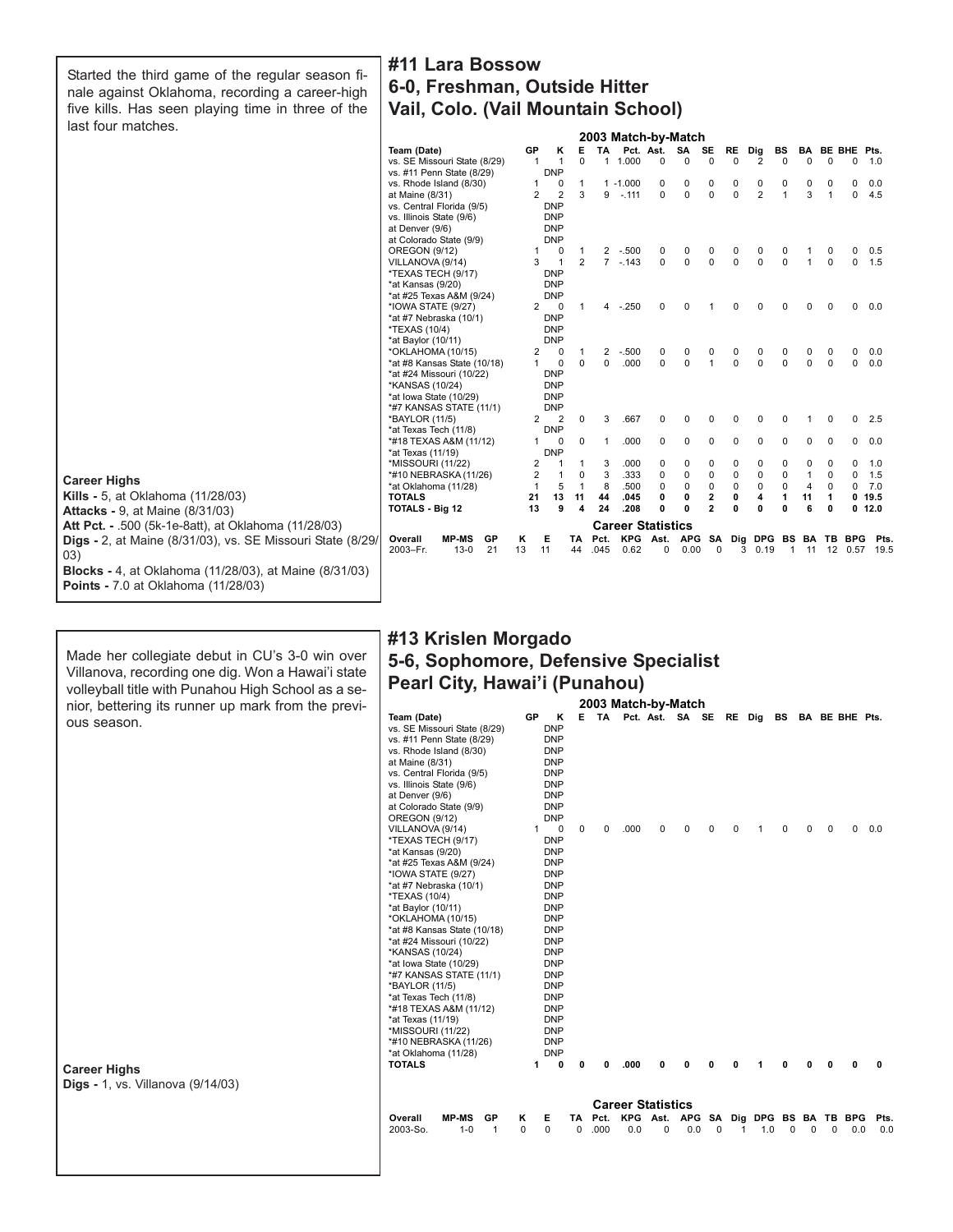# **Colorado Combined Team Statistics (as of Dec 03, 2003) All matches**

|   | <b>RECORD:</b>                            |        |             |           |     |                      | <b>OVERALL</b>                                       |               |                                                               |     | HOME         |               |                |                | <b>AWAY</b>          |               |             |                                  | <b>NEUTRAL</b>                    |      |                |                   |
|---|-------------------------------------------|--------|-------------|-----------|-----|----------------------|------------------------------------------------------|---------------|---------------------------------------------------------------|-----|--------------|---------------|----------------|----------------|----------------------|---------------|-------------|----------------------------------|-----------------------------------|------|----------------|-------------------|
|   | ALL MATCHES                               |        |             |           |     |                      | $(21 - 9)$                                           |               |                                                               |     | $(10-2)$     |               |                |                | $(7-6)$              |               |             |                                  | $4 - 1$ )<br>$\mathcal{C}$        |      |                |                   |
|   | CONFERENCE                                |        |             |           |     |                      | $(13 - 7)$                                           | $\rightarrow$ |                                                               |     | $(8-2)$      | $\rightarrow$ |                | C              | $5 - 5$              | $\rightarrow$ |             | $\mathcal{L}$                    | $0 - 0$ )                         |      |                |                   |
|   | $NON-CONFERENCE$                          |        |             |           |     |                      | $(8-2)$                                              | $\rightarrow$ |                                                               |     | $2 - 0$ )    |               |                | $\epsilon$     | $2 - 1$              | $\rightarrow$ |             |                                  | $4 - 1$ )                         |      |                |                   |
|   |                                           |        |             |           |     |                      |                                                      |               |                                                               |     |              |               |                |                |                      |               |             |                                  |                                   |      |                |                   |
|   |                                           |        |             |           |     |                      | ---------ATTACK----------   --SET---   ----SERVE---- |               |                                                               |     |              |               |                |                |                      |               |             |                                  |                                   |      |                |                   |
|   | ## STATS SUMMARY                          | G      | к           | K/G       | E   | TA                   | Pct                                                  |               | A/G<br>А                                                      | SA  |              |               |                |                |                      |               |             | SE SA/G RE DIG D/G BS BA Total   |                                   |      |                | B/G BE BHE Points |
|   | 15 Gerlach, Monique                       | 108    | 369         | 3.42      | 118 | 785                  | .320                                                 |               | $30 \quad 0.28$                                               | 29  | 43           | 0.27          |                | 23 248         | 2.30                 | 16            | 76          | 92                               | $0.85$ 14                         |      | 4              | 452.0             |
|   | 5 Barnes, Allison                         | 98     | 73          | 0.74      | 22  | 164                  |                                                      |               | .311 1034 10.55                                               | 33  | 11           | 0.34          | $\mathbf{2}$   | 199            | 2.03                 | 1             | 22          | 23                               | 0.23                              | 5    | 6              | 118.0             |
|   | 2 Nu'u, Ashley                            | 57     | 53          | 0.93      | 13  | 131                  | .305                                                 | 360           | 6.32                                                          | 1   | $\mathbf{2}$ | 0.02          | 0              | 54             | 0.95                 | 16            | 30          | 46                               | 0.81                              | 4    | 6              | 85.0              |
| 7 | Zimmerman, Austin                         | 108    | 193         | 1.79      | 67  | 460                  | .274                                                 |               | 47 0.44                                                       | 20  | 46           | 0.19          | 28             | 216            | 2.00                 | 8             | 75          | 83                               | 0.77                              | 9    | $\overline{2}$ | 258.5             |
|   | 9 Griffin, Allie                          | 108    | 340         | 3.15      | 163 | 814                  | .217                                                 | 56            | 0.52                                                          | 5   | 13           | 0.05          | $\overline{2}$ | 167            | 1.55                 | 14            | 72          | 86                               | 0.80                              | 9    | 1              | 395.0             |
|   | 4 Santillana, Maragda                     | 92     | 314         | 3.41      | 159 | 753                  | .206                                                 | 13            | 0.14                                                          | 19  | 16           | 0.21          | 16             | 156            | 1.70                 | 23            | 28          | 51                               | 0.55                              | 7    | 1              | 370.0             |
|   | 10 Carr, Nicole                           | 108    | 327         | 3.03      | 168 | 868                  | .183                                                 | 46            | 0.43                                                          | 25  | 15           | 0.23          | 22             | 382            | 3.54                 | 9             | 28          | 37                               | 0.34                              | 3    | $\overline{2}$ | 375.0             |
|   | 3 Nu'u, Amber                             | 85     | 81          | 0.95      | 47  | 235                  | .145                                                 | 26            | 0.31                                                          | 6   | 11           | 0.07          | 45             |                | 173 2.04             | 0             | 3           | 3                                | 0.04                              | 0    | 0              | 88.5              |
|   | 11 Bossow, Lara                           | 21     | 13          | 0.62      | 11  | 44                   | .045                                                 | 0             | 0.00                                                          | 0   | 2            | 0.00          | 0              | 4              | 0.19                 | 1             | 11          | 12                               | 0.57                              | 1    | 0              | 19.5              |
|   | 6 Masumiya, Kelly                         | 36     | $\mathbf 0$ | 0.00      | 0   | 1                    | .000                                                 |               | 5<br>0.14                                                     | 5   | 5            | 0.14          | 2              | 26             | 0.72                 | 0             | 0           | 0                                | 0.00                              | 0    | 0              | 5.0               |
|   | 13 Morgado, Krislen                       | 1      | 0           | 0.00      | 0   | 0                    | .000                                                 | 0             | 0.00                                                          | 0   | 0            | 0.00          | 0              |                | $1 \quad 1.00$       | 0             | $\mathbf 0$ | 0                                | 0.00                              | 0    | 0              | 0.0               |
|   | 12 Vesanovic, Monica<br>TEAM              | 91     | 0           | 0.00      | 1   | 3                    | $-.333$                                              |               | 2<br>0.02                                                     | 19  | 20           | 0.21          | 0<br>12        | 50             | 0.55                 | 0             | 0           | 0                                | 0.00                              | 0    | 0              | 19.0              |
|   | COLORADO 108 1763 16.32                   |        |             |           |     | 769 4258             |                                                      |               | .233 1619 14.99                                               | 162 | 184          |               |                |                |                      |               |             | 1.50 152 1676 15.52 88 345 260.5 | 2.41                              | 52   |                | 22 2185.5         |
|   | Opponents 108 1528 14.15                  |        |             |           |     | 738 4210             |                                                      |               | .188 1360 12.59 153 203 1.42 162 1419 13.14 81 503 332.5 3.08 |     |              |               |                |                |                      |               |             |                                  |                                   | - 45 |                | 15 2013.5         |
|   | <b>TEAM STATISTICS</b>                    |        | CU          | OPP       |     | DATE                 |                                                      |               | <b>OPPONENT</b>                                               |     |              |               |                | W/L SCORE      | <b>SCORE-BY-GAME</b> |               |             |                                  |                                   |      |                | <b>ATTEND</b>     |
|   | ATTACK                                    |        |             |           |     | $!$ Aug 29           |                                                      |               | vs SE Missouri State                                          |     |              |               | W              | 3-0            |                      |               |             | $31 - 29, 30 - 16, 30 - 21$      |                                   |      |                | 40                |
|   | $Kills$                                   | 1763   |             | 1528      |     | $!$ Aug 29           |                                                      |               | vs #11 Penn State                                             |     |              |               | L              | $1 - 3$        |                      |               |             | 30-26, 22-30, 27-30, 25-30       |                                   |      |                | 65                |
|   | Errors                                    | 769    |             | 738       |     | $!$ Aug 30           |                                                      |               | vs Rhode Island                                               |     |              |               | W              | 3-0            |                      |               |             | $30 - 15, 30 - 24, 32 - 30$      |                                   |      |                | 48                |
|   | Total Attacks                             | 4258   |             | 4210      |     | $!$ Aug $31$         |                                                      |               | at Maine                                                      |     |              |               | W              | 3-0            |                      |               |             | $30 - 22, 30 - 24, 30 - 28$      |                                   |      |                | 75                |
|   | Attack Pct                                | .233   |             | .188      |     | # Sep 5              |                                                      |               | vs Central Florida                                            |     |              |               | W              | $3 - 0$        |                      |               |             | $30 - 22, 30 - 26, 30 - 23$      |                                   |      |                | 68                |
|   | $Kills/Game \ldots$                       | 16.3   |             | 14.1      |     | # Sep 6              |                                                      |               | vs Illinois State                                             |     |              |               | W              | $3 - 2$        |                      |               |             |                                  | 29-31, 30-16, 27-30, 30-19, 15-7  |      |                | 50                |
|   | SET.                                      |        |             |           |     | # Sep 06             |                                                      |               | at Denver                                                     |     |              |               | W              | 3-0            |                      |               |             | $30 - 23, 30 - 25, 30 - 25$      |                                   |      |                | 617               |
|   | Assists                                   | 1619   |             | 1360      |     | Sep 09               |                                                      |               | at Colorado State                                             |     |              |               | Ъ.             | $1 - 3$        |                      |               |             | 30-25, 20-30, 22-30, 20-30       |                                   |      |                | 1926              |
|   | $Assists/Game$                            | 15.0   |             | 12.6      |     | Sep 12               |                                                      |               | <b>OREGON</b>                                                 |     |              |               | W              | 3-0            |                      |               |             | $30 - 22, 30 - 23, 30 - 23$      |                                   |      |                | 704               |
|   | <b>SERVE</b>                              |        |             |           |     | Sep 14               |                                                      |               | VILLANOVA                                                     |     |              |               | W              | 3-0            |                      |               |             | 30-20, 30-20, 30-25              |                                   |      |                | 478               |
|   | $Aces \ldots \ldots \ldots \ldots$        |        | 162         | 153       |     | * Sep 17             |                                                      |               | TEXAS TECH                                                    |     |              |               | W              | 3-1            |                      |               |             | 30-22, 28-30, 30-20, 30-22       |                                   |      |                | 751               |
|   | Errors                                    |        | 184         | 203       |     | * Sep 20             |                                                      |               | at Kansas                                                     |     |              |               | т.             | $0 - 3$        |                      |               |             | 24-30, 28-30, 25-30              |                                   |      |                | 1000              |
|   | $Aces/Game \ldots$                        |        | 1.5         | 1.4       |     | * Sep 24             |                                                      |               | at #25 Texas A&M                                              |     |              |               | L              | $2 - 3$        |                      |               |             |                                  | 30-24, 28-30, 28-30, 30-26, 13-15 |      |                | 1220              |
|   | <b>SERVE RECEPTIONS</b>                   |        |             |           |     | * Sep 27             |                                                      |               | <b>IOWA STATE</b>                                             |     |              |               | W              | 3-1            |                      |               |             | 30-22, 30-21, 32-34, 30-19       |                                   |      |                | 898               |
|   | $Errors \ldots \ldots \ldots$             |        | 152         | 162       |     | * Oct 01             |                                                      |               | at #7 Nebraska                                                |     |              |               | Ъ.             | $0 - 3$        |                      |               |             | 22-30, 24-30, 16-30              |                                   |      |                | 4062              |
|   | Errors/Game                               | 1.4    |             | 1.5       |     | * Oct 04             |                                                      |               | <b>TEXAS</b>                                                  |     |              |               | W              | 3-0            |                      |               |             | 32-30, 30-28, 30-26              |                                   |      |                | 971               |
|   | <b>DEFENSE</b>                            |        |             |           |     | * Oct 11             |                                                      |               | at Baylor                                                     |     |              |               | W              | 3-0            |                      |               |             | 30-21, 30-25, 30-25              |                                   |      |                | 285               |
|   | $\mathtt{Diqs.}\dots\dots\dots\dots\dots$ | 1676   |             | 1419      |     | * Oct 15             |                                                      |               | <b>OKLAHOMA</b>                                               |     |              |               | W              | 3-0            |                      |               |             | $30 - 22, 30 - 24, 30 - 19$      |                                   |      |                | 639               |
|   | $Diqs/Game$                               | 15.5   |             | 13.1      |     | * Oct 18             |                                                      |               | at #8 Kansas State                                            |     |              |               | т.             | $0 - 3$        |                      |               |             | 25-30, 21-30, 17-30              |                                   |      |                | 4218              |
|   | BLOCKING                                  |        | 88          |           |     | * Oct 22             |                                                      |               | at #24 Missouri                                               |     |              |               | L              | $0 - 3$        |                      |               |             | 29-31, 27-30, 25-30              |                                   |      |                | 1632<br>690       |
|   | Block Solo                                |        | 345         | 81<br>503 |     | * Oct 24<br>* Oct 29 |                                                      |               | <b>KANSAS</b>                                                 |     |              |               | W<br>W         | 3-2<br>$3 - 2$ |                      |               |             |                                  | 31-29, 26-30, 30-26, 20-30, 15-13 |      |                | 515               |
|   | Block Assist<br>Total Blocks              | 260.5  |             | 332.5     |     | $*$ Nov 1            |                                                      |               | at Iowa State<br>#7 KANSAS STATE                              |     |              |               | L              | $1 - 3$        |                      |               |             | 24-30, 26-30, 24-30              | 29-31, 30-18, 18-30, 30-27, 15-10 |      |                | 1001              |
|   | Blocks Per Game                           |        | 2.4         | 3.1       |     | $*$ Nov. 5           |                                                      |               | <b>BAYLOR</b>                                                 |     |              |               | W              | 3-0            |                      |               |             | $30 - 22, 30 - 23, 30 - 15$      |                                   |      |                | 423               |
|   | Block Errors                              |        | 52          | 45        |     | * Nov 08             |                                                      |               | at Texas Tech                                                 |     |              |               | W              | 3-0            |                      |               |             | 30-17, 30-23, 30-25              |                                   |      |                | 554               |
|   | <b>BALL HANDLING ERRORS</b>               |        | 22          | 15        |     | * Nov 12             |                                                      |               | #18 TEXAS A&M                                                 |     |              |               | W              | $3 - 2$        |                      |               |             |                                  | 30-25, 23-30, 31-29, 17-30, 15-12 |      |                | 631               |
|   | <b>ATTENDANCE</b>                         |        |             |           |     |                      | $* 11/19/03$                                         |               | at Texas                                                      |     |              |               | W              | 3-0            |                      |               |             | $32 - 30, 30 - 24, 32 - 30$      |                                   |      |                | 1471              |
|   | $\texttt{Total} \dots \dots \dots \dots$  | 9750   |             | 17737     |     | * Nov 22             |                                                      |               | <b>MISSOURI</b>                                               |     |              |               | W              | $3 - 2$        |                      |               |             |                                  | 30-22, 21-30, 30-21, 17-30, 16-14 |      |                | 440               |
|   | Dates/Avg Per Date                        | 12/812 |             | 13/1364   |     | * Nov 26             |                                                      |               | #10 NEBRASKA                                                  |     |              |               | г              | $1 - 3$        |                      |               |             | 31-33, 30-15, 18-30, 26-30       |                                   |      |                | 2124              |
|   | Neutral site #/Avq                        | 5/54   |             |           |     | * Nov 28             |                                                      |               | at Oklahoma                                                   |     |              |               | W              | 3-0            |                      |               |             | $30 - 28, 30 - 28, 30 - 22$      |                                   |      |                | 162               |
|   | Current win streak                        |        | 1           |           |     |                      |                                                      |               |                                                               |     |              |               |                |                |                      |               |             |                                  |                                   |      |                |                   |
|   | Home win streak                           |        | 0           |           |     |                      | ! Maine Sea-Sun Invitational                         |               |                                                               |     |              |               |                |                |                      |               |             |                                  |                                   |      |                |                   |
|   |                                           |        |             |           |     |                      | # Denver Invitational                                |               |                                                               |     |              |               |                |                |                      |               |             |                                  |                                   |      |                |                   |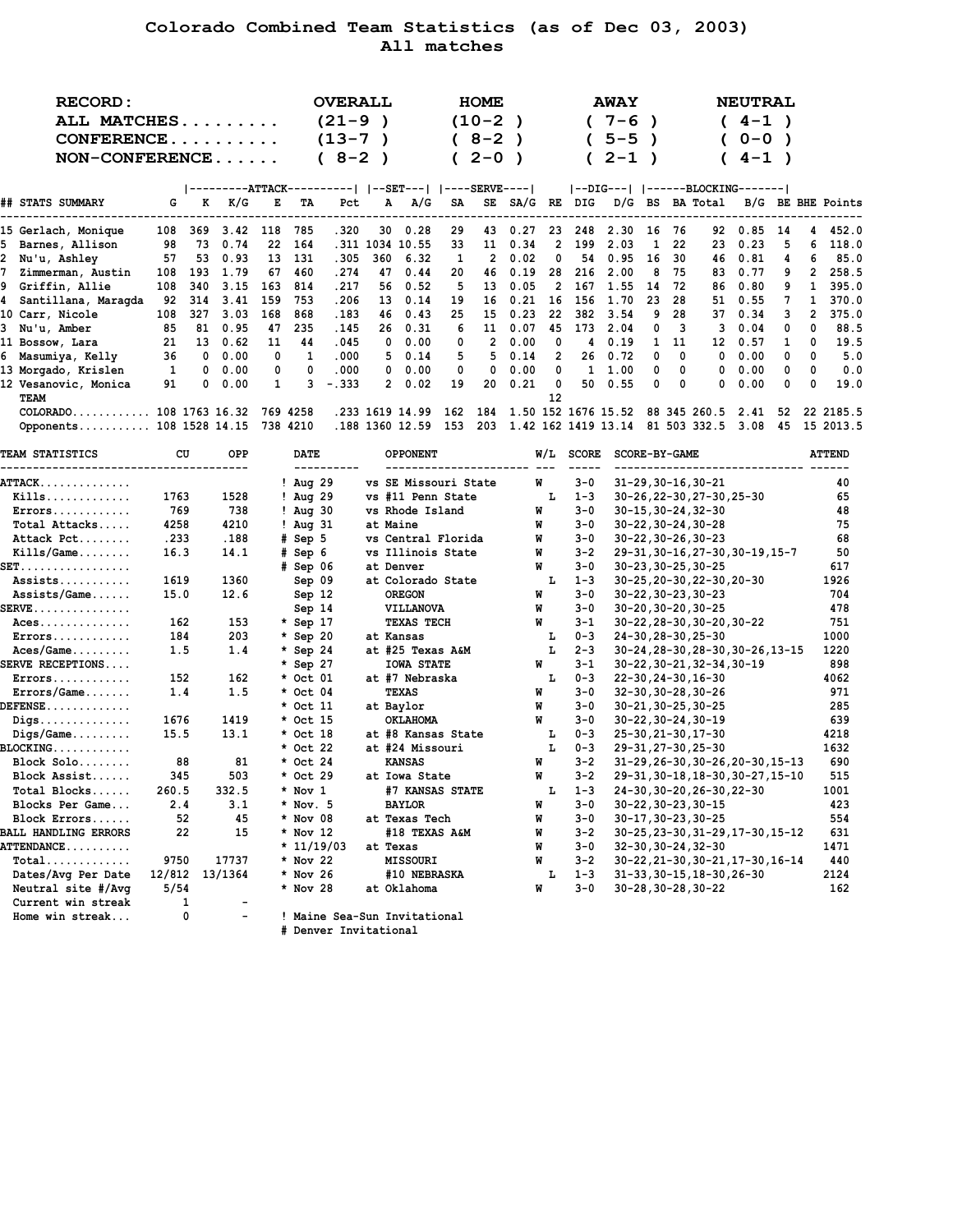# **Colorado Combined Team Statistics (as of Nov 28, 2003) Conference matches**

|    | RECORD:<br>ALL MATCHES<br>$CONFERENCE$<br>$NON-CONFERENCE$ |    |          |                  |          |          | <b>OVERALL</b><br>$(13-7)$<br>$(13-7)$<br>$(0 - 0)$ |     |                 |     | <b>HOME</b><br>$8 - 2$ )<br>$8 - 2$ )<br>$0 - 0$ |      |                           |              | <b>AWAY</b><br>$5 - 5$<br>$5 - 5$<br>$0 - 0$ | $\rightarrow$ |          |              | <b>NEUTRAL</b><br>$(0 - 0)$<br>$0 - 0$ )<br>$0 - 0$ ) |    |          |               |
|----|------------------------------------------------------------|----|----------|------------------|----------|----------|-----------------------------------------------------|-----|-----------------|-----|--------------------------------------------------|------|---------------------------|--------------|----------------------------------------------|---------------|----------|--------------|-------------------------------------------------------|----|----------|---------------|
|    |                                                            |    |          | ---------ATTACK- |          |          |                                                     |     | $ -$ SET $---$  |     | ----SERVE----                                    |      |                           |              |                                              |               |          |              |                                                       |    |          |               |
|    | ## STATS SUMMARY                                           | G  | к        | K/G              | Е        | TA       | Pct                                                 | А   | A/G             | SA  | SE                                               | SA/G | RE                        | DIG          | D/G                                          | BS            |          | BA Total     | B/G                                                   |    |          | BE BHE Points |
| 2  | Nu'u, Ashley                                               | 49 | 49       | 1.00             | 11       | 109      | .349                                                | 283 | 5.78            |     | $\Omega$                                         | 0.02 | 0                         | 44           | 0.90                                         | -15           | 23       | 38           | 0.78                                                  | 3  | 2        | 76.5          |
|    | 15 Gerlach, Monique                                        | 74 | 235      | 3.18             | 76       | 525      | .303                                                | 18  | 0.24            | 17  | 38                                               | 0.23 | 15                        | 170          | 2.30                                         | 14            | 47       | 61           | 0.82                                                  | 8  | 3        | 289.5         |
|    | Zimmerman, Austin                                          | 74 | 133      | 1.80             | 47       | 316      | . 272                                               | 29  | 0.39            | 12  | 33                                               | 0.16 | 23                        | 141          | 1.91                                         |               | 46       | 53           | 0.72                                                  |    | 0        | 175.0         |
| 5. | Barnes, Allison                                            | 65 | 38       | 0.58             | 16       | 84       | . 262                                               | 670 | 10.31           | 21  | 4                                                | 0.32 |                           | 136          | 2.09                                         |               | 10       | 11           | 0.17                                                  | 2  | 4        | 65.0          |
|    | 9 Griffin, Allie                                           | 74 | 241      | 3.26             | 109      | 583      | .226                                                | 34  | 0.46            | 3   |                                                  | 0.04 | 1.                        | 118          | 1.59                                         | 8             | 39       | 47           | 0.64                                                  | 5  |          | 271.5         |
|    | 11 Bossow, Lara                                            | 13 | 9        | 0.69             | 4        | 24       | .208                                                | 0   | 0.00            | 0   | 2                                                | 0.00 | 0                         | 0            | 0.00                                         | $\Omega$      | 6        | 6            | 0.46                                                  | 0  | 0        | 12.0          |
| 4  | Santillana, Maragda                                        | 60 | 223      | 3.72             | 125      | 540      | .181                                                | 4   | 0.07            | 12  |                                                  | 0.20 | 2                         | 73           | 1.22                                         | 17            | 19       | 36           | 0.60                                                  | 6  | 0        | 261.5         |
|    | 10 Carr, Nicole                                            | 74 | 203      | 2.74             | 110      | 582      | .160                                                | 33  | 0.45            | 15  | 12                                               | 0.20 | 19                        | 251          | 3.39                                         |               | 17       | 22           | 0.30                                                  | 2  |          | 231.5         |
|    | Nu'u, Amber                                                | 72 | 60       | 0.83             | 34       | 183      | .142                                                | 25  | 0.35            | 6   | 9                                                | 0.08 | 45                        | 154          | 2.14                                         | 0             | 3        | 3            | 0.04                                                  | 0  | 0        | 67.5          |
|    | 12 Vesanovic, Monica                                       | 72 | $\Omega$ | 0.00             | $\Omega$ | $\Omega$ | .000.                                               | 2   | 0.03            | 14  | 18                                               | 0.19 | $\Omega$                  | 35           | 0.49                                         | n.            | $\Omega$ | 0            | 0.00                                                  | 0  | $\Omega$ | 14.0          |
| 6  | Masumiya, Kelly<br>TEAM                                    | 14 | $\Omega$ | 0.00             | $\Omega$ | 0        | .000                                                |     | 0.07            | 0   | $\Omega$                                         | 0.00 | $\mathbf{2}^{\circ}$<br>я | $\mathbf{2}$ | 0.14                                         | $\Omega$      | $\Omega$ | 0            | 0.00                                                  | 0  | 0        | 0.0           |
|    | $COLORADO.$                                                |    |          | 74 1191 16.09    |          | 532 2946 |                                                     |     | .224 1099 14.85 | 101 | 130                                              |      |                           |              | 1.36 116 1124 15.19                          |               |          | 67 210 172.0 | 2.32                                                  | 33 |          | 11 1464.0     |
|    | Opponents                                                  |    |          | 74 1063 14.36    |          | 506 2878 | .194                                                |     | 950 12.84       | 117 | 128                                              | 1.58 | 101                       |              | 988 13.35                                    |               |          | 67 340 237.0 | 3.20                                                  | 32 |          | 12 1417.0     |

| <b>TEAM STATISTICS</b>                   | CU    | OPP           | <b>DATE</b><br>---------- | <b>OPPONENT</b><br>--------------------- | W/L | <b>SCORE</b> | <b>SCORE-BY-GAME</b>                 | <b>ATTEND</b> |
|------------------------------------------|-------|---------------|---------------------------|------------------------------------------|-----|--------------|--------------------------------------|---------------|
| <b>ATTACK</b>                            |       |               | $*$ Sep 17                | TEXAS TECH                               | w   | $3 - 1$      | 30-22, 28-30, 30-20, 30-22           | 751           |
| $Kills$                                  | 1191  | 1063          | $*$ Sep 20                | at Kansas                                | L   | $0 - 3$      | 24-30, 28-30, 25-30                  | 1000          |
| Errors.                                  | 532   | 506           | $*$ Sep 24                | at #25 Texas A&M                         | L   | $2 - 3$      | 30-24, 28-30, 28-30, 30-26, 13-15    | 1220          |
| Total Attacks                            | 2946  | 2878          | * Sep 27                  | <b>IOWA STATE</b>                        | W   | $3 - 1$      | 30-22, 30-21, 32-34, 30-19           | 898           |
| Attack Pct                               | .224  | .194          | $\star$ Oct 01            | at #7 Nebraska                           | L.  | $0 - 3$      | 22-30, 24-30, 16-30                  | 4062          |
| $Kills/Game \ldots$                      | 16.1  | 14.4          | $*$ Oct 04                | <b>TEXAS</b>                             | W   | $3 - 0$      | 32-30, 30-28, 30-26                  | 971           |
| SET.                                     |       |               | $*$ Oct 11                | at Baylor                                | W   | $3 - 0$      | 30-21,30-25,30-25                    | 285           |
| Assists                                  | 1099  | 950           | * Oct 15                  | <b>OKLAHOMA</b>                          | W   | $3 - 0$      | $30 - 22.30 - 24.30 - 19$            | 639           |
| Assists/Game                             | 14.9  | 12.8          | $*$ Oct 18                | at #8 Kansas State                       | L   | $0 - 3$      | 25-30, 21-30, 17-30                  | 4218          |
| ${\tt SERVE}$                            |       |               | * Oct 22                  | at #24 Missouri                          | L   | $0 - 3$      | 29-31, 27-30, 25-30                  | 1632          |
| $Aces \ldots \ldots \ldots$              | 101   | 117           | $*$ Oct 24                | <b>KANSAS</b>                            | W   | $3 - 2$      | 31-29, 26-30, 30-26, 20-30, 15-13    | 690           |
| $Errors \ldots \ldots \ldots$            | 130   | 128           | * Oct 29                  | at Iowa State                            | W   | $3 - 2$      | 29-31, 30-18, 18-30, 30-27, 15-10    | 515           |
| $Access/Game$                            | 1.4   | 1.6           | $*$ Nov 1                 | #7 KANSAS STATE                          | L   | $1 - 3$      | 24-30, 26-30, 26-30, 22-30           | 1001          |
| <b>SERVE RECEPTIONS</b>                  |       |               | $*$ Nov. 5                | <b>BAYLOR</b>                            | W   | $3 - 0$      | $30 - 22, 30 - 23, 30 - 15$          | 423           |
| $Errors \ldots \ldots \ldots$            | 116   | 101           | $*$ Nov 08                | at Texas Tech                            | W   | $3 - 0$      | 30-17,30-23,30-25                    | 554           |
| Errors/Game                              | 1.6   | 1.4           | $*$ Nov 12                | #18 TEXAS A&M                            | W   | $3 - 2$      | 30-25, 23-30, 31-29, 17-30, 15-12    | 631           |
| <b>DEFENSE</b>                           |       |               | $*11/19/03$               | at Texas                                 | W   | $3 - 0$      | $32 - 30, 30 - 24, 32 - 30$          | 1471          |
| $Diqs.$                                  | 1124  | 988           | $*$ Nov 22                | MISSOURI                                 | W   | $3 - 2$      | 30-22, 21-30, 30-21, 17-30, 16-14    | 440           |
| $Diqs/Game$                              | 15.2  | 13.4          | $*$ Nov 26                | #10 NEBRASKA                             | L   | $1 - 3$      | $31 - 33, 30 - 15, 18 - 30, 26 - 30$ | 2124          |
| $\mathtt{BLOCKING.}\dots\dots\dots\dots$ |       |               | $*$ Nov 28                | at Oklahoma                              | W   | $3 - 0$      | 30-28,30-28,30-22                    | 162           |
| $Block$ $Solo$                           | 67    | 67            |                           |                                          |     |              |                                      |               |
| Block Assist                             | 210   | 340           |                           | ! Maine Sea-Sun Invitational             |     |              |                                      |               |
| Total Blocks                             | 172.0 | 237.0         | # Denver Invitational     |                                          |     |              |                                      |               |
| Blocks Per Game                          | 2.3   | 3.2           |                           |                                          |     |              |                                      |               |
| Block Errors                             | 33    | 32            |                           |                                          |     |              |                                      |               |
|                                          | .     | $\sim$ $\sim$ |                           |                                          |     |              |                                      |               |

| <b>BALL HANDLING ERRORS</b> | 11     | 12      |
|-----------------------------|--------|---------|
| <b>ATTENDANCE</b>           |        |         |
| $Total$                     | 8568   | 15119   |
| Dates/Avg Per Date          | 10/857 | 10/1512 |
| Neutral site #/Avq          | 0/0    |         |
| Current win streak          | 1      |         |
| Home win streak             |        |         |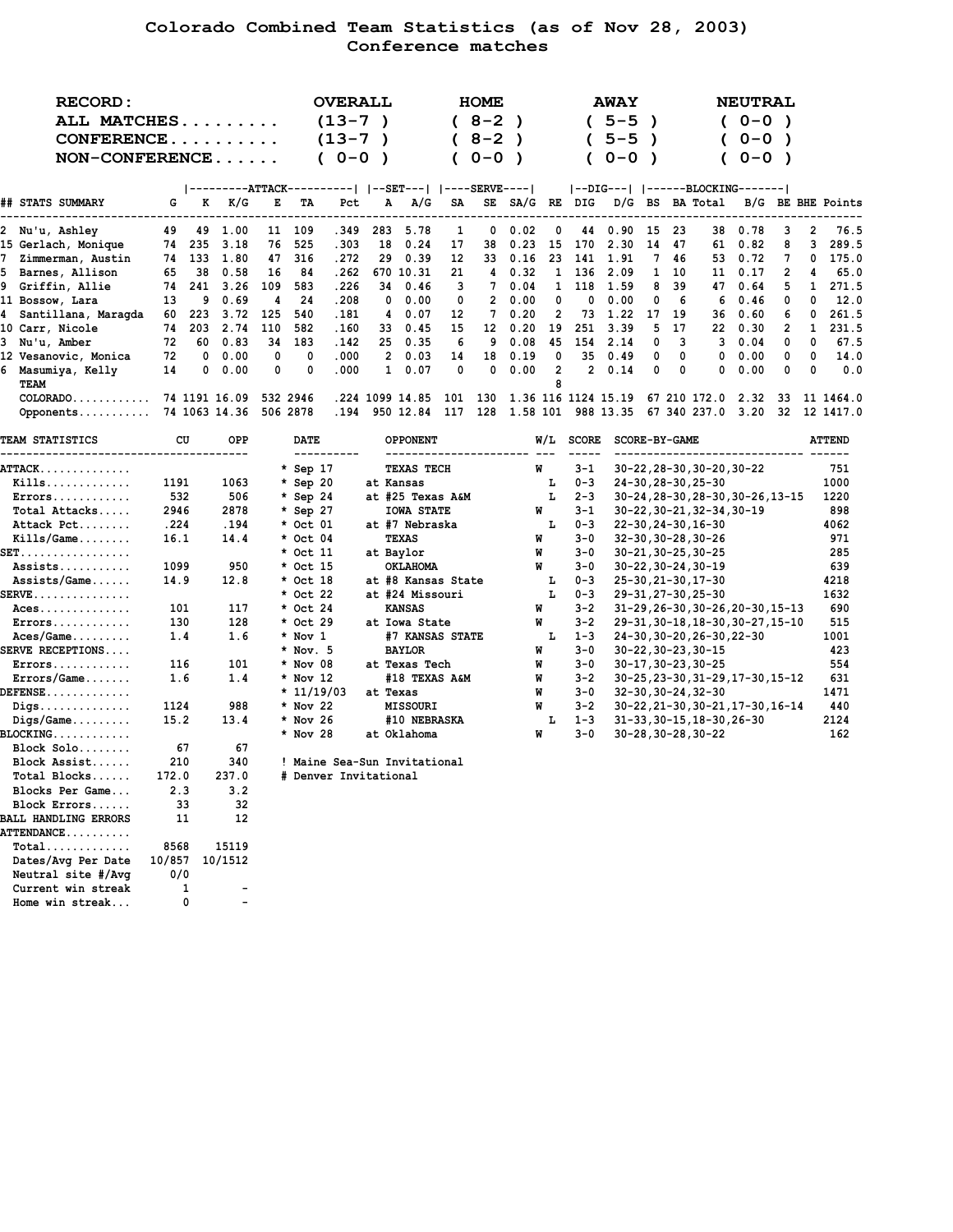#### **INDIVIDUAL MATCH HIGHS**

|                        | ATTACK PERCENT (K-E-TA) minimum 12 kills           |
|------------------------|----------------------------------------------------|
| .700 (15- 1-20)        | Gerlach, Monique vs Rhode Island (Aug 30, 2003)    |
| .588 (12- 2-17)        | Gerlach, Monique at Texas (11/19/03)               |
| $.533$ $(19 - 3 - 30)$ | Gerlach, Monique at Maine (Aug 31, 2003)           |
| $.500$ $(13 - 0 - 26)$ | Gerlach, Monique at Baylor (Oct 11, 2003)          |
| $.483$ $(16 - 2 - 29)$ | Santillana, Maragda vs Rhode Island (Aug 30, 2003) |
| $.481$ (13- 0-27)      | Gerlach, Monique vs Iowa State (Sep 27, 2003)      |
| $.462$ $(16 - 4 - 26)$ | Santillana, Maragda at Texas (11/19/03)            |
| $.447$ (21- 4-38)      | Griffin, Allie vs Iowa State (Sep 27, 2003)        |
| $.444$ $(16 - 4 - 27)$ | Santillana, Maragda vs Oklahoma (Oct 15, 2003)     |
| $.438$ $(17 - 3 - 32)$ | Gerlach, Monique at Texas A&M (Sep 24, 2003)       |
|                        |                                                    |

#### **KILLS (K-E-TA)**

| 24 (24-15-62) 5q Santillana, Maraqda vs Kansas (Oct 24, 2003)         |  |
|-----------------------------------------------------------------------|--|
| 21 $(21 - 4-38)$ 4q Griffin, Allie vs Iowa State (Sep 27, 2003)       |  |
| 20 (20- 4-37) 5g Santillana, Maragda at Iowa State (Oct 29, 2003)     |  |
| 20 (20- 9-47) 5g Santillana, Maragda vs Texas A&M (Nov 12, 2003)      |  |
| 19 (19- 7-34) 4q Zimmerman, Austin vs Texas Tech (Sep 17, 2003)       |  |
| 19 $(19 - 3 - 30)$ 3q Gerlach, Monique at Maine (Aug 31, 2003)        |  |
| 19 (19 - 6-39) 5q Santillana, Maragda at Illinois State (Sep 6, 2003) |  |
| 19 (19- 6-41) 5q Carr, Nicole vs Missouri (Nov 22, 2003)              |  |
| 19 (19 - 7-43) 5q Carr, Nicole at Illinois State (Sep 6, 2003)        |  |

#### **KILLS 3-GAMES (K-E-TA)**

| 19 (19 - 3-30) Gerlach, Monique at Maine (Aug 31, 2003)      |
|--------------------------------------------------------------|
| 16 $(16 - 4 - 26)$ Santillana, Maragda at Texas $(11/19/03)$ |
| 16 (16-4-27) Santillana, Maragda vs Oklahoma (Oct 15, 2003)  |
| 16 (16- 7-30) Griffin, Allie at Kansas (Sep 20, 2003)        |
| 16 (16- 7-34) Carr, Nicole vs Texas (Oct 04, 2003)           |

#### **KILLS 4-GAMES (K-E-TA)**

| 21 (21- 4-38) Griffin, Allie vs Iowa State (Sep 27, 2003)       |
|-----------------------------------------------------------------|
| 19 (19 - 7-34) Zimmerman, Austin vs Texas Tech (Sep 17, 2003)   |
| 17 (17-11-40) Carr, Nicole at Penn State (Aug 29, 2003)         |
| 16 (16-3-33) Griffin, Allie vs Kansas State (Nov 1, 2003)       |
| 16 (16-16-44) Santillana, Maragda vs Kansas State (Nov 1, 2003) |

# **KILLS 5-GAMES (K-E-TA)**

| 27 (27- 7-57) Griffin, Allie at Texas A&M (Sep 24, 2003)           |
|--------------------------------------------------------------------|
| 24 (24-15-62) Santillana, Maragda vs Kansas (Oct 24, 2003)         |
| 20 (20 - 4-37) Santillana, Maragda at Iowa State (Oct 29, 2003)    |
| 20 (20 - 9-47) Santillana, Maragda vs Texas A&M (Nov 12, 2003)     |
| 19 (19 - 6-39) Santillana, Maragda at Illinois State (Sep 6, 2003) |
|                                                                    |

# **TOTAL ATTEMPTS (K-E-TA)**

|  | 62 (24-15-62) 5q Santillana, Maraqda vs Kansas (Oct 24, 2003)      |
|--|--------------------------------------------------------------------|
|  | 57 (27- 7-57) 5g Griffin, Allie at Texas A&M (Sep 24, 2003)        |
|  | 48 (16-10-48) 5q Carr, Nicole at Texas A&M (Sep 24, 2003)          |
|  | 47 (20- 9-47) 5g Santillana, Maragda vs Texas A&M (Nov 12, 2003)   |
|  | 46 (13-8-46) 5g Carr, Nicole at Iowa State (Oct 29, 2003)          |
|  | 44 (16-4-44) 5g Griffin, Allie vs Missouri (Nov 22, 2003)          |
|  | 44 (16-16-44) 4g Santillana, Maragda vs Kansas State (Nov 1, 2003) |
|  | 44 (12-14-44) 4g Santillana, Maragda vs Nebraska (Nov 26, 2003)    |
|  | 43 (19 - 7-43) 5q Carr, Nicole at Illinois State (Sep 6, 2003)     |
|  | 41 (19- 6-41) 5q Carr, Nicole vs Missouri (Nov 22, 2003)           |
|  |                                                                    |

# **TOTAL ATTEMPTS 3-GAMES (K-E-TA)**

| 37 (15- 6-37) Santillana, Maragda at Baylor (Oct 11, 2003)   |
|--------------------------------------------------------------|
| 35 (13- 6-35) Carr, Nicole at Baylor (Oct 11, 2003)          |
| 34 (16- 7-34) Carr, Nicole vs Texas (Oct 04, 2003)           |
| 34 (12- 3-34) Carr, Nicole at Texas Tech (Nov 08, 2003)      |
| 33 (11- 6-33) Santillana, Maragda at Oklahoma (Nov 28, 2003) |

#### **TOTAL ATTEMPTS 4-GAMES (K-E-TA)**

| 44 (16-16-44) Santillana, Maragda vs Kansas State (Nov 1, 2003) |
|-----------------------------------------------------------------|
| 44 (12-14-44) Santillana, Maragda vs Nebraska (Nov 26, 2003)    |
| 41 (15- 7-41) Carr, Nicole vs Texas Tech (Sep 17, 2003)         |
| 40 (17-11-40) Carr, Nicole at Penn State (Aug 29, 2003)         |
| 38 (21- 4-38) Griffin, Allie vs Iowa State (Sep 27, 2003)       |
|                                                                 |

#### **TOTAL ATTEMPTS 5-GAMES (K-E-TA)**

|  | 62 (24-15-62) Santillana, Maragda vs Kansas (Oct 24, 2003)     |
|--|----------------------------------------------------------------|
|  | 57 (27- 7-57) Griffin, Allie at Texas A&M (Sep 24, 2003)       |
|  | 48 (16-10-48) Carr, Nicole at Texas A&M (Sep 24, 2003)         |
|  | 47 (20 - 9-47) Santillana, Maragda vs Texas A&M (Nov 12, 2003) |
|  | 46 (13- 8-46) Carr, Nicole at Iowa State (Oct 29, 2003)        |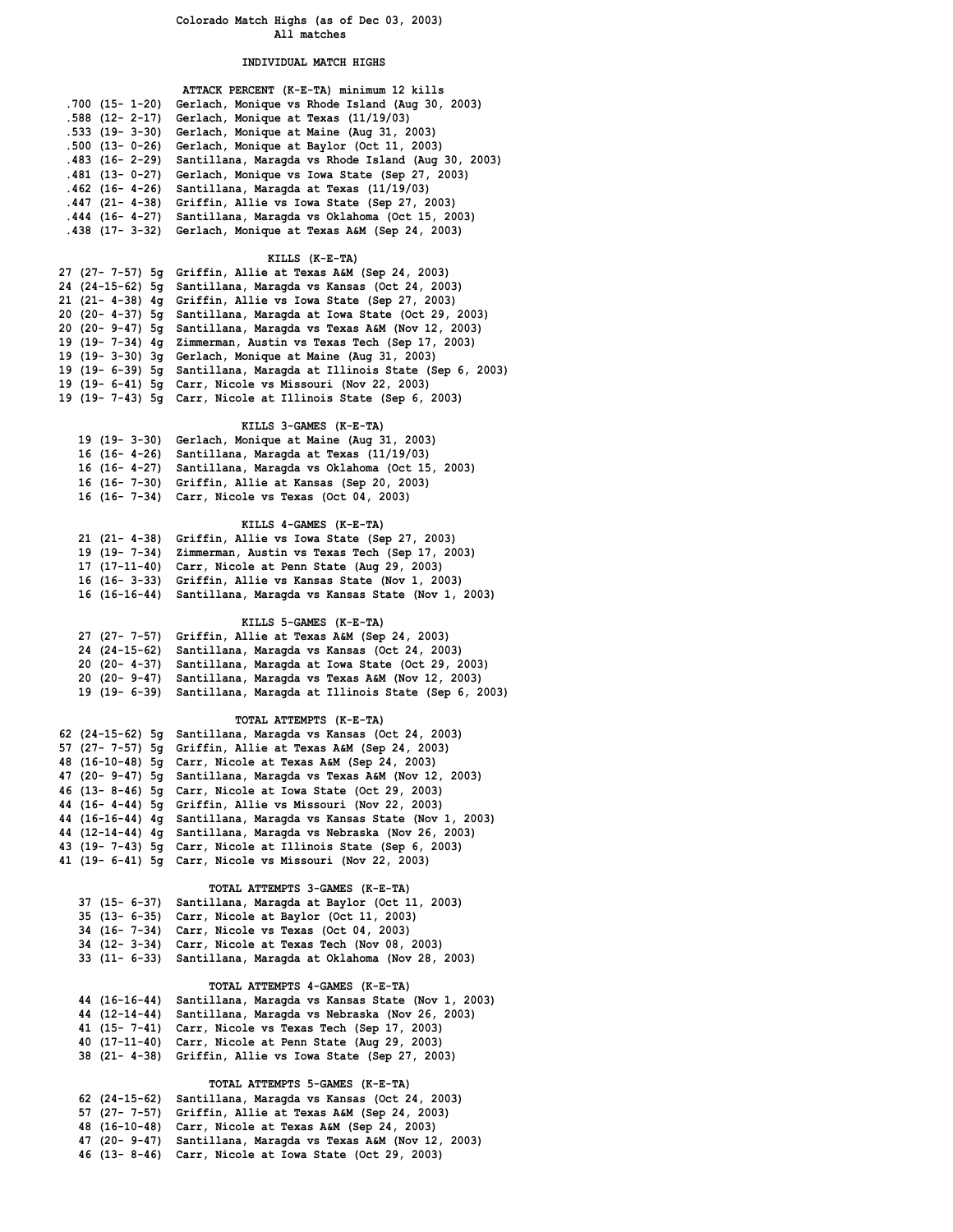#### **POINTS**

| 28.5 (24- 2- 2.5) 5g Santillana, Maragda vs Kansas (Oct 24, 2003)       |
|-------------------------------------------------------------------------|
| 28.0 (27- 0- 1.0) 5g Griffin, Allie at Texas A&M (Sep 24, 2003)         |
| $24.5$ (20- 0- 4.5) 5q Santillana, Maraqda vs Texas A&M (Nov 12, 2003)  |
| 21.5 (21- $0 - 0.5$ ) 4q Griffin, Allie vs Iowa State (Sep 27, 2003)    |
| 21.5 (19 - 0 - 2.5) $4q$ Zimmerman, Austin vs Texas Tech (Sep 17, 2003) |
|                                                                         |

# **POINTS 3-GAMES**

| 21.5 (15- 3- 3.5) Santillana, Maragda at Baylor (Oct 11, 2003) |
|----------------------------------------------------------------|
| 21.0 (13- 3- 5.0) Gerlach, Monique at Denver (Sep 06, 2003)    |
| 20.5 (16- 4- 0.5) Carr, Nicole vs Texas (Oct 04, 2003)         |
| 20.0 (19-0-1.0) Gerlach, Monique at Maine (Aug 31, 2003)       |
| 20.0 (13- 3- 4.0) Gerlach, Monique at Baylor (Oct 11, 2003)    |

# **POINTS 4-GAMES**

| 21.5 (21- 0- 0.5) Griffin, Allie vs Iowa State (Sep 27, 2003)       |
|---------------------------------------------------------------------|
| 21.5 (19-0-2.5) Zimmerman, Austin vs Texas Tech (Sep 17, 2003)      |
| 19.5 (16- 1- 2.5) Santillana, Maragda vs Kansas State (Nov 1, 2003) |
| 18.5 (16-0-2.5) Griffin, Allie vs Kansas State (Nov 1, 2003)        |
| 18.0 (15- 1- 2.0) Gerlach, Monique at Colorado State (Sep 09, 2003) |

# **POINTS 5-GAMES**

| 28.5 (24- 2- 2.5) Santillana, Maragda vs Kansas (Oct 24, 2003)          |
|-------------------------------------------------------------------------|
| 28.0 (27- 0- 1.0) Griffin, Allie at Texas A&M (Sep 24, 2003)            |
| 24.5 (20- 0- 4.5) Santillana, Maragda vs Texas A&M (Nov 12, 2003)       |
| 21.5 (19 - 2 - 0.5) Santillana, Maragda at Illinois State (Sep 6, 2003) |
| $21.0$ (19- 1- 1.0) Carr, Nicole at Illinois State (Sep 6, 2003)        |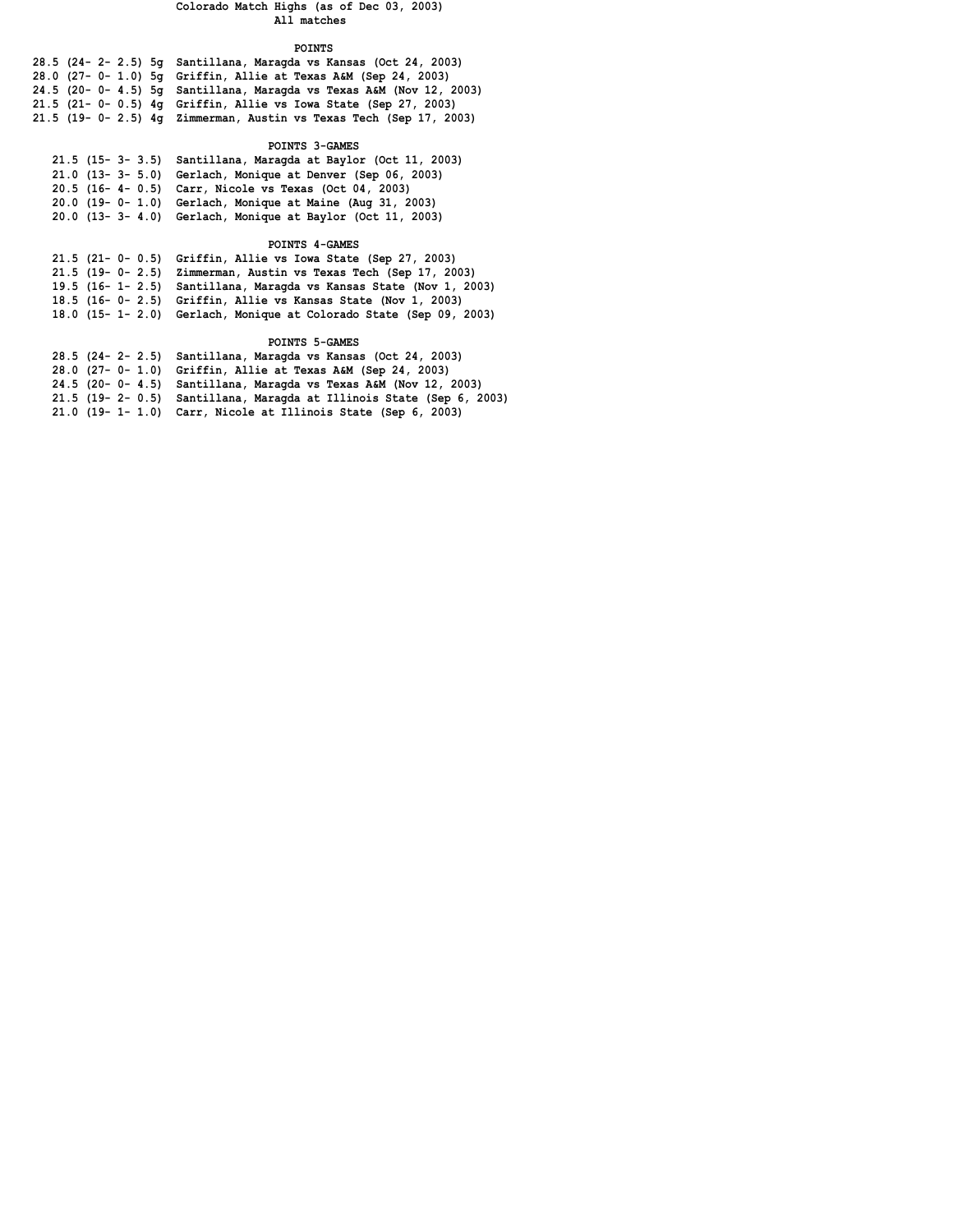#### **ASSISTS**

|         | 63 (5q) Barnes, Allison at Texas A&M (Sep 24, 2003)     |
|---------|---------------------------------------------------------|
|         | 60 (4g) Barnes, Allison vs Texas Tech (Sep 17, 2003)    |
|         | 58 (5g) Barnes, Allison at Illinois State (Sep 6, 2003) |
| 51 (3a) | Barnes, Allison vs Texas (Oct 04, 2003)                 |
| 48 (3α) | Barnes, Allison vs Villanova (Sep 14, 2003)             |

#### **ASSISTS 3-GAMES**

- **51 Barnes, Allison vs Texas (Oct 04, 2003) 48 Barnes, Allison vs Villanova (Sep 14, 2003)**
- **48 Barnes, Allison vs Rhode Island (Aug 30, 2003)**
- **43 Barnes, Allison at Maine (Aug 31, 2003)**
- **42 Barnes, Allison at Denver (Sep 06, 2003)**

#### **ASSISTS 4-GAMES**

- **60 Barnes, Allison vs Texas Tech (Sep 17, 2003)**
- **39 Nu'u, Ashley at Penn State (Aug 29, 2003)**
- **33 Barnes, Allison vs Kansas State (Nov 1, 2003)**
- **31 Barnes, Allison vs Iowa State (Sep 27, 2003)**
- **28 Barnes, Allison vs Nebraska (Nov 26, 2003)**

#### **ASSISTS 5-GAMES**

- **63 Barnes, Allison at Texas A&M (Sep 24, 2003) 58 Barnes, Allison at Illinois State (Sep 6, 2003)**
- **48 Barnes, Allison vs Kansas (Oct 24, 2003)**
- **42 Barnes, Allison at Iowa State (Oct 29, 2003)**
- **39 Nu'u, Ashley vs Texas A&M (Nov 12, 2003)**
	-

#### **DIGS**

- **24 (5g) Carr, Nicole vs Missouri (Nov 22, 2003)**
- **21 (3g) Carr, Nicole at Texas Tech (Nov 08, 2003)**
- **20 (5g) Carr, Nicole at Texas A&M (Sep 24, 2003)**
- **20 (5g) Carr, Nicole vs Texas A&M (Nov 12, 2003)**
- **19 (5g) Nu'u, Amber at Texas A&M (Sep 24, 2003)**

#### **DIGS 3-GAMES**

- **21 Carr, Nicole at Texas Tech (Nov 08, 2003)**
- **18 Carr, Nicole at Maine (Aug 31, 2003)**
- **15 Santillana, Maragda vs SE Missouri State (Aug 29, 2003)**
- **15 Carr, Nicole vs Villanova (Sep 14, 2003)**
- **14 Carr, Nicole vs Rhode Island (Aug 30, 2003)**

#### **DIGS 4-GAMES**

- **15 Carr, Nicole at Penn State (Aug 29, 2003)**
- **15 Gerlach, Monique vs Iowa State (Sep 27, 2003)**
- **12 Zimmerman, Austin at Penn State (Aug 29, 2003)**
- **12 Carr, Nicole vs Iowa State (Sep 27, 2003)**
- **12 Gerlach, Monique vs Nebraska (Nov 26, 2003)**

#### **DIGS 5-GAMES**

- **24 Carr, Nicole vs Missouri (Nov 22, 2003)**
- **20 Carr, Nicole at Texas A&M (Sep 24, 2003)**
- **20 Carr, Nicole vs Texas A&M (Nov 12, 2003)**
- **19 Nu'u, Amber at Texas A&M (Sep 24, 2003)**
- **19 Carr, Nicole vs Kansas (Oct 24, 2003)**

#### **ACES**

- **4 Carr, Nicole vs Texas (Oct 04, 2003)**
- **3 Santillana, Maragda at Baylor (Oct 11, 2003)**
- **3 Zimmerman, Austin at Penn State (Aug 29, 2003)**
- **3 Barnes, Allison vs Oregon (Sep 12, 2003)**
- **3 Carr, Nicole at Texas (11/19/03)**

#### **BLOCKS (BS-BA)**

- **9 ( 1- 8) Gerlach, Monique at Denver (Sep 06, 2003) 7 ( 4- 3) Nu'u, Ashley at Texas Tech (Nov 08, 2003) 7 ( 2- 5) Griffin, Allie at Colorado State (Sep 09, 2003) 7 ( 2- 5) Zimmerman, Austin vs Iowa State (Sep 27, 2003) 7 ( 1- 6) Gerlach, Monique at Baylor (Oct 11, 2003) 7 ( 1- 6) Griffin, Allie at Illinois State (Sep 6, 2003)**
- **7 ( 0- 7) Zimmerman, Austin at Iowa State (Oct 29, 2003)**
- **6 ( 1- 5) Santillana, Maragda at Baylor (Oct 11, 2003)**
- **6 ( 1- 5) Nu'u, Ashley at Texas (11/19/03)**
- **6 ( 1- 5) Zimmerman, Austin at Illinois State (Sep 6, 2003)**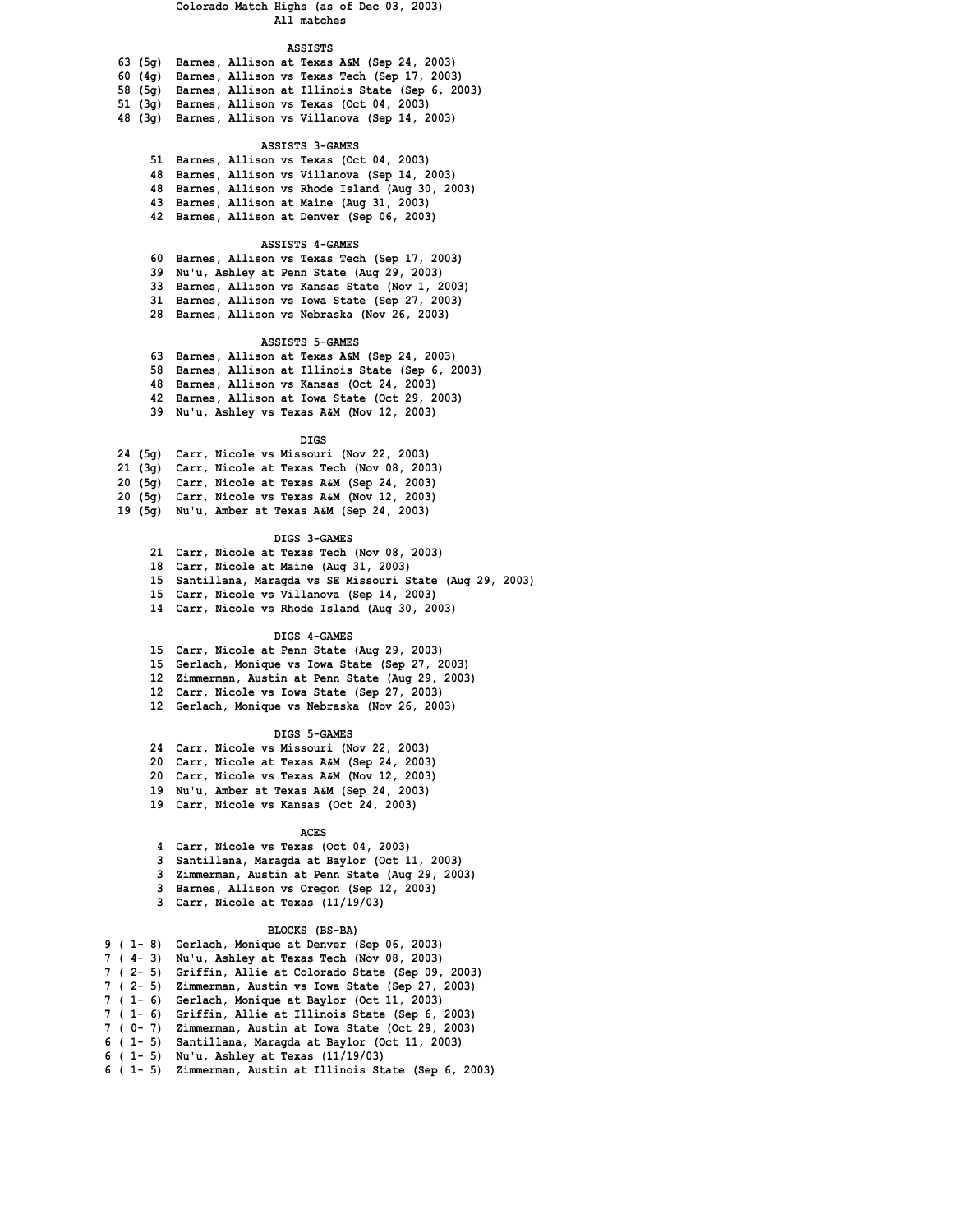# **TEAM MATCH HIGHS**

|                                                                          | .400 (60-16-110) vs Rhode Island (Aug 30, 2003)                                                                                                                |
|--------------------------------------------------------------------------|----------------------------------------------------------------------------------------------------------------------------------------------------------------|
| .366 (60-19-112)                                                         | at Texas (11/19/03)                                                                                                                                            |
| .364 (53-13-110)                                                         | at Oklahoma (Nov 28, 2003)                                                                                                                                     |
| .336 (60-21-116)                                                         | vs Oklahoma (Oct 15, 2003)                                                                                                                                     |
| .323 (48-16- 99)                                                         | vs Oregon (Sep 12, 2003)                                                                                                                                       |
| .310 (53-14-126)<br>.304 (80-28-171)                                     | at Texas Tech (Nov 08, 2003)<br>at Illinois State (Sep 6, 2003)                                                                                                |
| .300 (55-16-130)                                                         | at Baylor (Oct 11, 2003)                                                                                                                                       |
| .298 (55-21-114)                                                         | at Denver (Sep 06, 2003)                                                                                                                                       |
| .290 (88-28-207)                                                         | at Texas A&M (Sep 24, 2003)                                                                                                                                    |
|                                                                          |                                                                                                                                                                |
|                                                                          | KILLS (K-E-TA)                                                                                                                                                 |
|                                                                          | 88 (88-28-207) 5g at Texas A&M (Sep 24, 2003)                                                                                                                  |
|                                                                          | 80 (80-28-171) 5g at Illinois State (Sep 6, 2003)                                                                                                              |
|                                                                          | 78 (78-35-193) 5g vs Missouri (Nov 22, 2003)                                                                                                                   |
|                                                                          | 76 (76-32-176) 4g vs Texas Tech (Sep 17, 2003)                                                                                                                 |
|                                                                          | 69 (69-33-184) 5g vs Texas A&M (Nov 12, 2003)                                                                                                                  |
|                                                                          | 68 (68-27-172) 5g at Iowa State (Oct 29, 2003)                                                                                                                 |
|                                                                          | 67 (67-38-181) 4g vs Iowa State (Sep 27, 2003)                                                                                                                 |
|                                                                          | 66 (66-41-192) 5g vs Kansas (Oct 24, 2003)                                                                                                                     |
|                                                                          | 63 (63-27-138) 3g vs Texas (Oct 04, 2003)                                                                                                                      |
|                                                                          | 61 (61-34-167) 4g at Penn State (Aug 29, 2003)                                                                                                                 |
|                                                                          | KILLS 3-GAMES (K-E-TA)                                                                                                                                         |
|                                                                          | 63 (63-27-138) vs Texas (Oct 04, 2003)                                                                                                                         |
|                                                                          | 60 (60-16-110) vs Rhode Island (Aug 30, 2003)                                                                                                                  |
|                                                                          | 60 (60-21-116) vs Oklahoma (Oct 15, 2003)                                                                                                                      |
|                                                                          | 60 (60-19-112) at Texas (11/19/03)                                                                                                                             |
|                                                                          | 58 (58-23-137) at Maine (Aug 31, 2003)                                                                                                                         |
|                                                                          |                                                                                                                                                                |
|                                                                          | KILLS 4-GAMES (K-E-TA)                                                                                                                                         |
|                                                                          | 76 (76-32-176) vs Texas Tech (Sep 17, 2003)                                                                                                                    |
|                                                                          | 67 (67-38-181) vs Iowa State (Sep 27, 2003)                                                                                                                    |
|                                                                          | 61 (61-34-167) at Penn State (Aug 29, 2003)<br>58 (58-42-166) vs Nebraska (Nov 26, 2003)                                                                       |
| 56 (56-34-165)                                                           | vs Kansas State (Nov 1, 2003)                                                                                                                                  |
|                                                                          |                                                                                                                                                                |
|                                                                          | KILLS 5-GAMES (K-E-TA)                                                                                                                                         |
|                                                                          | 88 (88-28-207) at Texas A&M (Sep 24, 2003)                                                                                                                     |
|                                                                          | 80 (80-28-171) at Illinois State (Sep 6, 2003)                                                                                                                 |
|                                                                          | 78 (78-35-193) vs Missouri (Nov 22, 2003)                                                                                                                      |
|                                                                          | 69 (69-33-184) vs Texas A&M (Nov 12, 2003)                                                                                                                     |
|                                                                          | 68 (68-27-172) at Iowa State (Oct 29, 2003)                                                                                                                    |
|                                                                          | TOTAL ATTEMPTS (K-E-TA)                                                                                                                                        |
|                                                                          | 207 (88-28-207) 5g at Texas A&M (Sep 24, 2003)                                                                                                                 |
|                                                                          | 193 (78-35-193) 5g vs Missouri (Nov 22, 2003)                                                                                                                  |
|                                                                          | 192 (66-41-192) 5g vs Kansas (Oct 24, 2003)                                                                                                                    |
|                                                                          | 184 (69-33-184) 5g vs Texas A&M (Nov 12, 2003)                                                                                                                 |
| 181 (67-38-181) 4g                                                       | vs Iowa State (Sep 27, 2003)                                                                                                                                   |
|                                                                          | 176 (76-32-176) 4g vs Texas Tech (Sep 17, 2003)                                                                                                                |
| 172 (68-27-172) 5g                                                       | at Iowa State (Oct 29, 2003)                                                                                                                                   |
|                                                                          | 171 (80-28-171) 5g at Illinois State (Sep 6, 2003)                                                                                                             |
|                                                                          | 167 (61-34-167) 4g at Penn State (Aug 29, 2003)<br>166 (58-42-166) 4g vs Nebraska (Nov 26, 2003)                                                               |
|                                                                          |                                                                                                                                                                |
|                                                                          | TOTAL ATTEMPTS 3-GAMES (K-E-TA)                                                                                                                                |
| 138 (63-27-138)                                                          | vs Texas (Oct 04, 2003)                                                                                                                                        |
| 137 (58–23–137)                                                          | at Maine (Aug 31, 2003)                                                                                                                                        |
| 135 (57-20-135)                                                          | vs Villanova (Sep 14, 2003)                                                                                                                                    |
|                                                                          | 130 (55-16-130) at Baylor (Oct 11, 2003)                                                                                                                       |
| 127 (55-19-127)                                                          | vs SE Missouri State (Aug 29, 2003)                                                                                                                            |
|                                                                          |                                                                                                                                                                |
|                                                                          |                                                                                                                                                                |
|                                                                          |                                                                                                                                                                |
|                                                                          |                                                                                                                                                                |
| 166 (58-42-166)                                                          | vs Nebraska (Nov 26, 2003)                                                                                                                                     |
| 165 (56-34-165)                                                          | vs Kansas State (Nov 1, 2003)                                                                                                                                  |
|                                                                          |                                                                                                                                                                |
|                                                                          | TOTAL ATTEMPTS 5-GAMES (K-E-TA)                                                                                                                                |
|                                                                          | vs Missouri (Nov 22, 2003)                                                                                                                                     |
| 193 (78–35–193)<br>192 (66-41-192)                                       | vs Kansas (Oct 24, 2003)                                                                                                                                       |
| 184 (69–33–184)                                                          | vs Texas A&M (Nov 12, 2003)                                                                                                                                    |
|                                                                          | 172 (68-27-172) at Iowa State (Oct 29, 2003)                                                                                                                   |
| 181 (67–38–181)<br>176 (76-32-176)<br>167 (61–34–167)<br>207 (88-28-207) | TOTAL ATTEMPTS 4-GAMES (K-E-TA)<br>vs Iowa State (Sep 27, 2003)<br>vs Texas Tech (Sep 17, 2003)<br>at Penn State (Aug 29, 2003)<br>at Texas A&M (Sep 24, 2003) |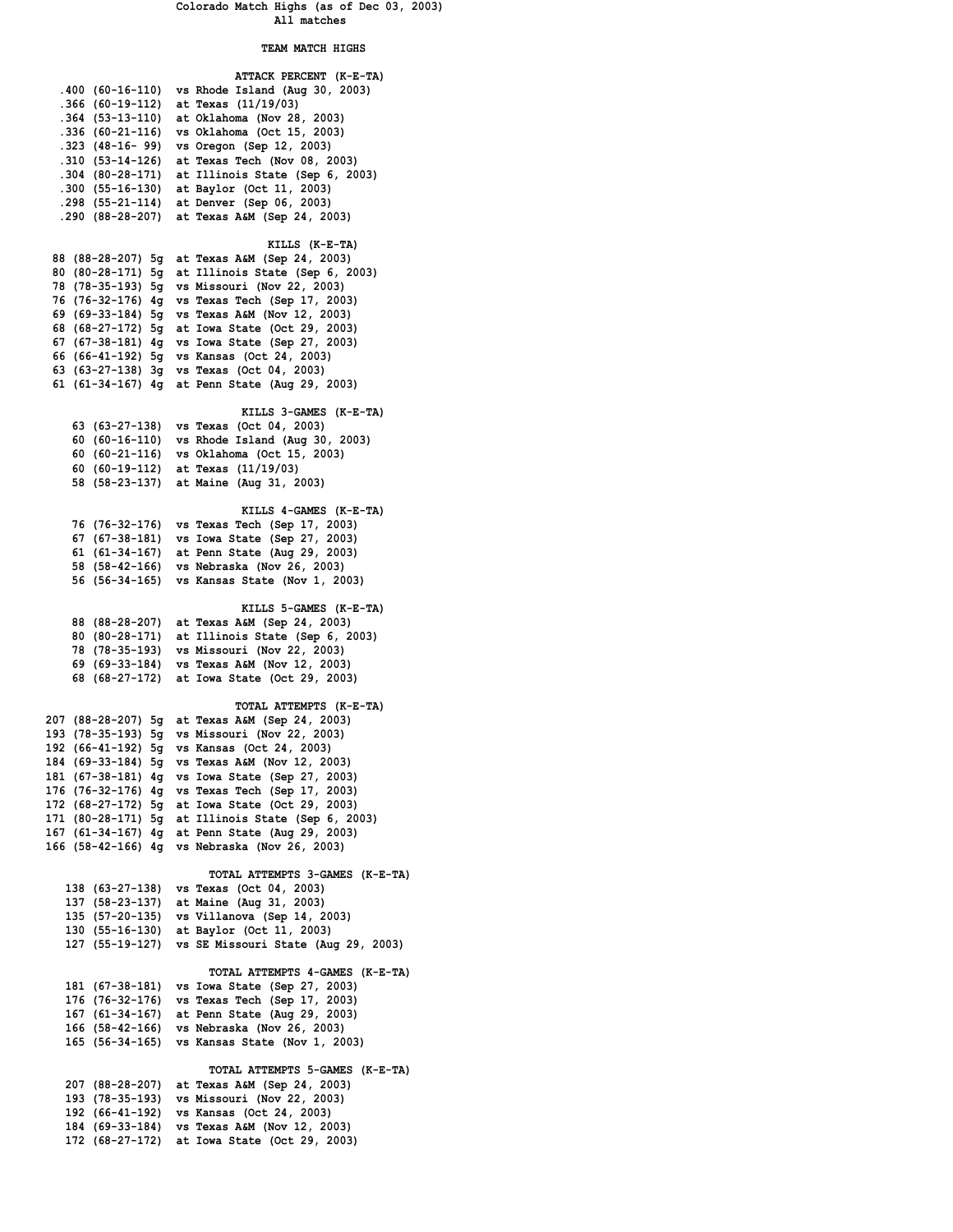#### **ASSISTS**

| 76 (5q) at Texas A&M (Sep 24, 2003)       |
|-------------------------------------------|
| 76 (5g) vs Missouri (Nov 22, 2003)        |
| 73 $(5q)$ at Illinois State (Sep 6, 2003) |
| 67 (5q) vs Texas A&M (Nov 12, 2003)       |
| 67 (4g) vs Texas Tech (Sep 17, 2003)      |

#### **ASSISTS 3-GAMES**

- **57 vs Rhode Island (Aug 30, 2003)**
- **56 vs Villanova (Sep 14, 2003)**
- **56 vs Oklahoma (Oct 15, 2003) 56 vs Texas (Oct 04, 2003)**
- **53 at Maine (Aug 31, 2003)**

#### **ASSISTS 4-GAMES**

 **67 vs Texas Tech (Sep 17, 2003) 60 vs Iowa State (Sep 27, 2003) 58 at Penn State (Aug 29, 2003) 56 vs Kansas State (Nov 1, 2003) 54 vs Nebraska (Nov 26, 2003)**

#### **ASSISTS 5-GAMES**

- **76 at Texas A&M (Sep 24, 2003) 76 vs Missouri (Nov 22, 2003) 73 at Illinois State (Sep 6, 2003)**
- **67 vs Texas A&M (Nov 12, 2003)**
- **66 at Iowa State (Oct 29, 2003)**

#### **DIGS**

- **94 (5g) at Texas A&M (Sep 24, 2003)**
- **77 (5g) vs Missouri (Nov 22, 2003)**
- **74 (5g) at Iowa State (Oct 29, 2003)**
- **72 (5g) vs Texas A&M (Nov 12, 2003)**
- **72 (5g) at Illinois State (Sep 6, 2003)**

#### **DIGS 3-GAMES**

- **66 at Maine (Aug 31, 2003) 60 vs SE Missouri State (Aug 29, 2003)**
- **60 at Baylor (Oct 11, 2003)**
- **58 vs Villanova (Sep 14, 2003)**
- **57 at Texas Tech (Nov 08, 2003)**

#### **DIGS 4-GAMES**

 **69 vs Iowa State (Sep 27, 2003)**

- **63 at Penn State (Aug 29, 2003)**
- **61 vs Kansas State (Nov 1, 2003)**
- **60 vs Nebraska (Nov 26, 2003)**
- **55 vs Texas Tech (Sep 17, 2003)**

#### **DIGS 5-GAMES**

 **94 at Texas A&M (Sep 24, 2003) 77 vs Missouri (Nov 22, 2003) 74 at Iowa State (Oct 29, 2003) 72 at Illinois State (Sep 6, 2003) 72 vs Texas A&M (Nov 12, 2003)**

#### **ACES**

- **11 vs Texas (Oct 04, 2003) 10 vs Rhode Island (Aug 30, 2003) 10 at Illinois State (Sep 6, 2003)**
- **9 at Penn State (Aug 29, 2003)**
- **9 at Baylor (Oct 11, 2003)**

#### **BLOCKS**

| 16.0 vs Texas A&M (Nov 12, 2003)      |
|---------------------------------------|
| 15.0 vs Kansas State (Nov 1, 2003)    |
| 14.5 at Denver (Sep 06, 2003)         |
| 14.5 at Texas Tech (Nov 08, 2003)     |
| 14.0 at Colorado State (Sep 09, 2003) |
| 13.0 at Iowa State (Oct 29, 2003)     |
| 12.5 at Illinois State (Sep 6, 2003)  |
| 11.0 at Oklahoma (Nov 28, 2003)       |
| 11.0 vs Missouri (Nov 22, 2003)       |
| 11.0 vs Texas Tech (Sep 17, 2003)     |
|                                       |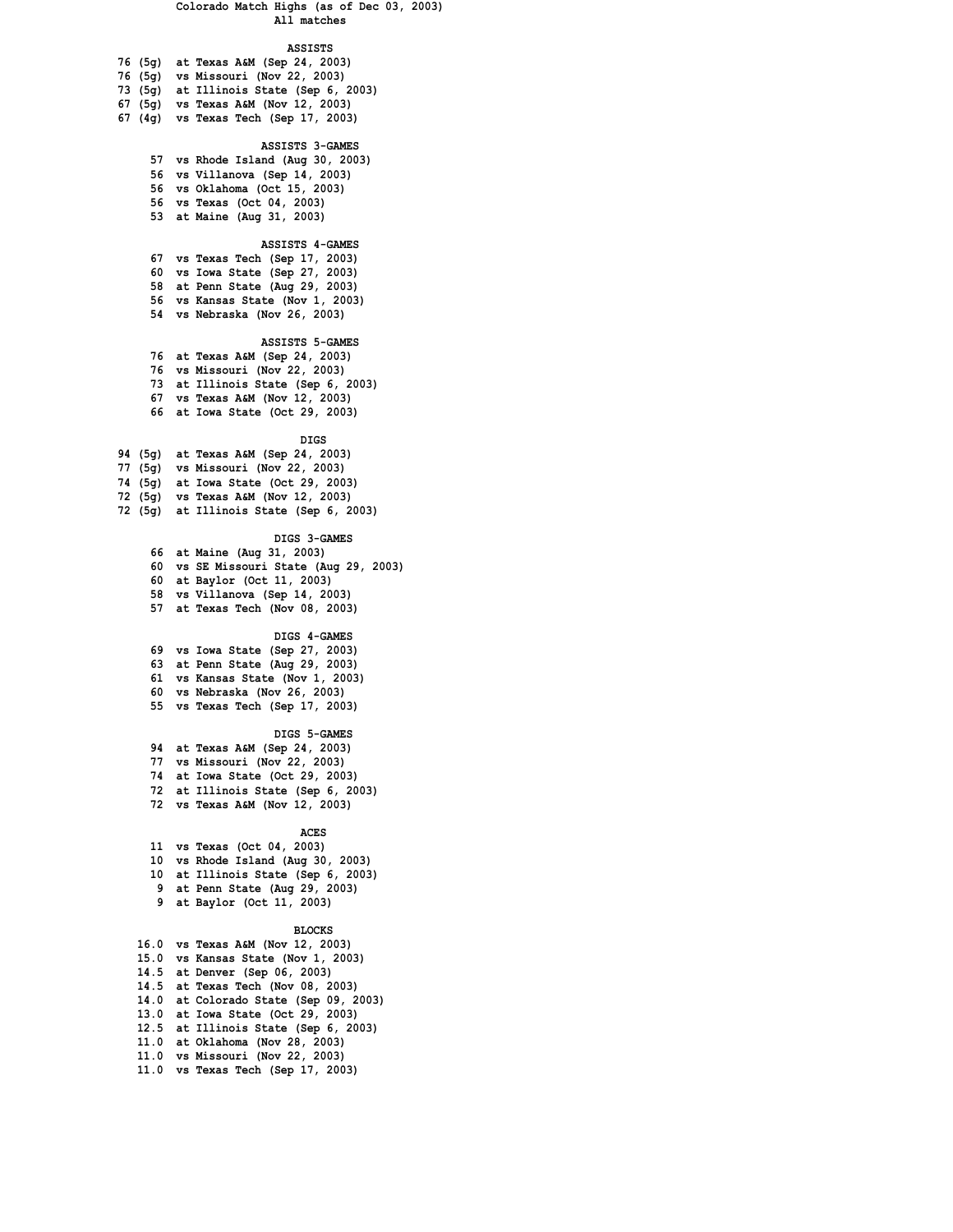# **Colorado Match-by-Match KILLS-ACES-DIGS-BLOCKS (as of Dec 03, 2003)**

 **All matches**

|             |                       |           |    | $\overline{2}$  | 3                           | Δ   | 5                                                               | 6                             | 7               | 9                                                                                                                                           | 10               | 11              | 12              | 13              |
|-------------|-----------------------|-----------|----|-----------------|-----------------------------|-----|-----------------------------------------------------------------|-------------------------------|-----------------|---------------------------------------------------------------------------------------------------------------------------------------------|------------------|-----------------|-----------------|-----------------|
| Opponent    | Date<br>$\frac{1}{2}$ |           |    |                 |                             |     |                                                                 |                               |                 | Score WL NU'U,ASHLEY NU'U,AMBER SANTILLANA, BARNES,ALLI MASUMIYA,KE ZIMMERMAN,A GRIFFIN,ALL CARR,NICOLE BOSSOW,LARA VESANOVIC,M MORGADO,KRI |                  |                 |                 |                 |
| vs SEMO     | Aug $29$              | $3 - 0$ W |    | $2 - 0 - 2 - 4$ | $2 - 0 - 0 - 0$             |     | $8 - 1 - 15 - 2$ 1-0-7-0                                        | DNP                           |                 | $6-1-10-5$ 7-0-5-4 14-2-11-0 1-0-2-0                                                                                                        |                  |                 | $0 - 0 - 1 - 0$ | DNP             |
| vs PSU      | Aug $29$              | $1 - 3$   | L  | $2 - 0 - 5 - 3$ | $5 - 0 - 8 - 0$             |     |                                                                 |                               |                 | 9-0-4-2 0-3-4-0 0-2-0-0 2-3-12-1 13-0-4-1 17-0-15-0                                                                                         |                  | DNP             | $0 - 0 - 0 - 0$ | <b>DNP</b>      |
| vs URI      | Aug $30$              | $3 - 0$ W |    | DNP             | DNP                         |     | $16 - 2 - 10 - 1$ 3 - 1 - 8 - 0 0 - 1 - 3 - 0                   |                               |                 | 5-0-4-39-0-7-112-3-14-1                                                                                                                     |                  | $0 - 0 - 0 - 0$ | $0 - 0 - 1 - 0$ | DNP             |
| at MAINE    | Aug $31$              | $3 - 0$ W |    | <b>DNP</b>      | DNP                         |     |                                                                 |                               |                 | 8-0-9-2 6-1-10-1 0-0-0-0 2-1-7-1 6-0-9-215-0-18-2 2-0-2-4                                                                                   |                  |                 | $0 - 0 - 2 - 0$ | <b>DNP</b>      |
| vs UCF      | Sep 5                 | $3 - 0$ W |    | DNP             | DNP                         |     |                                                                 |                               |                 | 8-0-5-1 3-0-8-1 0-0-3-0 6-1-11-2 8-0-2-4 12-2-9-3                                                                                           |                  | DNP             | $0 - 0 - 2 - 0$ | DNP             |
| vs ISU      | Sep 6                 | $3 - 2$ W |    | DNP             | DNP                         |     |                                                                 |                               |                 | 19- 2-15- 1 7- 2- 7- 2 0- 1-11- 0 11- 2- 9- 6 11- 0- 3- 7 19- 1-16- 2                                                                       |                  | DNP             | $0 - 0 - 0 - 0$ | DNP             |
| at DEN      | Sep 06                | $3 - 0$ W |    | DNP             | DNP                         |     | 8-0-13-3 4-0-7-5 0-1-5-0                                        |                               |                 | 8-0-5-3 9-0-0-613-0-10-1                                                                                                                    |                  | DNP             | DNP             | DNP             |
| at CS       | Sep 09                | $1 - 3$   | L  | $0 - 0 - 3 - 1$ | $2 - 0 - 2 - 0$             |     |                                                                 |                               |                 | 8-0-6-2 3-1-2-2 0-0-0-0 9-0-4-5 11-2-11-7 5-0-10-3                                                                                          |                  | DNP             | $0 - 0 - 0 - 0$ | <b>DNP</b>      |
| <b>ORE</b>  | Sep 12                | $3 - 0$ W |    | DNP             | $7 - 0 - 3 - 0$             |     | $2 - 1 - 6 - 1$ 5 - 3 - 2 - 0 0 - 0 - 1 - 0                     |                               |                 | $4 - 0 - 4 - 3$ 11 - 0 - 1 - 4 7 - 1 - 13 - 0                                                                                               |                  | $0 - 0 - 0 - 1$ | $0 - 2 - 1 - 0$ | DNP             |
| <b>NOVA</b> | Sep 14                | $3 - 0$ W |    | DNP             | $5 - 0 - 6 -$<br>$\Omega$   |     |                                                                 |                               |                 | 5-1-0-0 3-1-8-1 0-0-1-0 7-0-9-1 14-0-7-3 10-1-15-3 1-0-0-1                                                                                  |                  |                 | $0 - 3 - 8 - 0$ | $0 - 0 - 1 - 0$ |
| TT          | Sep 17                | $3 - 1$ W |    | DNP             | 8-<br>$\Omega$<br>$8 - 0 -$ |     |                                                                 |                               |                 | 3- 0- 7- 1 5- 2- 6- 2 0- 0- 0- 0 19- 0- 7- 5 11- 0- 5- 4 15- 0-10- 3                                                                        |                  | DNP             | $0 - 3 - 1 - 0$ | DNP             |
| at KU       | Sep 20                | $0 - 3$   |    | L 2-0-0-1       | 6-0-3-<br>0                 |     | $1 - 0 - 1 - 0$ $1 - 1 - 8 - 0$                                 |                               |                 | 0-0-0-0 3-1-6-116-0-4-1 9-1-9-0                                                                                                             |                  | DNP             | $0 - 0 - 2 - 0$ | <b>DNP</b>      |
| at TA       | Sep 24                | $2 - 3$   | L. |                 | 0-0-0-013-0-19-0            |     |                                                                 |                               |                 | $0 0 0 4 1-16 1$ $0 0 0 11 2 9 2$ $27 0-10 2$ $16 0-20 1$                                                                                   |                  | DNP             | $0 - 0 - 3 - 0$ | <b>DNP</b>      |
| ΙS          | Sep 27                | $3 - 1$ W |    |                 |                             |     | $2 - 0 - 9 - 1$ 1 - 0 - 4 - 2 10 - 0 - 4 - 4 1 - 0 - 6 - 0      | DNP                           |                 | 10- 1-10- 7 21- 0- 5- 1 9- 1-12- 0                                                                                                          |                  | $0 - 0 - 0 - 0$ | $0 - 1 - 4 - 0$ | DNP             |
| at NU       | Oct 01                | $0 - 3$   | L  | $2 - 0 - 5 - 0$ |                             |     | $7 - 0 - 5 - 1$ $3 - 0 - 1 - 0$ $0 - 0 - 2 - 0$ $0 - 0 - 0 - 0$ |                               |                 | $5 - 0 - 6 - 0$ 8-0-12-0 6-0-9-1                                                                                                            |                  | DNP             | $0 - 0 - 1 - 0$ | <b>DNP</b>      |
| UT          | Oct 04                | $3 - 0$ W |    | DNP             |                             |     | $0 - 1 - 3 - 0$ 14-0-1-0 4-1-11-1                               | DNP                           |                 | 9- 3- 3- 3 12- 0- 7- 3 16- 4-10- 1                                                                                                          |                  | DNP             | $0 - 1 - 0 - 0$ | DNP             |
| at BU       | Oct 11                | $3 - 0$ W |    | $0 - 0 - 1 - 0$ |                             |     | $0 - 0 - 4 - 0$ 15 - 3 - 7 - 6 3 - 1 - 5 - 3                    | DNP                           |                 | $8 - 1 - 10 - 1$ $3 - 0 - 8 - 0$ $13 - 1 - 11 - 0$                                                                                          |                  | DNP             | $0 - 0 - 1 - 0$ | <b>DNP</b>      |
| OU          | Oct 15                | $3 - 0$ W |    |                 |                             |     | 3-0-0-1 3-1-6-016-0-1-1 3-2-6-0                                 | 0-0-0-0                       | $8 - 1 - 6 - 0$ | $9 - 0 - 4 - 0$                                                                                                                             | $5 - 0 - 10 - 0$ | $0 - 0 - 0 - 0$ | $0 - 1 - 0 - 0$ | DNP             |
| at KS       | Oct 18                | $0 - 3$   | L  | 0-0-0-1         |                             |     | $0-0-3-0$ 10 - 0 - 3 - 0 $1-0-6-0$                              | $0 - 0 - 0 - 0$               |                 | $5 - 0 - 3 - 2$ 6 - 0 - 1 - 3                                                                                                               | $5 - 1 - 5 - 2$  | $0 - 0 - 0 - 0$ | $0 - 0 - 0 - 0$ | <b>DNP</b>      |
| at MU       | Oct 22                | $0 - 3$   | L  | 1-0-3-1         |                             |     | 9-1-11-011-2-3-2 0-2-4-0                                        | $0 - 0 - 1 - 0$               |                 | 6-0-7-114-2-3-2                                                                                                                             | 0-0-12-0         | DNP             | $0 - 0 - 0 - 0$ | DNP             |
| ΚU          | Oct 24                | $3 - 2$ W |    | $2 - 0 - 1 - 0$ |                             |     | $2 - 0 - 8 - 0$ $24 - 2 - 5 - 3$ $3 - 0 - 14 - 1$               | $0 - 0 - 0 - 0$               |                 | $6 - 1 - 7 - 1$ 13 - 0 - 3 - 5 1 - 1 - 19 - 1                                                                                               |                  | DNP             | $0 - 2 - 1 - 0$ | <b>DNP</b>      |
| at IS       | Oct 29                | $3 - 2$ W |    | $1 - 1 - 7 - 2$ |                             |     | $0-0-11-020-0-11-24-2-5-10-0-0-0$                               |                               |                 | $4 - 0 - 4 - 7$ 11 - 0-10 - 5 13 - 0-13 - 3                                                                                                 |                  | DNP             | $0 - 0 - 5 - 0$ | DNP             |
| кs          | Nov 1                 | $1 - 3$   | т. |                 |                             |     | $5 - 0 - 3 - 1$ 2-0-10-0 16-1-4-3 2-2-11-1                      | DNP                           |                 | $5 - 0 - 11 - 5$ 16 - 0 - 5 - 5 - 5 - 0 - 9 - 3                                                                                             |                  | DNP             | $0 - 2 - 1 - 0$ | DNP             |
| BU          | Nov. 5                | $3 - 0$ W |    | $2 - 0 - 5 - 0$ | 9-3-10-0                    | DNP |                                                                 | $3 - 2 - 6 - 1$ 0 - 0 - 0 - 0 |                 | 2-1-5-2 9-0-2-314-0-11-3                                                                                                                    |                  | 2-0-0-1         | $0 - 0 - 3 - 0$ | DNP             |
| at TTU      | Nov 08                | $3 - 0$ W |    | $6 - 0 - 0 - 7$ |                             |     | $0 - 0 - 7 - 0$ 8 - 2 - 5 - 4 0 - 1 - 7 - 0                     | DNP                           |                 | $7 - 0 - 9 - 4$ 9 - 0 - 4 - 2 12 - 1 - 21 - 1                                                                                               |                  | DNP             | $0 - 0 - 1 - 0$ | DNP             |
| TА          | Nov 12                | $3 - 2$ W |    | $5 - 0 - 5 - 5$ |                             |     | $0 - 0 - 14 - 020 - 0 - 5 - 5 0 - 1 - 0 - 0$                    | DNP                           |                 | $7-1-12-3$ 14-0-5-1 7-0-20-2 0-0-0-0                                                                                                        |                  |                 | $0 - 1 - 3 - 0$ | <b>DNP</b>      |
| at UT       | 11/19/03              | 3-0 W     |    | $6 - 0 - 1 - 6$ |                             |     | $0 - 0 - 3 - 0$ 16 - 1 - 4 - 0 2 - 0 - 4 - 0                    | DNP                           |                 | $3 - 0 - 6 - 3$ $6 - 1 - 6 - 0$ $15 - 3 - 5 - 0$                                                                                            |                  | DNP             | $0 - 0 - 2 - 0$ | DNP             |
| МU          | Nov $22$              | $3 - 2$ W |    | $4 - 0 - 0 - 4$ |                             |     | $0 - 0 - 9 - 0$ 13-1-1-2 0-2-10-0                               | <b>DNP</b>                    |                 | 10-0-11-2 16-0-10-5 19-0-24-0                                                                                                               |                  | 1-0-0-0         | $0 - 1 - 2 - 0$ | <b>DNP</b>      |
| NU          | Nov $26$              | $1 - 3$   | т. | $5 - 0 - 3 - 3$ |                             |     | $0 - 0 - 11 - 0$ 12-0-5-1 1-1-5-0                               | DNP                           |                 | $2 - 0 - 5 - 2$ 11-0-6-1 15-1-10-1 1-0-0-1                                                                                                  |                  |                 | $0 - 1 - 3 - 0$ | DNP             |
| at OU       | Nov <sub>28</sub>     | $3 - 0$ W |    | $3 - 0 - 1 - 5$ |                             |     |                                                                 |                               |                 | 0-0-5-011-0-5-21-0-4-0 0-1-0 3-0-4-2 9-0-8-4 8-1-11-0 5-0-0-4 0-1-2-0                                                                       |                  |                 |                 | <b>DNP</b>      |